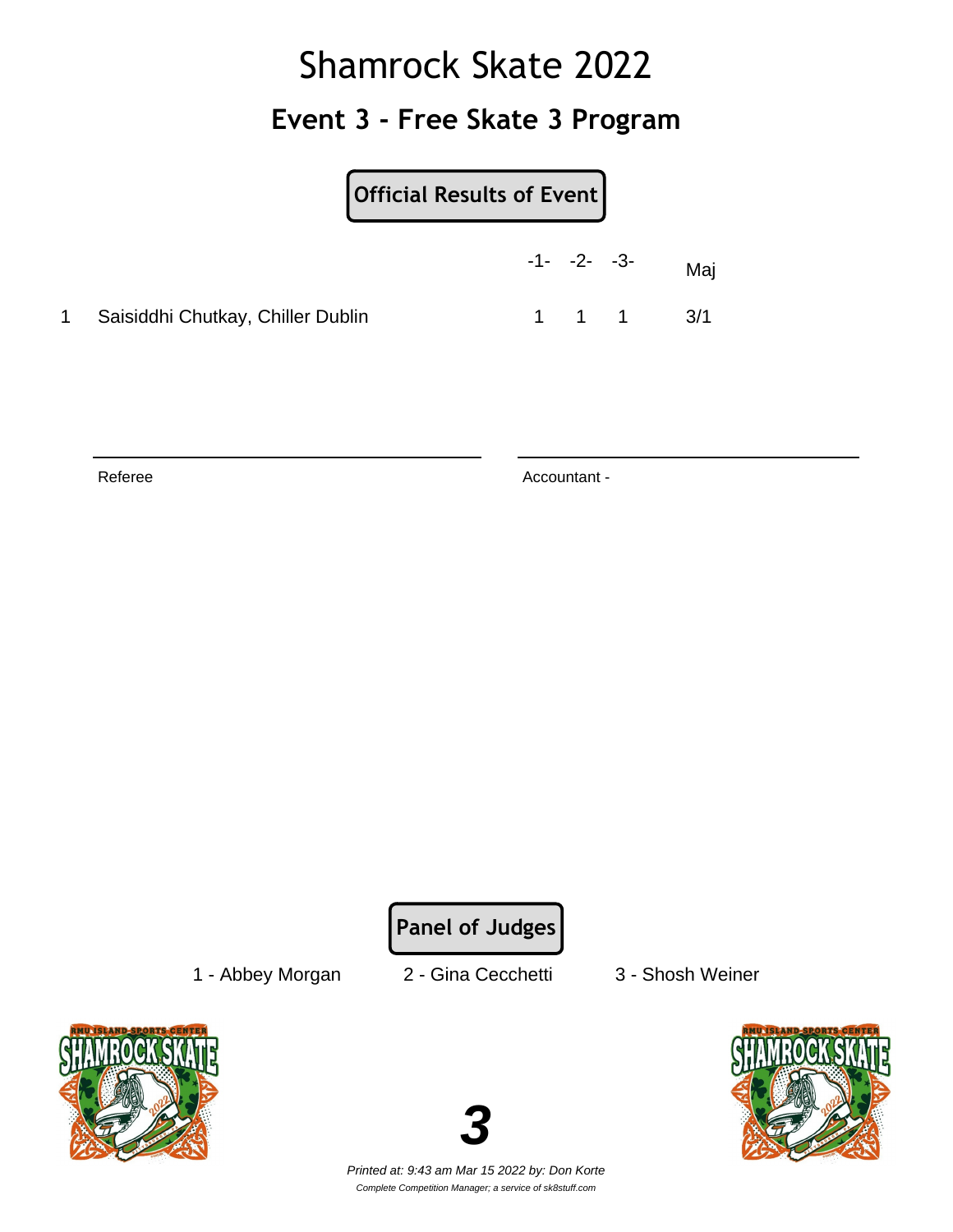## Shamrock Skate 2022 **Event 4 - Free Skate 4 Program**

**Official Results of Event**

|                |                                           |   | $-1 - -2 - -3$      |   | Maj |
|----------------|-------------------------------------------|---|---------------------|---|-----|
| $\mathbf 1$    | Kennedy Amos, Columbus FSC                |   | $1 \quad 1 \quad 1$ |   | 3/1 |
| $\overline{2}$ | Viera Miskarov, Rmu Island Sports Center  |   | $2 \quad 2 \quad 3$ |   | 2/2 |
| 3 <sup>1</sup> | Elliot Mcdonald, RMU Island Sports Center |   | $3 \quad 4 \quad 2$ |   | 2/3 |
| 4              | Lily Weber, Rmu Island Sports Center      | 4 | 3                   | 4 | 3/4 |

Referee Accountant - Accountant - Accountant -

**Panel of Judges**

1 - Abbey Morgan 2 - Gina Cecchetti 3 - Shosh Weiner





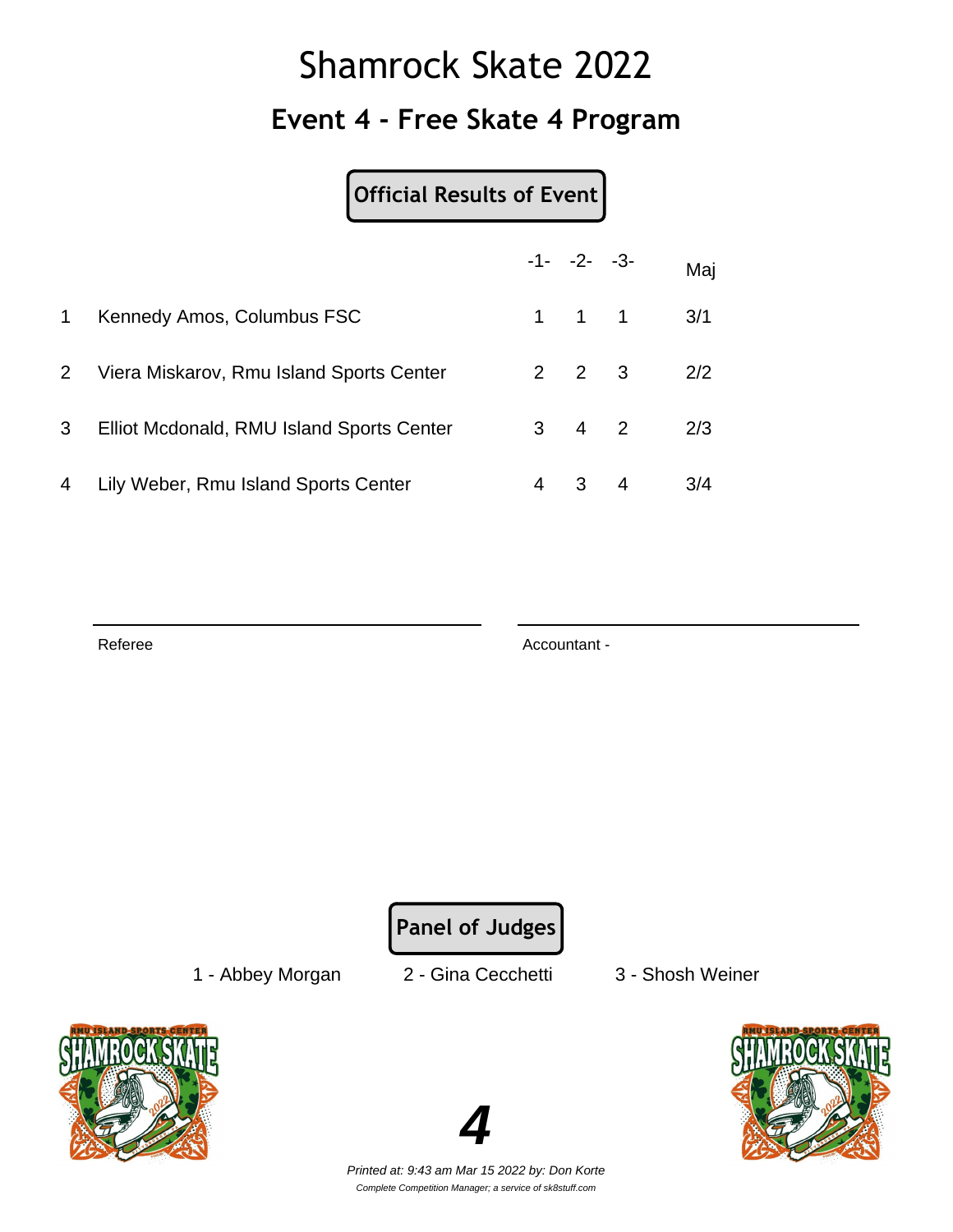## Shamrock Skate 2022 **Event 5 - Free Skate 2 Program**

| Official Results of Event |
|---------------------------|
|---------------------------|

|                |                                          | $-1 - -2 - -3$      |                   | Maj |
|----------------|------------------------------------------|---------------------|-------------------|-----|
| $\mathbf{1}$   | Zoie Beckas, RMU Island Sports Center    | $1 \quad 1 \quad 2$ |                   | 2/1 |
| 2 <sup>1</sup> | Norah Dericks, RMU Island Sports Center  |                     | $2 \t3 \t1 \t2/2$ |     |
| 3              | Natalie Wilson, RMU Island Sports Center | 2 3                 |                   | 3/3 |

Referee Accountant -

**Panel of Judges**

1 - Abbey Morgan 2 - Gina Cecchetti 3 - Shosh Weiner





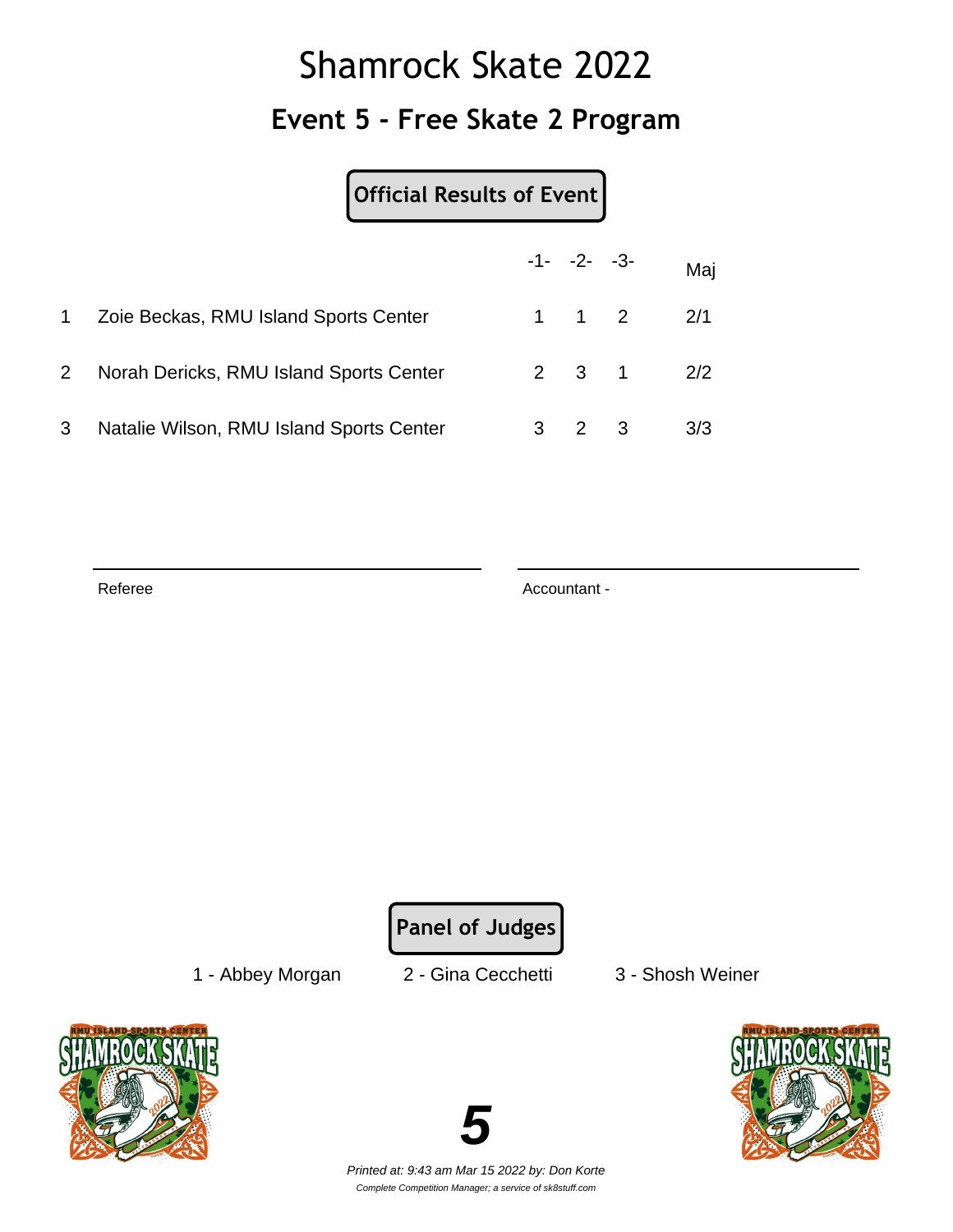## Shamrock Skate 2022 **Event 6 - Free Skate 1 Program**

**Official Results of Event**

|                |                                                       |       | $-1 - -2 - -3$      |    | Maj |
|----------------|-------------------------------------------------------|-------|---------------------|----|-----|
| 1              | Delanie Desimone, Rmu Island Sports Center            | 1 1 1 |                     |    | 3/1 |
| 2 <sup>1</sup> | Victoria Vanestenberg, RMU Island Sports Center 2 4 2 |       |                     |    | 2/2 |
| 3              | Kiryssa Cartisser, Rmu Island Sports Center           |       | $3 \quad 2 \quad 3$ |    | 3/3 |
| 4              | Morgan Healey, SC of Mt Lebanon                       | 4     | 3 <sup>1</sup>      | -4 | 3/4 |

Referee Accountant - Accountant - Accountant -

**Panel of Judges**

1 - Abbey Morgan 2 - Gina Cecchetti 3 - Shosh Weiner





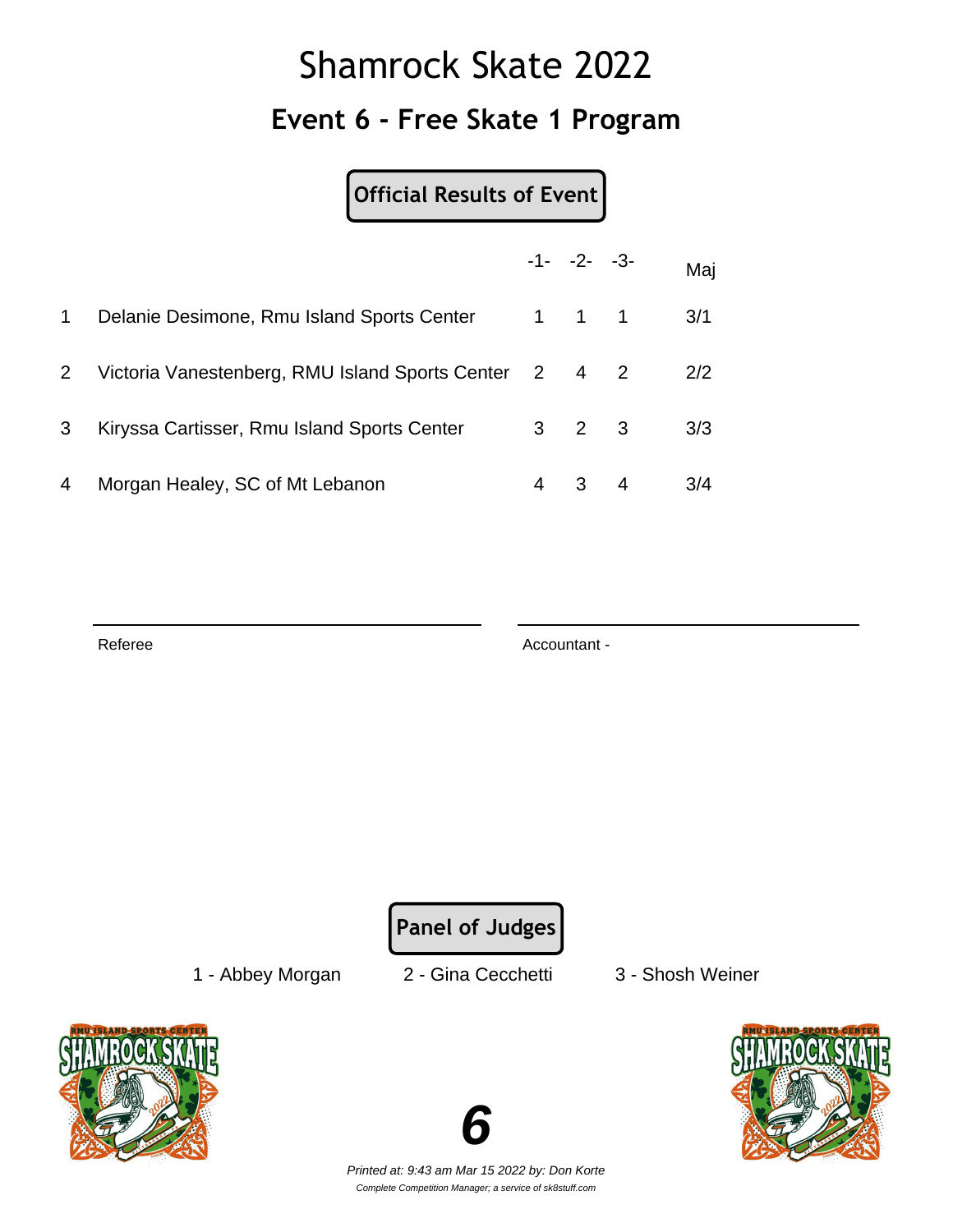# Shamrock Skate 2022 **Event 7 - Pre Free Skate Program Grp A**

#### **Official Results of Event**

|                |                                      |   | $-1 - -2 - -3$      | Maj |
|----------------|--------------------------------------|---|---------------------|-----|
| 1              | Cora Bech, Rmu Island Sports Center  |   | $1 \quad 1 \quad 2$ | 2/1 |
| $\overline{2}$ | Avery Liu, RMU Island Sports Center  |   | $2 \quad 2 \quad 1$ | 3/2 |
| 3 <sup>1</sup> | Gianna Lee, Rmu Island Sports Center |   | $3 \quad 3 \quad 3$ | 3/3 |
| $\overline{4}$ | Noé Aguilar, Mason-dixon FSC         | 4 | 4 4                 | 3/4 |

Referee Accountant - Accountant - Accountant -

**Panel of Judges**

1 - Gia Altmeyer 2 - Renee Miller 3 - Josh Levitt







Printed at: 9:43 am Mar 15 2022 by: Don Korte Complete Competition Manager; a service of sk8stuff.com

**7**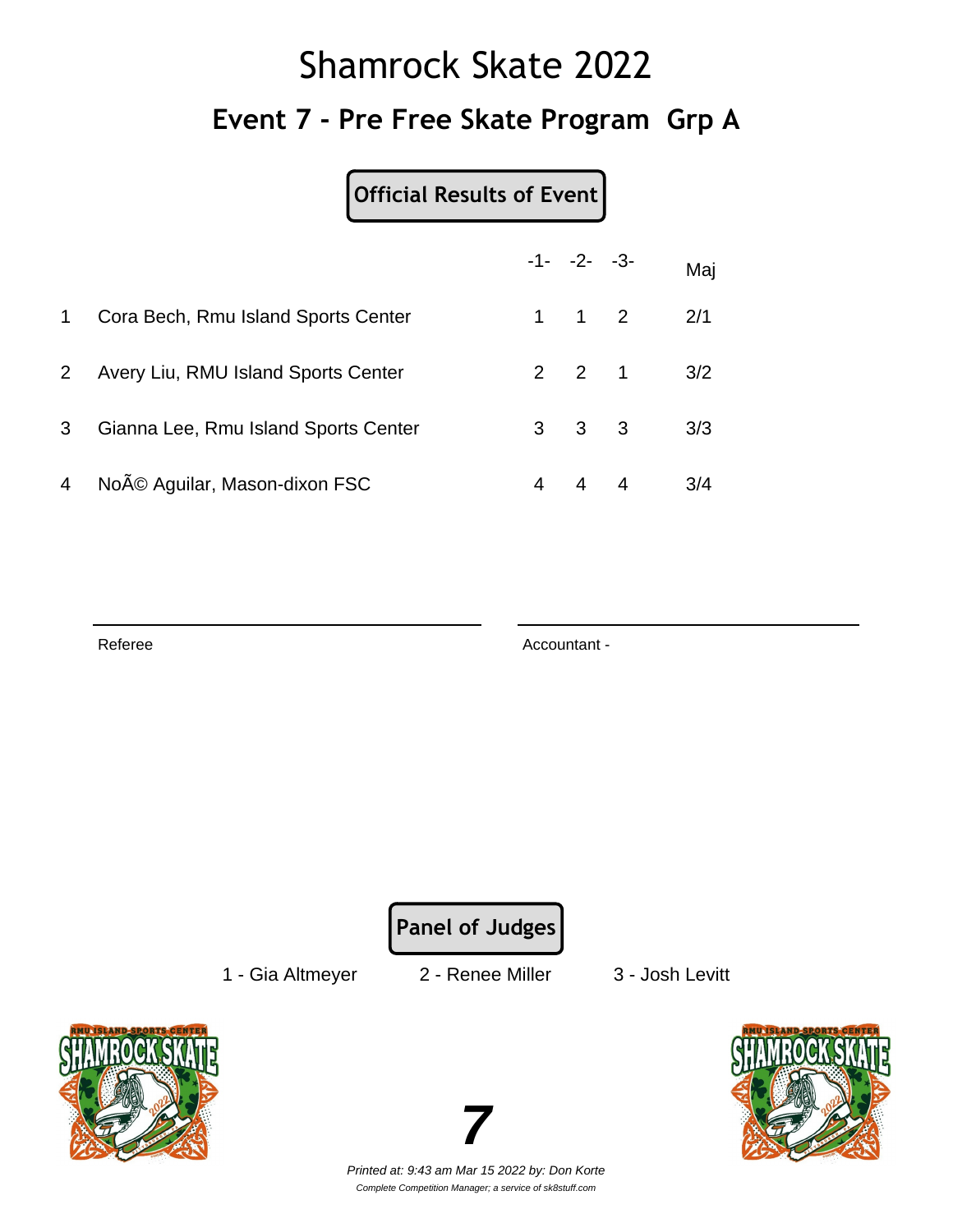# Shamrock Skate 2022 **Event 8 - Pre Free Skate Program Grp B**

**Official Results of Event**

|             |                                          |   | $-1 - -2 - -3$      | Maj |
|-------------|------------------------------------------|---|---------------------|-----|
| $\mathbf 1$ | Sophie Burgess, Rmu Island Sports Center |   | $3 \quad 1 \quad 1$ | 2/1 |
| $2^{\circ}$ | Hailey Gilbert, Rmu Island Sports Center |   | $1 \quad 2 \quad 2$ | 3/2 |
| 3           | Emily Loughney, Rmu Island Sports Center |   | $2 \quad 3 \quad 3$ | 3/3 |
| 4           | Jocelyn Miller, Rmu Island Sports Center | 4 | 44                  | 3/4 |

Referee Accountant - Accountant - Accountant -

**Panel of Judges**

1 - Gia Altmeyer 2 - Renee Miller 3 - Josh Levitt





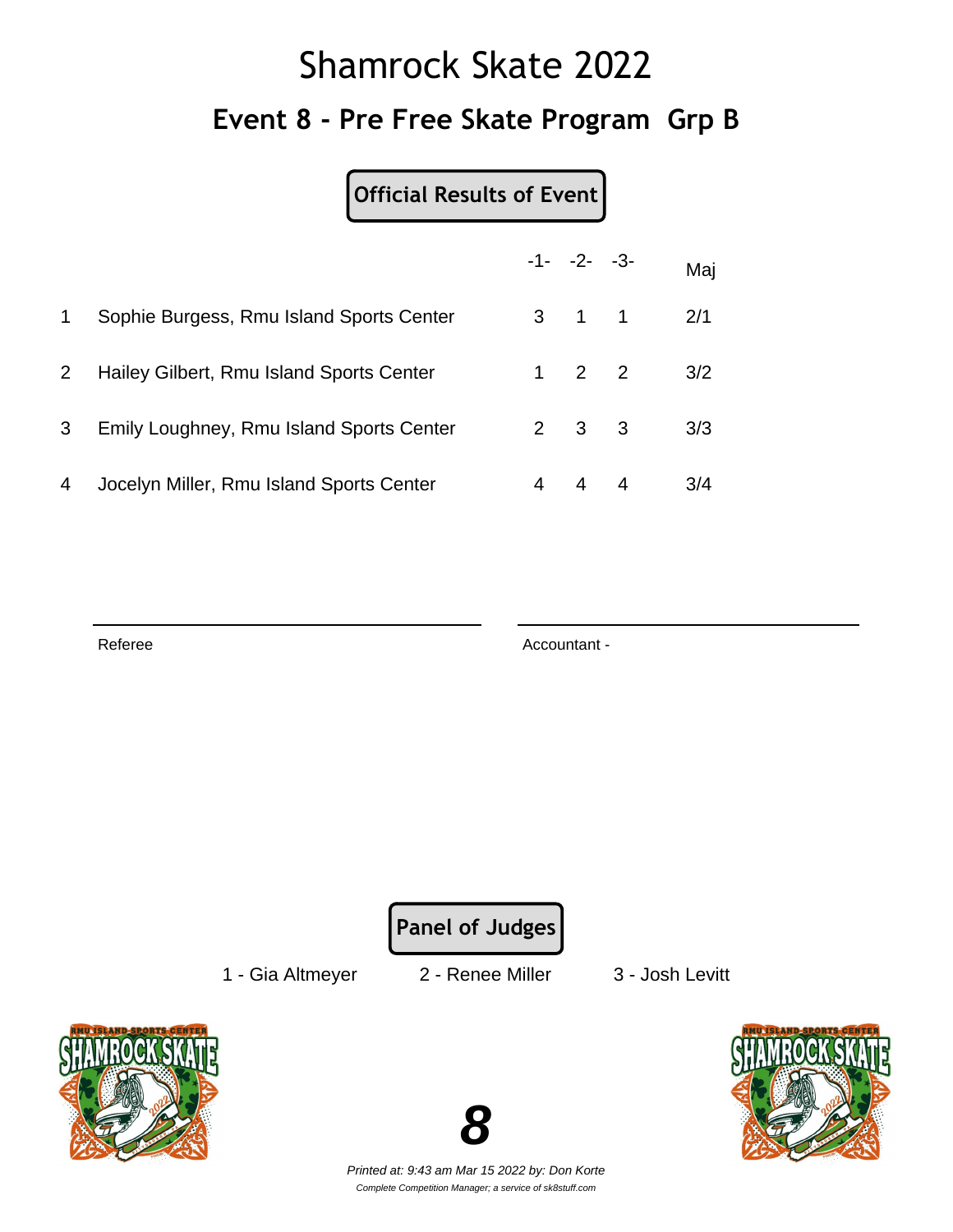# Shamrock Skate 2022 **Event 9 - Pre Free Skate Program Grp C**

**Official Results of Event**

|                       |                                            |   | $-1 - -2 - -3$      |   | Maj |
|-----------------------|--------------------------------------------|---|---------------------|---|-----|
| $\mathbf 1$           | Samantha Oeler, Beaver County FSC          |   | $1 \quad 1 \quad 2$ |   | 2/1 |
| $\mathbf{2}^{\prime}$ | Skyelar Morrison, RMU Island Sports Center |   | $2 \quad 2 \quad 1$ |   | 3/2 |
| 3                     | Kayla Egger, Rmu Island Sports Center      |   | $5 \quad 3 \quad 3$ |   | 2/3 |
| 4                     | Ilayda Budak, Rmu Island Sports Center     |   | $4 \quad 4 \quad 4$ |   | 3/4 |
| 5                     | Emily Linton, Baierl Ice Complex           | 3 | 5                   | 5 | 3/5 |

Referee Accountant -

**Panel of Judges**

1 - Gia Altmeyer 2 - Renee Miller 3 - Josh Levitt





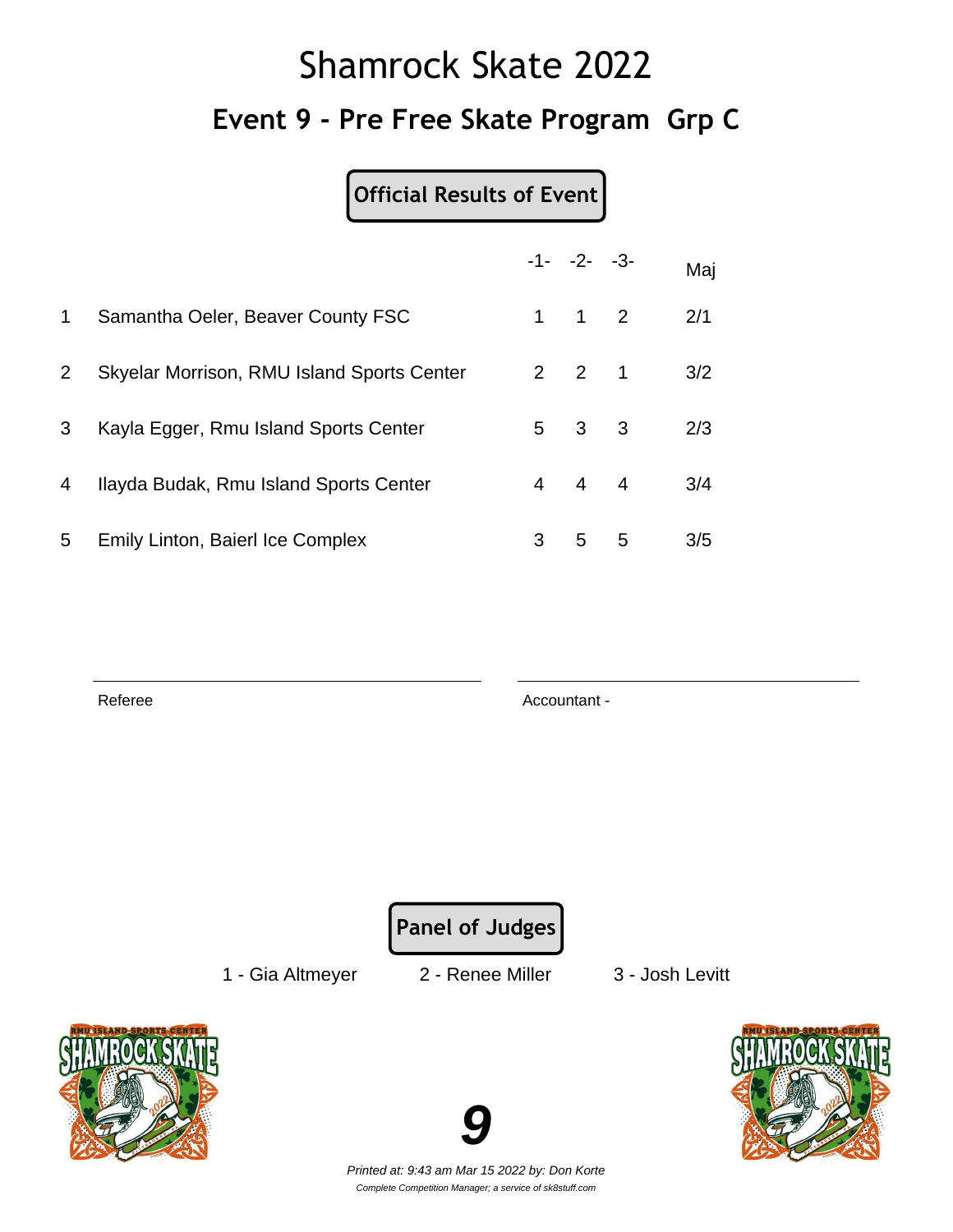### **Event 10 - Basic 6 Elements**

#### **Official Results of Event**

|                |                                  |   | $-1 - -2 - -3$      |                | Maj |
|----------------|----------------------------------|---|---------------------|----------------|-----|
| $\mathbf{1}$   | Natalie Colella, Hess FSC        |   | $1 \quad 1 \quad 1$ |                | 3/1 |
| $2^{\circ}$    | Aniela Campbell, Deep Freeze FSC |   | $2 \quad 2 \quad 2$ |                | 3/2 |
| 3 <sup>1</sup> | Nina Sabella, Deep Freeze FSC    |   | $3 \quad 4 \quad 3$ |                | 2/3 |
| 4              | Shae Seinkner, Hess FSC          | 4 | 3                   | $\overline{4}$ | 3/4 |

Referee Accountant - Accountant - Accountant -

**Panel of Judges**

1 - Abbey Morgan 2 - Gina Cecchetti 3 - Shosh Weiner



**10** Printed at: 9:43 am Mar 15 2022 by: Don Korte

Complete Competition Manager; a service of sk8stuff.com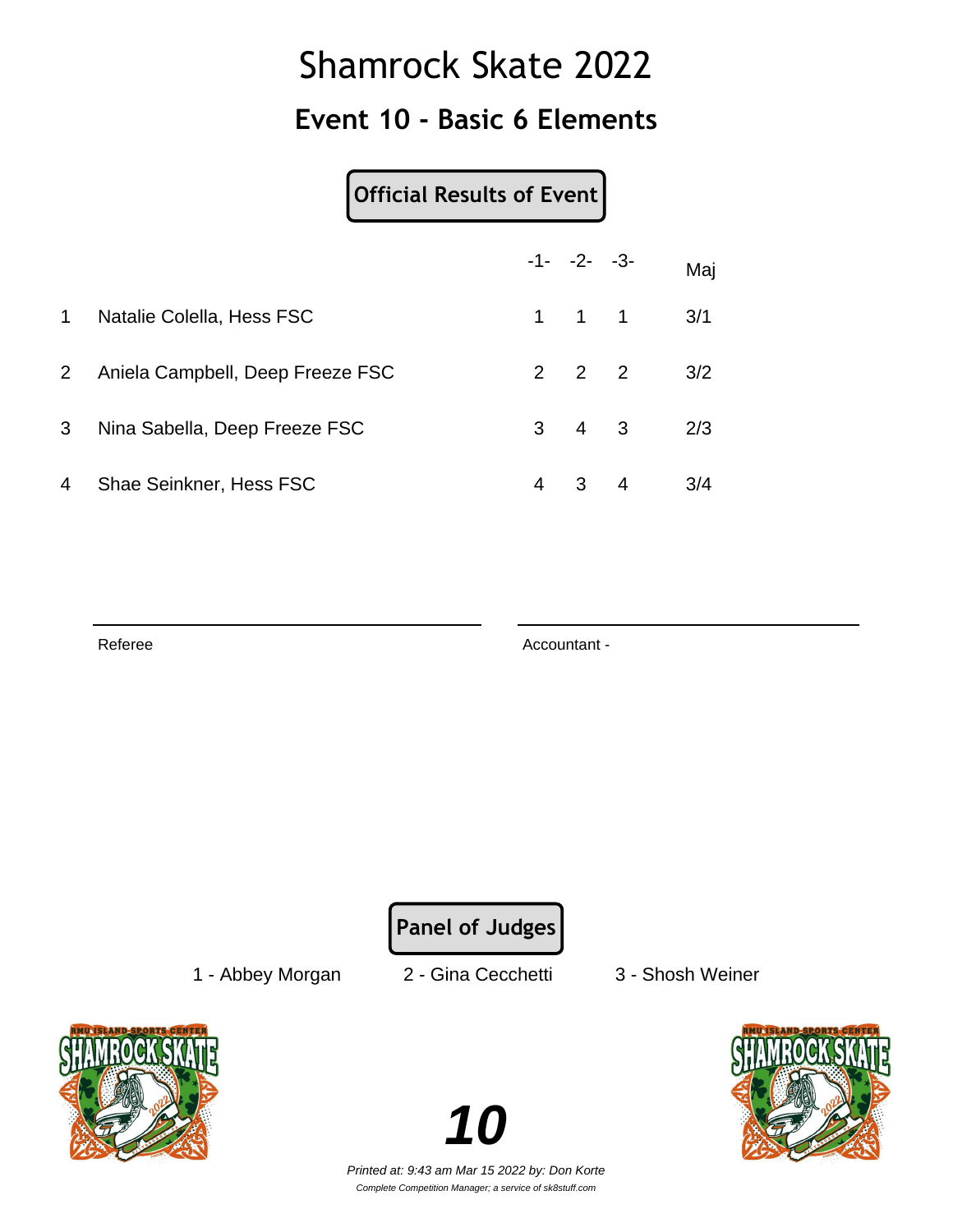### **Event 11 - Basic 5 Elements**

#### **Official Results of Event**

|                |                                           |   | $-1 - -2 - -3$      | Maj |
|----------------|-------------------------------------------|---|---------------------|-----|
| $\mathbf 1$    | Sara Singhi, Rmu Island Sports Center     |   | $2 \quad 1 \quad 1$ | 2/1 |
| 2 <sup>1</sup> | Harper Contreraz, Hess FSC                |   | $1 \quad 2 \quad 2$ | 3/2 |
| 3              | Katelyn Slipko, RMU Island Sports Center  |   | $3 \quad 3 \quad 3$ | 3/3 |
| 4              | <b>Quinn Whitworth, Beaver County FSC</b> | 4 | $4 \quad 4$         | 3/4 |

Referee Accountant - Accountant - Accountant -

**Panel of Judges**

1 - Abbey Morgan 2 - Gina Cecchetti 3 - Shosh Weiner



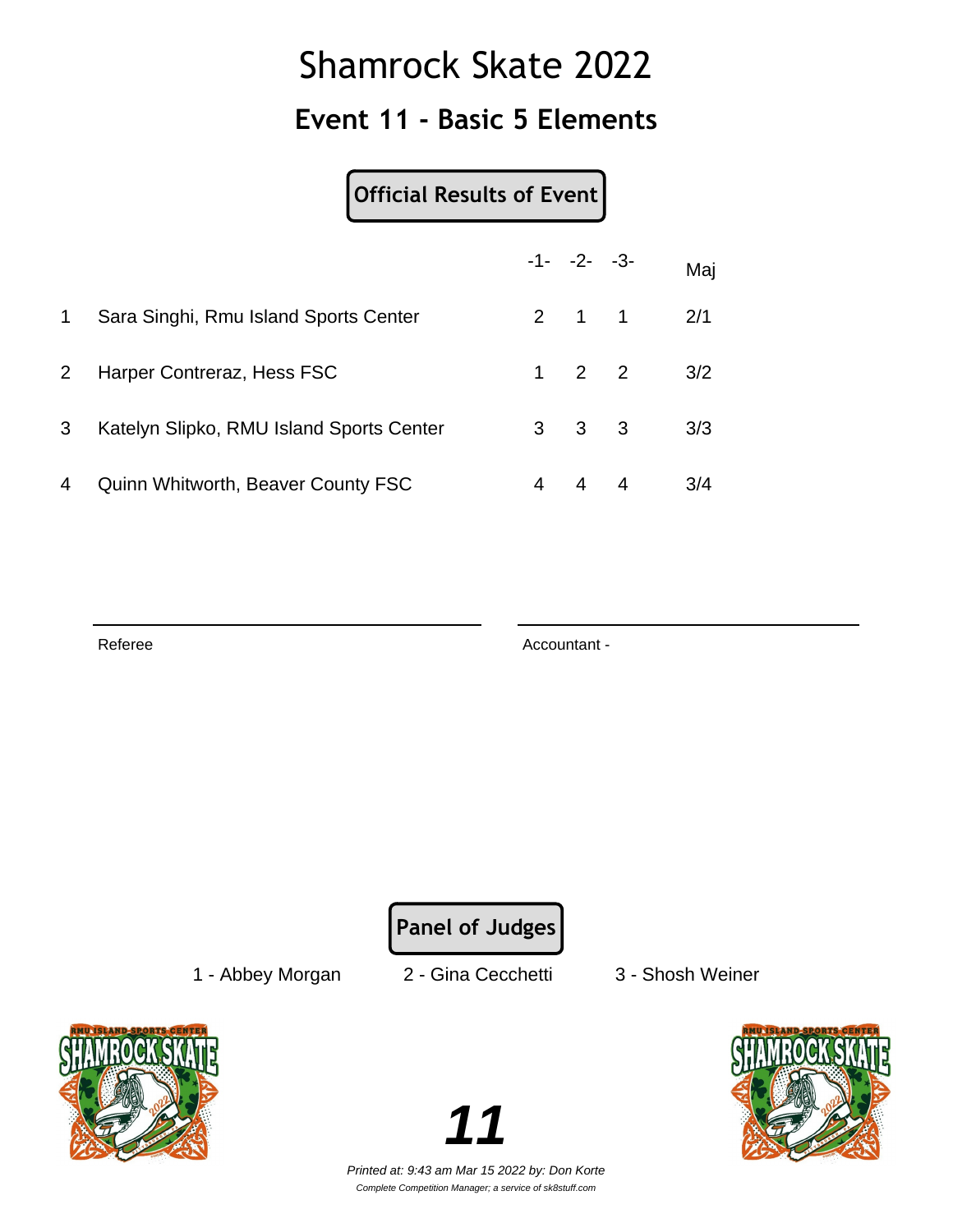### **Event 12 - Basic 4 Elements**

#### **Official Results of Event**

|                |                                       |   | $-1 - -2 - -3$      |   | Maj |
|----------------|---------------------------------------|---|---------------------|---|-----|
| 1              | Greta Lasky, Rmu Island Sports Center |   | $1 \quad 1 \quad 2$ |   | 2/1 |
| 2 <sup>7</sup> | Etta O'donovan, Hess FSC              |   | $2 \quad 2 \quad 1$ |   | 3/2 |
| 3 <sup>1</sup> | Olivia Thomas, Deep Freeze FSC        |   | $3 \quad 3 \quad 4$ |   | 2/3 |
| 4              | Taylor Buczko, Beaver County FSC      |   | $4\quad 5\quad 3$   |   | 2/4 |
| 5              | Harper Fadden, Deep Freeze FSC        | 5 | $\overline{4}$      | 5 | 3/5 |

Referee Accountant -

**Panel of Judges**

1 - Abbey Morgan 2 - Gina Cecchetti 3 - Shosh Weiner





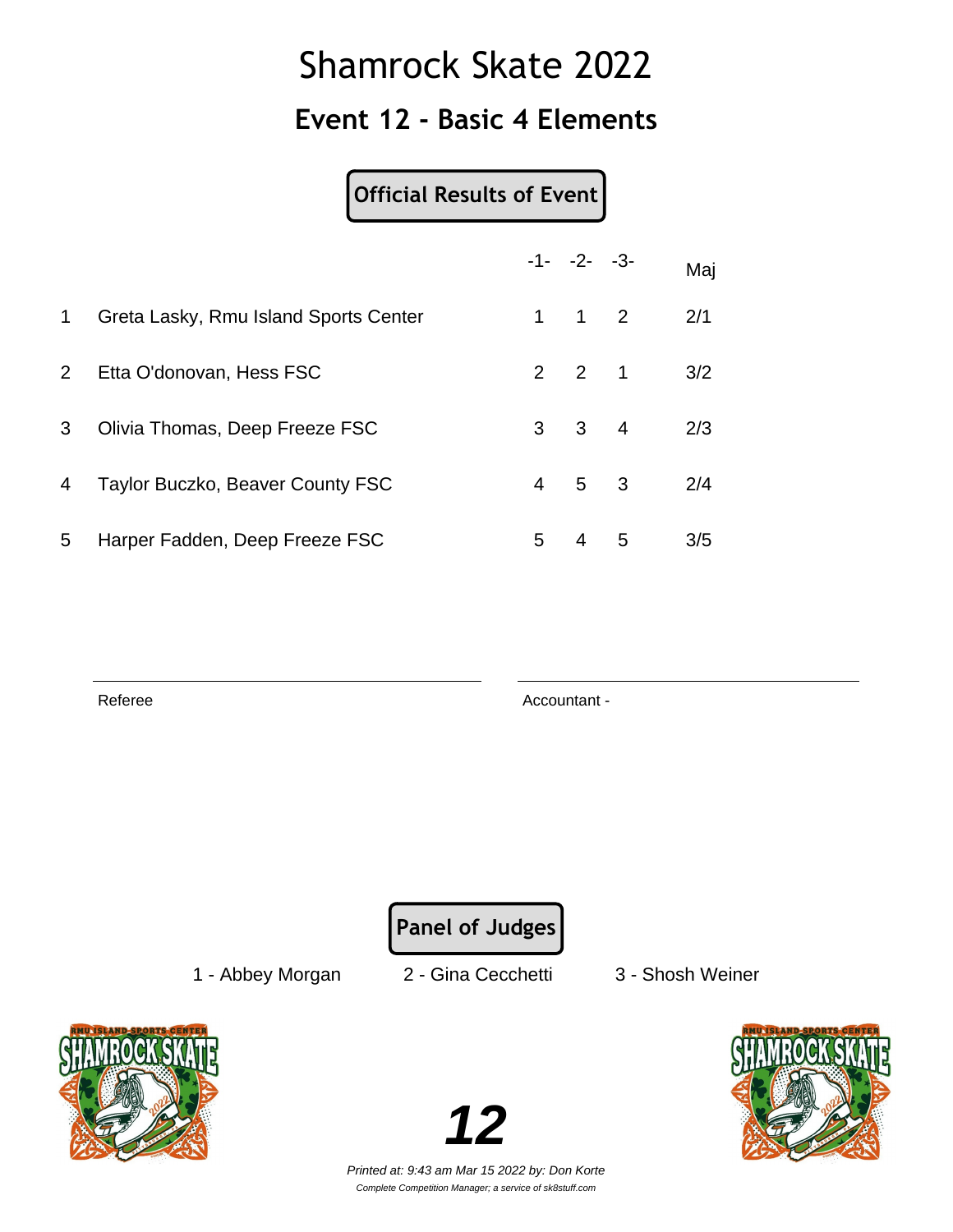### **Event 13 - Basic 3 Elements**

#### **Official Results of Event**

|                |                                       |   | $-1 - -2 - -3$      |                | Maj |
|----------------|---------------------------------------|---|---------------------|----------------|-----|
| $\mathbf 1$    | Reese Lantz, Rmu Island Sports Center |   | $2 \quad 1 \quad 1$ |                | 2/1 |
| 2 <sup>1</sup> | Maci Goulder, Beaver County FSC       |   | $1 \quad 2 \quad 2$ |                | 3/2 |
| 3              | Addyson Goulder, Beaver County FSC    |   | $4 \quad 3 \quad 3$ |                | 2/3 |
| 4              | Selena Parkhurst, Deep Freeze FSC     | 3 | 4                   | $\overline{4}$ | 3/4 |

Referee Accountant - Accountant - Accountant -

**Panel of Judges**

1 - Abbey Morgan 2 - Gina Cecchetti 3 - Shosh Weiner





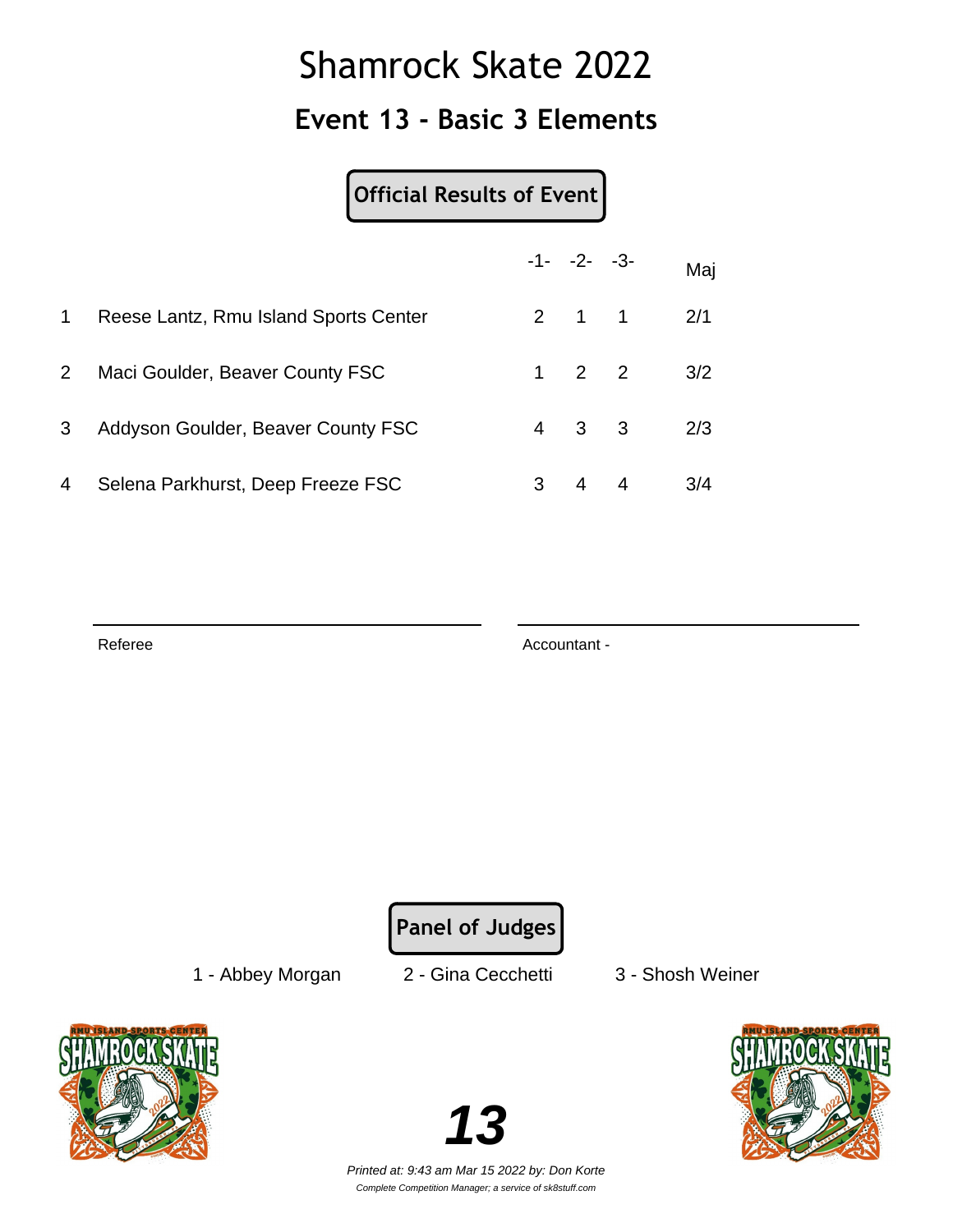### **Event 14 - Basic 1 Elements**

|       |                           | Official Results of Event |                |               |
|-------|---------------------------|---------------------------|----------------|---------------|
|       |                           |                           | $-1 - -2 - -3$ | Maj           |
| 1     | Anastasia Baker, Hess FSC |                           |                | 1 1 1 3/1 TIE |
| $1 -$ | Grace Christy, Hess FSC   |                           |                | 1 1 1 3/1 TIE |

Referee Accountant -

**Panel of Judges**

1 - Abbey Morgan 2 - Gina Cecchetti 3 - Shosh Weiner



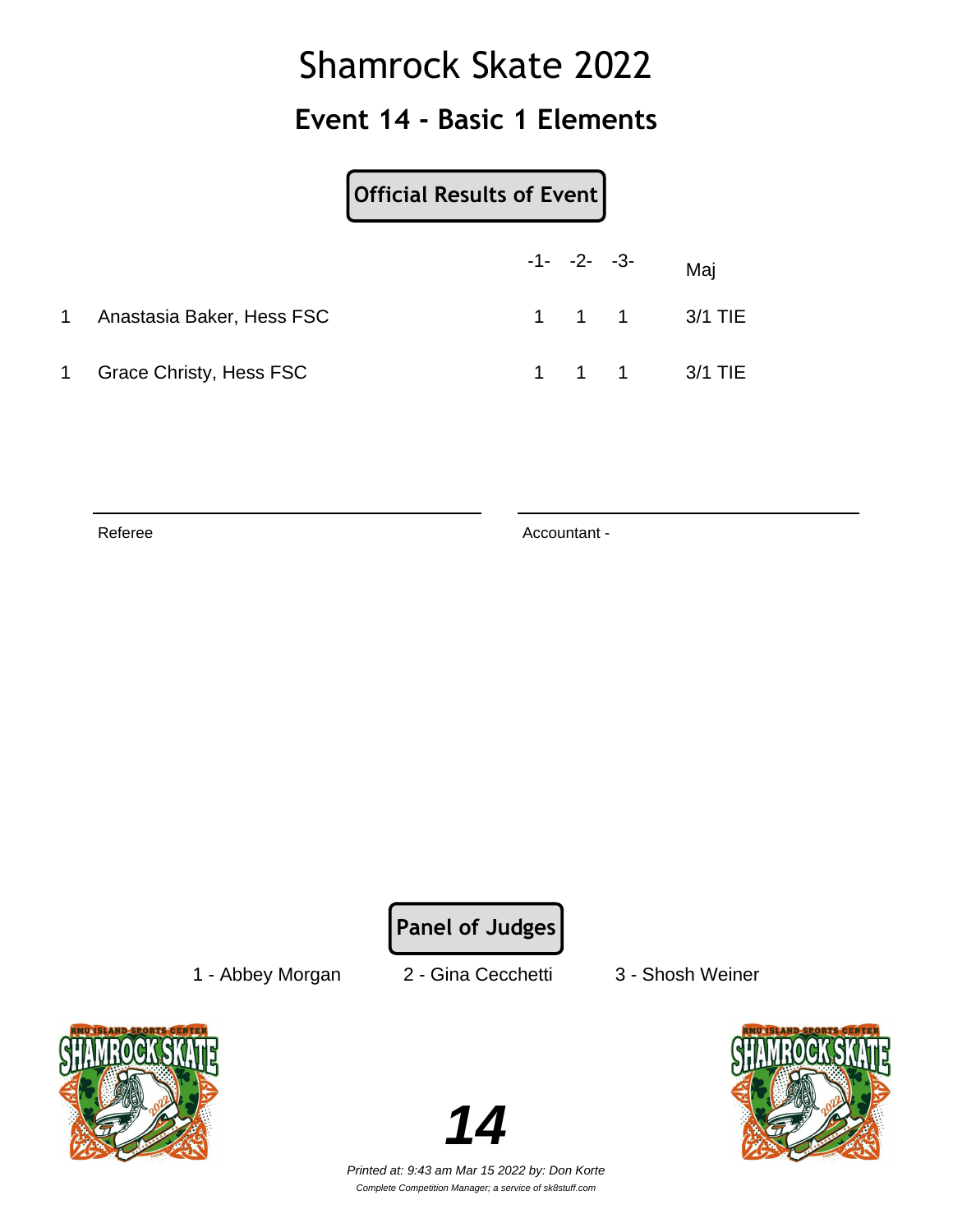### **Event 15 - Snowplow Sam Elements**

| Official Results of Event      |                |                               |
|--------------------------------|----------------|-------------------------------|
|                                | $-1 - -2 - -3$ | Maj                           |
| Susan Skinner, Deep Freeze FSC |                | $1 \quad 1 \quad 1 \quad 3/1$ |

Referee Accountant -

**Panel of Judges**

1 - Abbey Morgan 2 - Gina Cecchetti 3 - Shosh Weiner





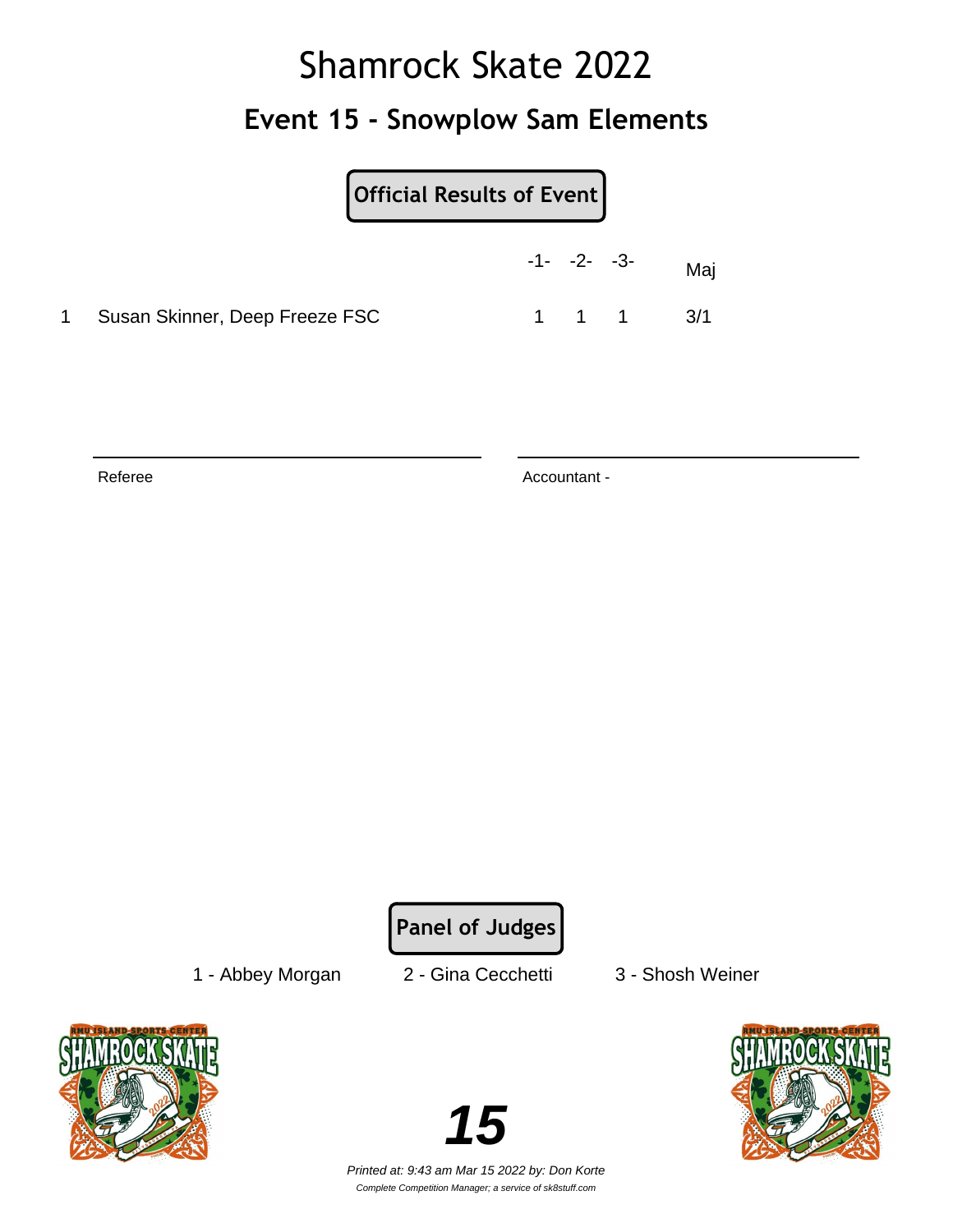### **Event 16 - Basic 2 Elements**

|    | Official Results of Event          |                |               |
|----|------------------------------------|----------------|---------------|
|    |                                    | $-1 - -2 - -3$ | Maj           |
| 1. | Avery Longerman, Beaver County FSC |                | 2 1 1 2/1 TIE |
| 1  | Aubrielle Manganello, Hess FSC     |                | 1 1 2 2/1 TIE |

Referee Accountant -

**Panel of Judges**

1 - Abbey Morgan 2 - Gina Cecchetti 3 - Shosh Weiner





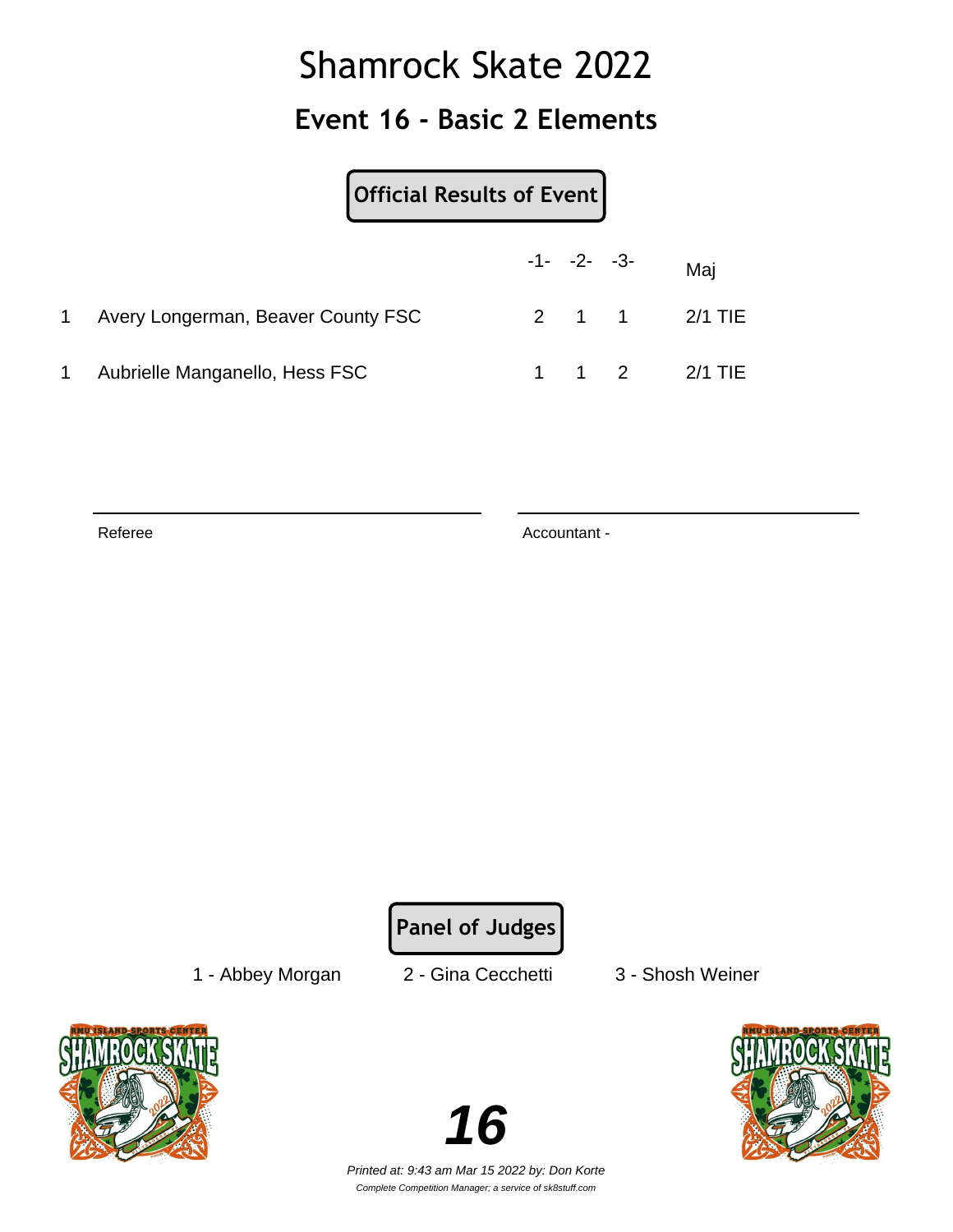# Shamrock Skate 2022 **Event 18 - Free Skate 4 Compulsory Moves**

| <b>Official Results of Event</b> |  |  |
|----------------------------------|--|--|
|                                  |  |  |

|                                           | $-1 - -2 - -3$ |       | Maj |
|-------------------------------------------|----------------|-------|-----|
| Elliot Mcdonald, RMU Island Sports Center |                | 1 1 1 | 3/1 |

Referee Accountant -

**Panel of Judges**

1 - Abbey Morgan 2 - Gia Altmeyer 3 - Shosh Weiner



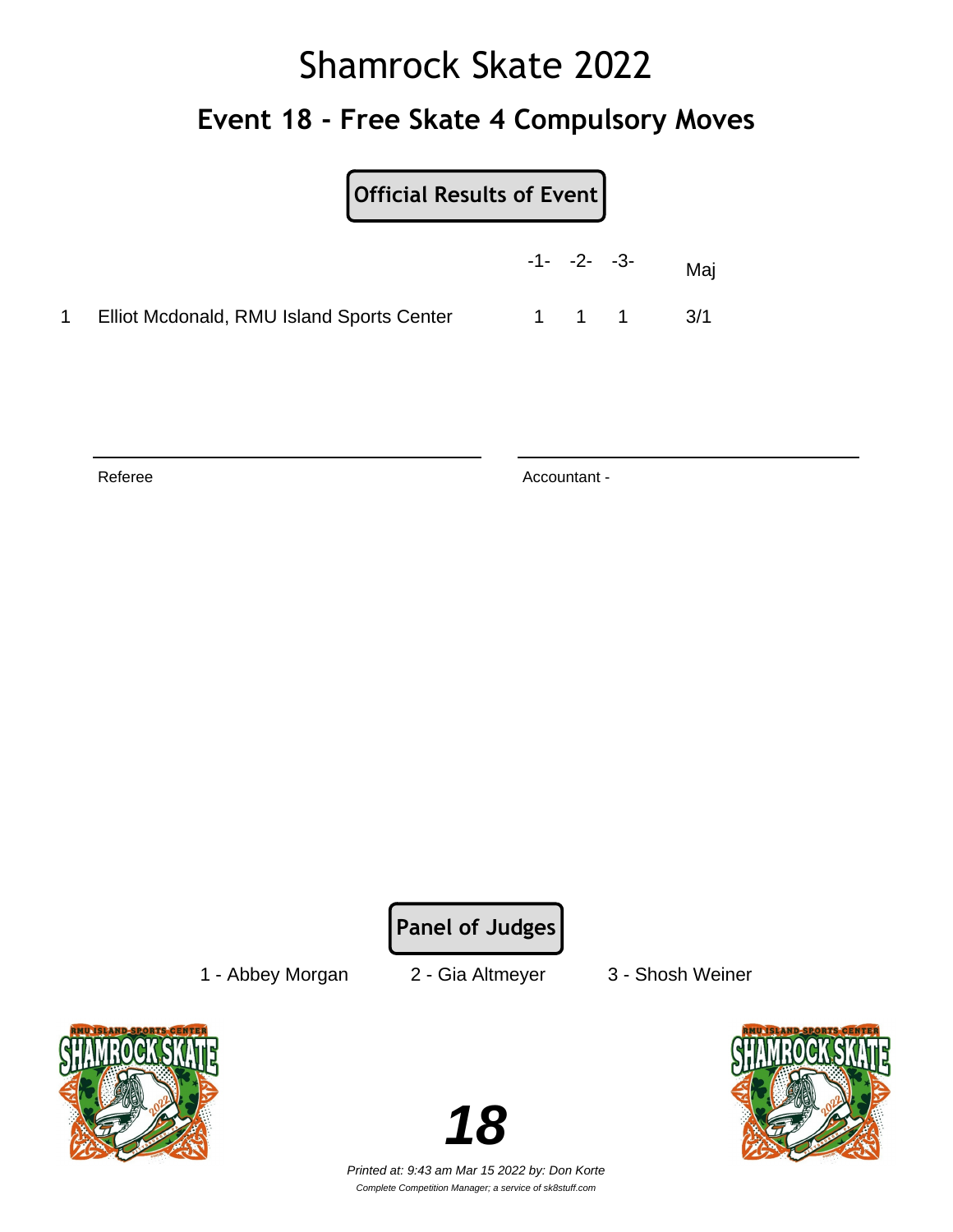# Shamrock Skate 2022 **Event 19 - Free Skate 1 Compulsory Moves**

| Official Results of Event                            |             |                  |     |
|------------------------------------------------------|-------------|------------------|-----|
|                                                      |             | $-1 - -2 - -3 -$ | Maj |
| Delanie Desimone, Rmu Island Sports Center 1 1 1 3/1 |             |                  |     |
| Morgan Healey, SC of Mt Lebanon                      | $2 \quad 2$ |                  | 3/2 |

Referee Accountant -

**Panel of Judges**

1 - Abbey Morgan 2 - Gia Altmeyer 3 - Shosh Weiner



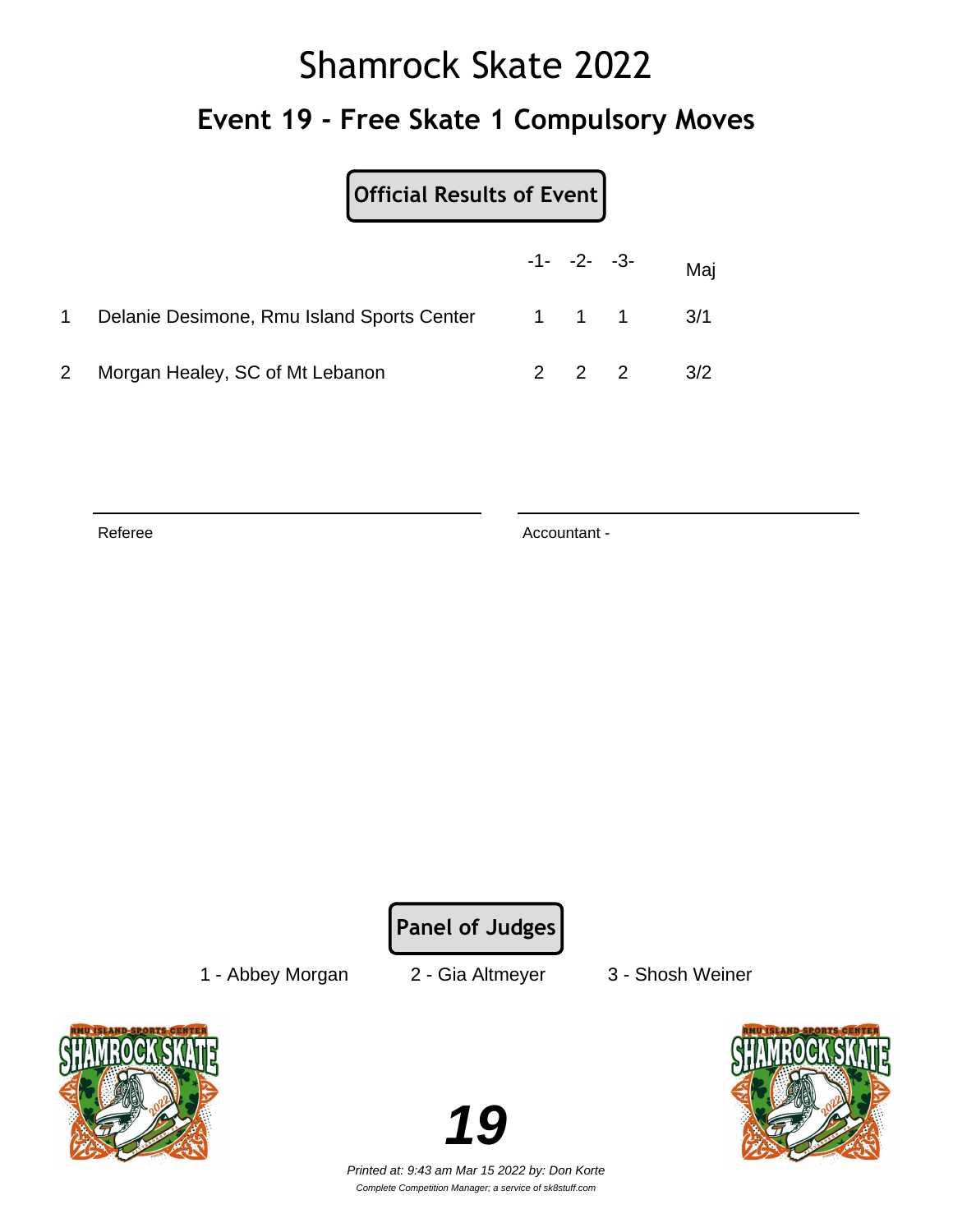## Shamrock Skate 2022 **Event 20 - Pre-Free Skate Compulsory Moves**

### **Official Results of Event**

|              |                                         |             | $-1 - -2 - -3$      |   | Maj |
|--------------|-----------------------------------------|-------------|---------------------|---|-----|
| $\mathbf{1}$ | Avery Liu, RMU Island Sports Center     | $\mathbf 1$ | $1 \quad 1$         |   | 3/1 |
| $2^{\circ}$  | Gianna Lee, Rmu Island Sports Center    |             | $4 \quad 2 \quad 2$ |   | 2/2 |
| 3            | Kayla Egger, Rmu Island Sports Center   |             | $2 \quad 3 \quad 3$ |   | 3/3 |
| 4            | Samantha Oeler, Beaver County FSC       |             | $3 \quad 4 \quad 5$ |   | 2/4 |
| 5            | <b>Emily Linton, Baierl Ice Complex</b> |             | 6 5 4               |   | 2/5 |
| 6            | Ilayda Budak, Rmu Island Sports Center  | 5           | 6                   | 6 | 3/6 |

Referee Accountant - Accountant - Accountant - Accountant -

**Panel of Judges**

1 - Abbey Morgan 2 - Gia Altmeyer 3 - Shosh Weiner



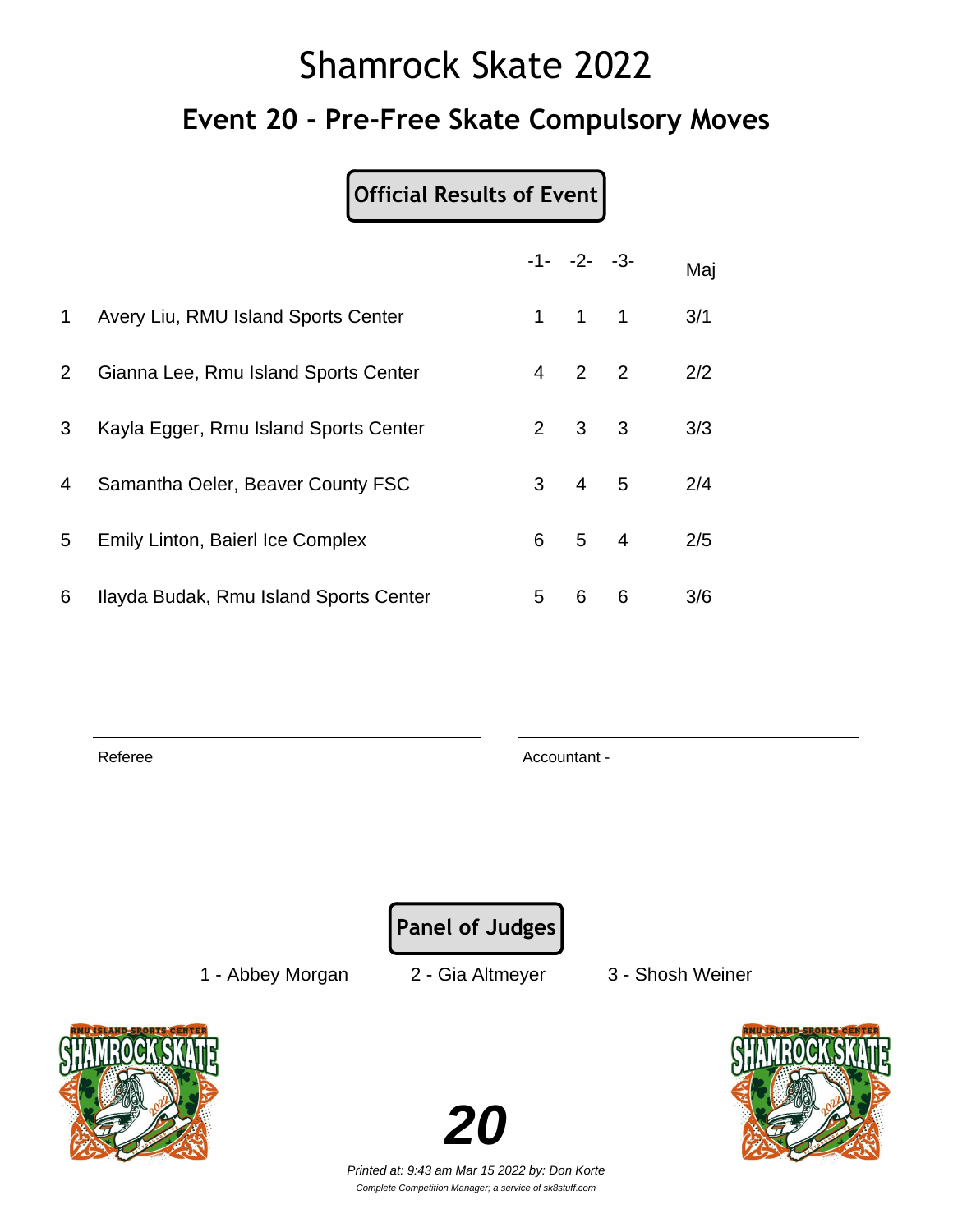## Shamrock Skate 2022 **Event 21b - Basic 6 Program Grp B**

#### **Official Results of Event**

|                |                                          |   | $-1 - -2 - -3$      |   | Maj |
|----------------|------------------------------------------|---|---------------------|---|-----|
| $\mathbf 1$    | Natalie Colella, Hess FSC                |   | $1 \quad 1 \quad 1$ |   | 3/1 |
| $2^{\circ}$    | <b>Emilee Chirico, Beaver County FSC</b> |   | $2 \quad 2 \quad 3$ |   | 2/2 |
| 3 <sup>1</sup> | Shae Seinkner, Hess FSC                  |   | $3 \quad 3 \quad 2$ |   | 3/3 |
| 4              | Aniela Campbell, Deep Freeze FSC         | 4 | $\overline{4}$      | 4 | 3/4 |

Referee Accountant - Accountant - Accountant -

**Panel of Judges**

1 - Gina Cecchetti 2 - Crystal Mekonis 3 - Rosie Canter



**21b**

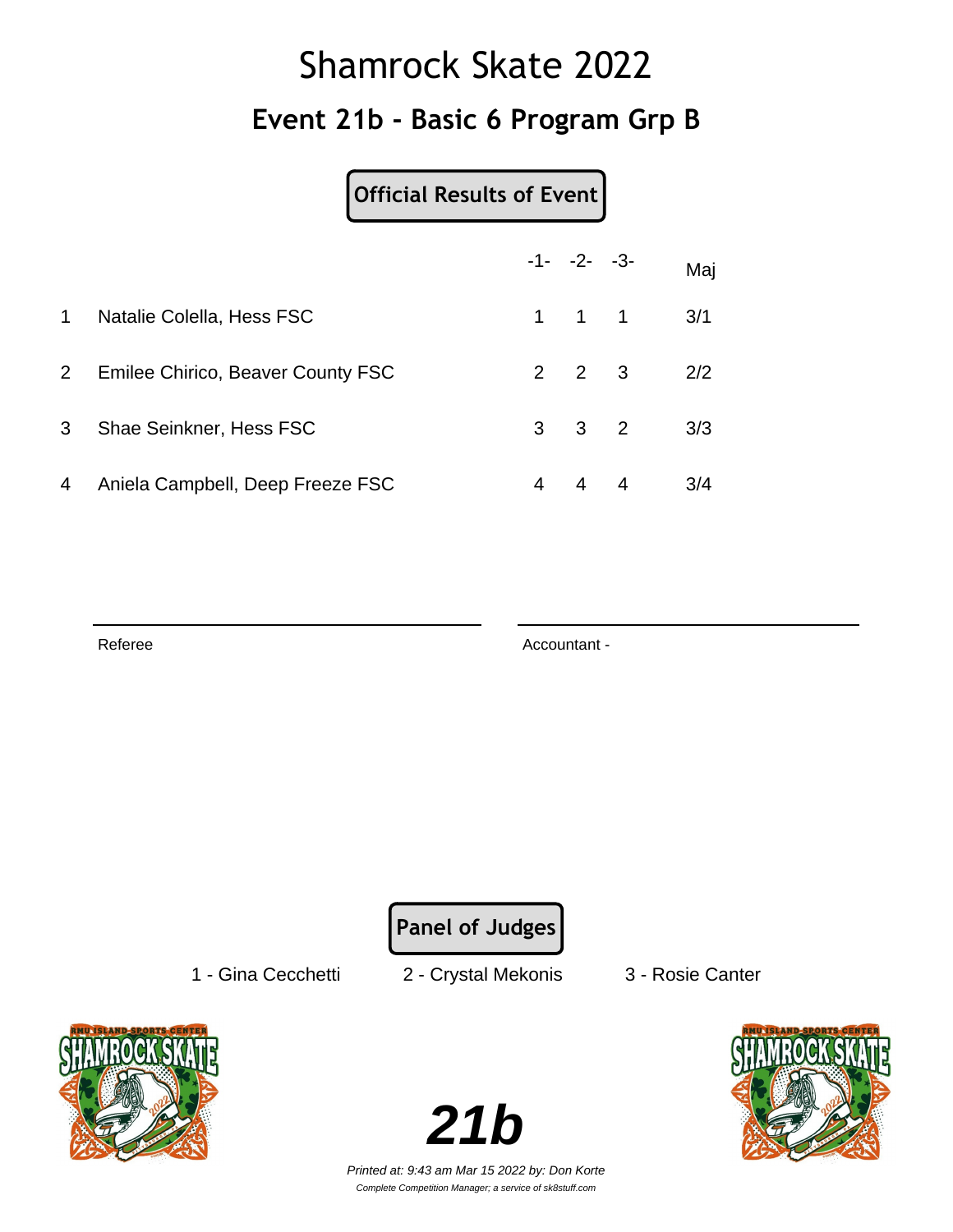## Shamrock Skate 2022 **Event 21 - Basic 6 Program Grp A**

| Official Results of Event |  |  |  |  |
|---------------------------|--|--|--|--|
|---------------------------|--|--|--|--|

|                |                                        |                     | $-1 - -2 - -3 -$     | Maj |
|----------------|----------------------------------------|---------------------|----------------------|-----|
|                | Fiona Finley, Rmu Island Sports Center | $1 \quad 2 \quad 2$ |                      | 3/2 |
| $\overline{2}$ | Gia Leopardi, RMU Island Sports Center |                     | $2 \t 1 \t 3 \t 2/2$ |     |
| 3              | Nina Sabella, Deep Freeze FSC          |                     | $3 \t3 \t1 \t3/3$    |     |

Referee Accountant -

**Panel of Judges**

1 - Gina Cecchetti 2 - Crystal Mekonis 3 - Rosie Canter





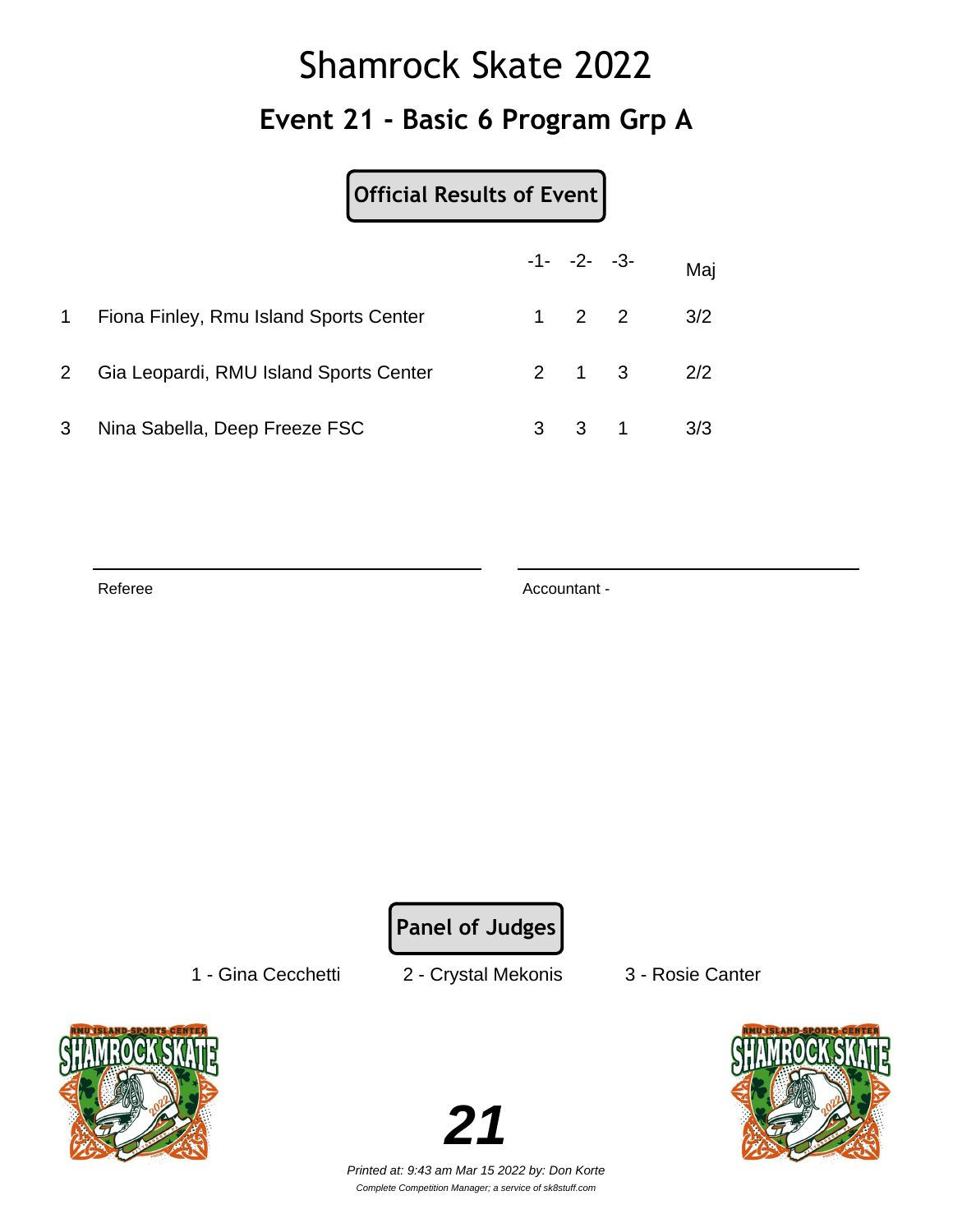## Shamrock Skate 2022 **Event 22 - Basic 3 Program Grp A**

### **Official Results of Event**

|                |                                        |   | $-1 - -2 - -3$      | Maj |
|----------------|----------------------------------------|---|---------------------|-----|
| 1.             | Chia-yi Lin, Rmu Island Sports Center  |   | $1 \quad 1 \quad 1$ | 3/1 |
| 2 <sup>1</sup> | Violet Converse, Columbus FSC          |   | $4\quad 2\quad 2$   | 2/2 |
| 3              | Sofia Huziak, SC of Greater Youngstown |   | $2 \quad 3 \quad 3$ | 3/3 |
| 4              | Selena Parkhurst, Deep Freeze FSC      | 3 | $4 \quad 4$         | 3/4 |

Referee Accountant - Accountant - Accountant -

**Panel of Judges**

1 - Valerie Wolenter 2 - Gina Cecchetti 3 - Shosh Weiner





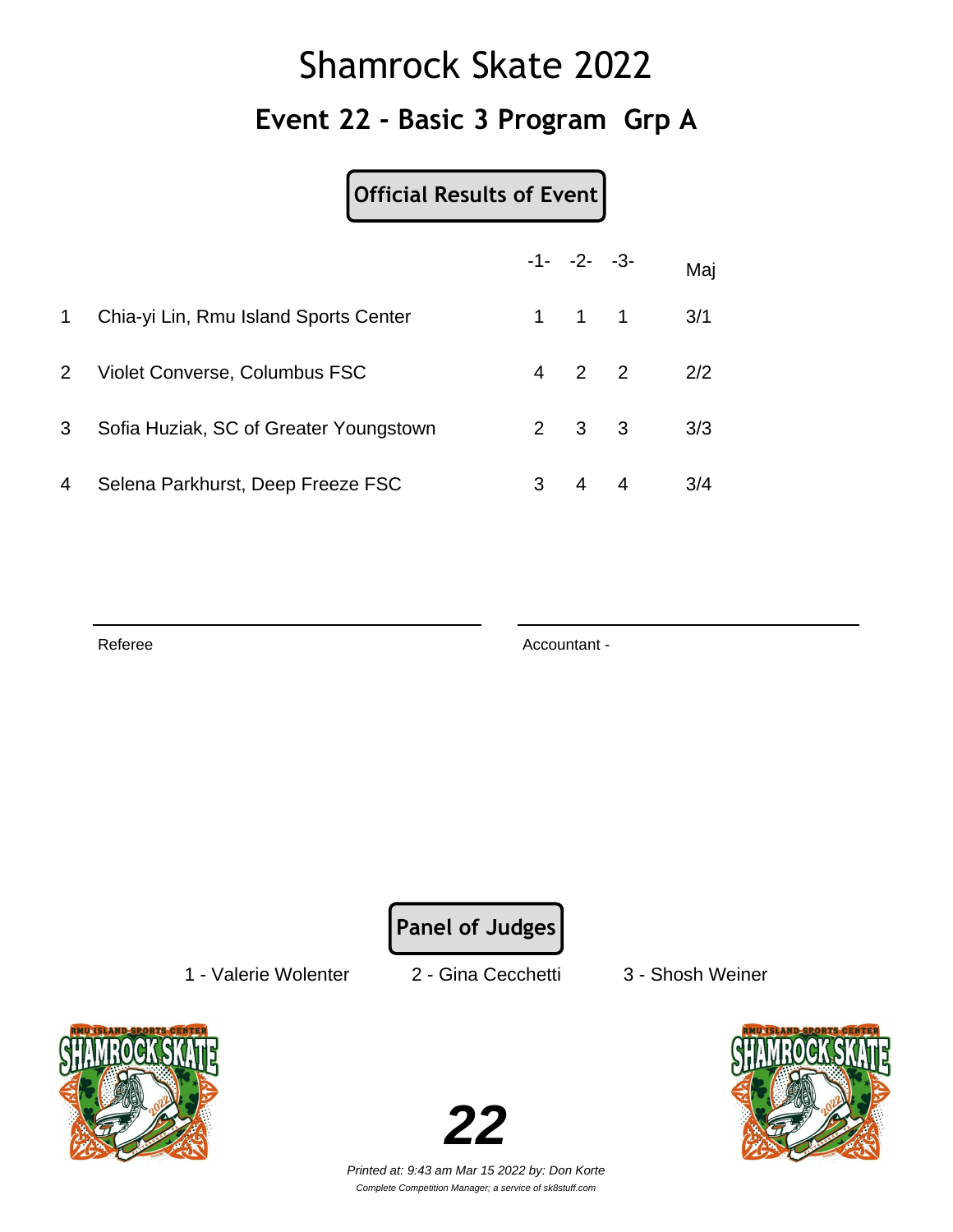## Shamrock Skate 2022 **Event 23 - Basic 3 Program Grp B**

|                |                                      | $-1 - -2 - -3$ |                   | Maj |
|----------------|--------------------------------------|----------------|-------------------|-----|
| 1              | <b>Ryleigh Crisler, Columbus FSC</b> |                | $2 \t1 \t1 \t2/1$ |     |
| 2 <sup>1</sup> | Maci Goulder, Beaver County FSC      |                | $1 \t2 \t2 \t3/2$ |     |
| 3              | Addyson Goulder, Beaver County FSC   | 3 3            |                   | 3/3 |

Referee Accountant -

**Panel of Judges**

1 - Valerie Wolenter 2 - Gina Cecchetti 3 - Shosh Weiner





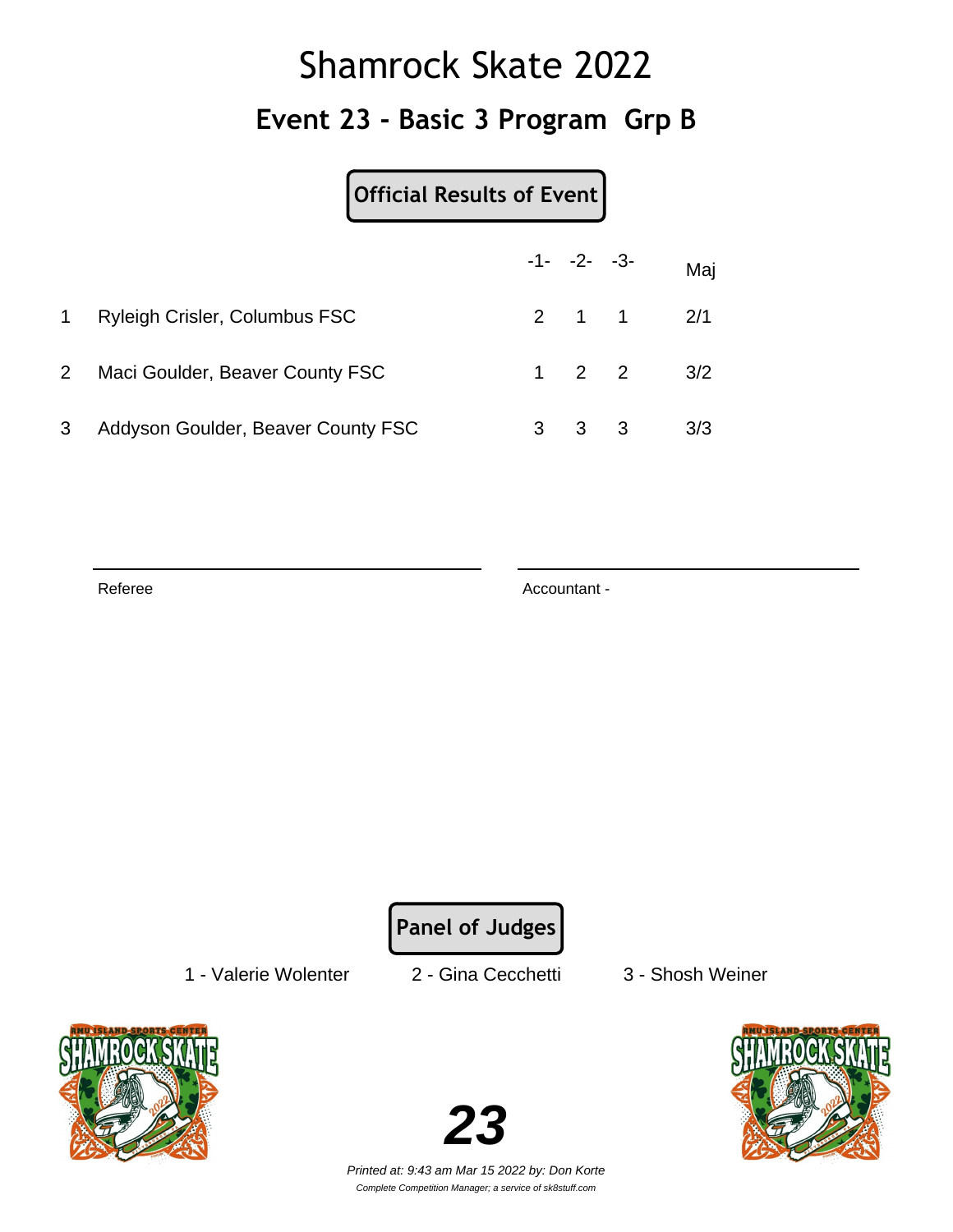## Shamrock Skate 2022 **Event 24 - Basic 4 Program Grp A**

### **Official Results of Event**

|              |                                            |   | $-1 - -2 - -3$      |   | Maj |
|--------------|--------------------------------------------|---|---------------------|---|-----|
| $\mathbf 1$  | Theodore Troniak, Rmu Island Sports Center |   | $1 \quad 2 \quad 1$ |   | 2/1 |
| $\mathbf{2}$ | Andrew Zhang, Rmu Island Sports Center     |   | $2 \quad 1 \quad 2$ |   | 3/2 |
| 3            | Kaylee Cutlip, Beaver County FSC           |   | $3 \quad 4 \quad 3$ |   | 2/3 |
| 4            | Olivia Thomas, Deep Freeze FSC             |   | 4 3 4               |   | 3/4 |
| 5            | Taylor Buczko, Beaver County FSC           | 5 | 5                   | 5 | 3/5 |

Referee Accountant -

**Panel of Judges**

1 - Gina Cecchetti 2 - Shosh Weiner 3 - Lori Kuhlman





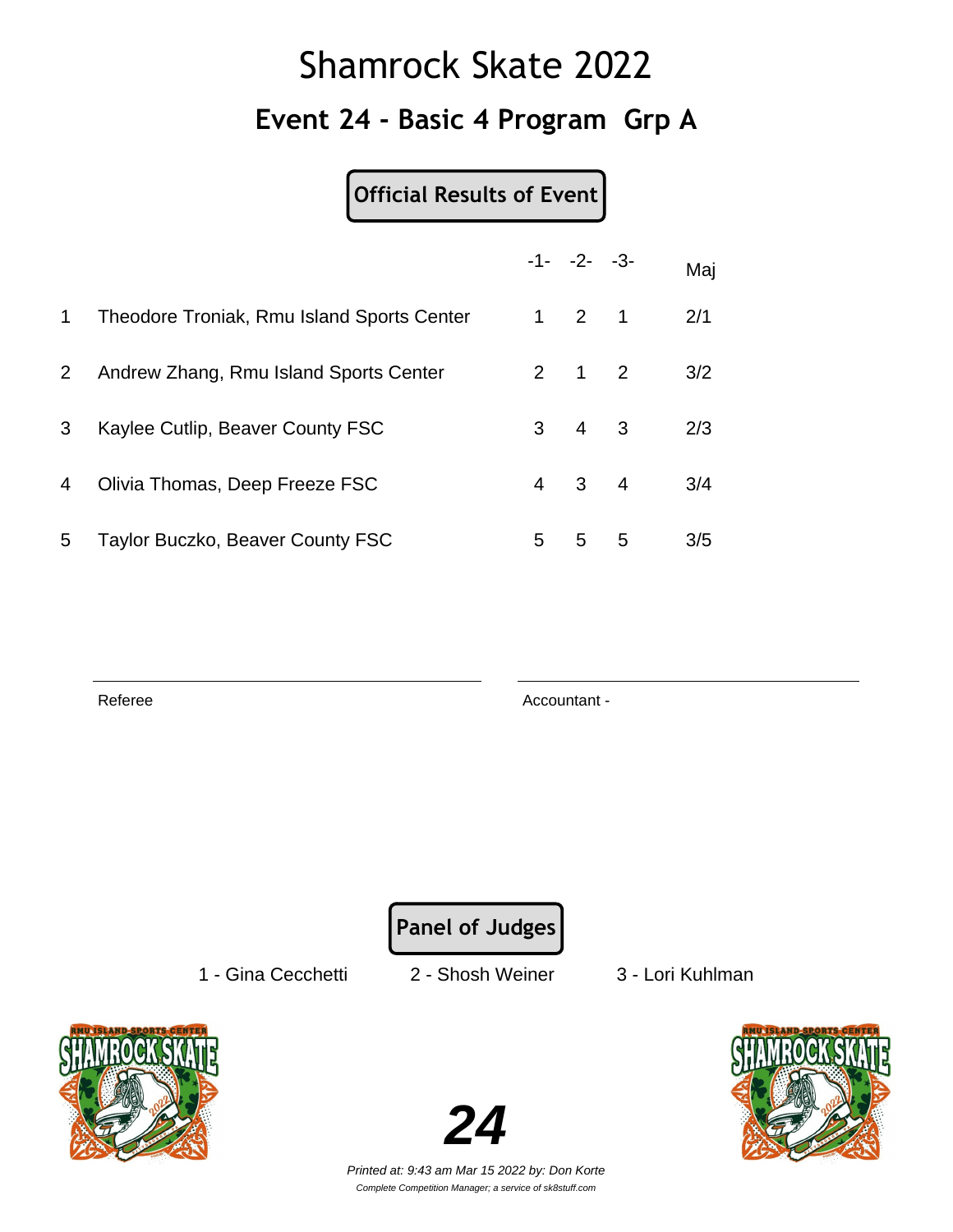## Shamrock Skate 2022 **Event 25 - Basic 4 Program Grp B**

### **Official Results of Event**

|                |                                       |    | $-1 - -2 - -3$      |                     | Maj       |
|----------------|---------------------------------------|----|---------------------|---------------------|-----------|
| 1              | Karis Graham, Columbus FSC            |    | $3 \quad 1 \quad 1$ |                     | 2/1       |
| $2^{\circ}$    | Greta Lasky, Rmu Island Sports Center |    |                     | $1 \quad 2 \quad 3$ | 2/2 TOM 3 |
| 3 <sup>1</sup> | Etta O'donovan, Hess FSC              |    | $2 \quad 3 \quad 2$ |                     | 2/2 TOM 4 |
| $\overline{4}$ | Lyla Taylor, Deep Freeze FSC          |    | $4 \quad 5 \quad 4$ |                     | 2/4       |
| 5              | Harper Fadden, Deep Freeze FSC        | 5. | 4                   | 5                   | 3/5       |

Referee Accountant -

**Panel of Judges**

1 - Gina Cecchetti 2 - Shosh Weiner 3 - Lori Kuhlman





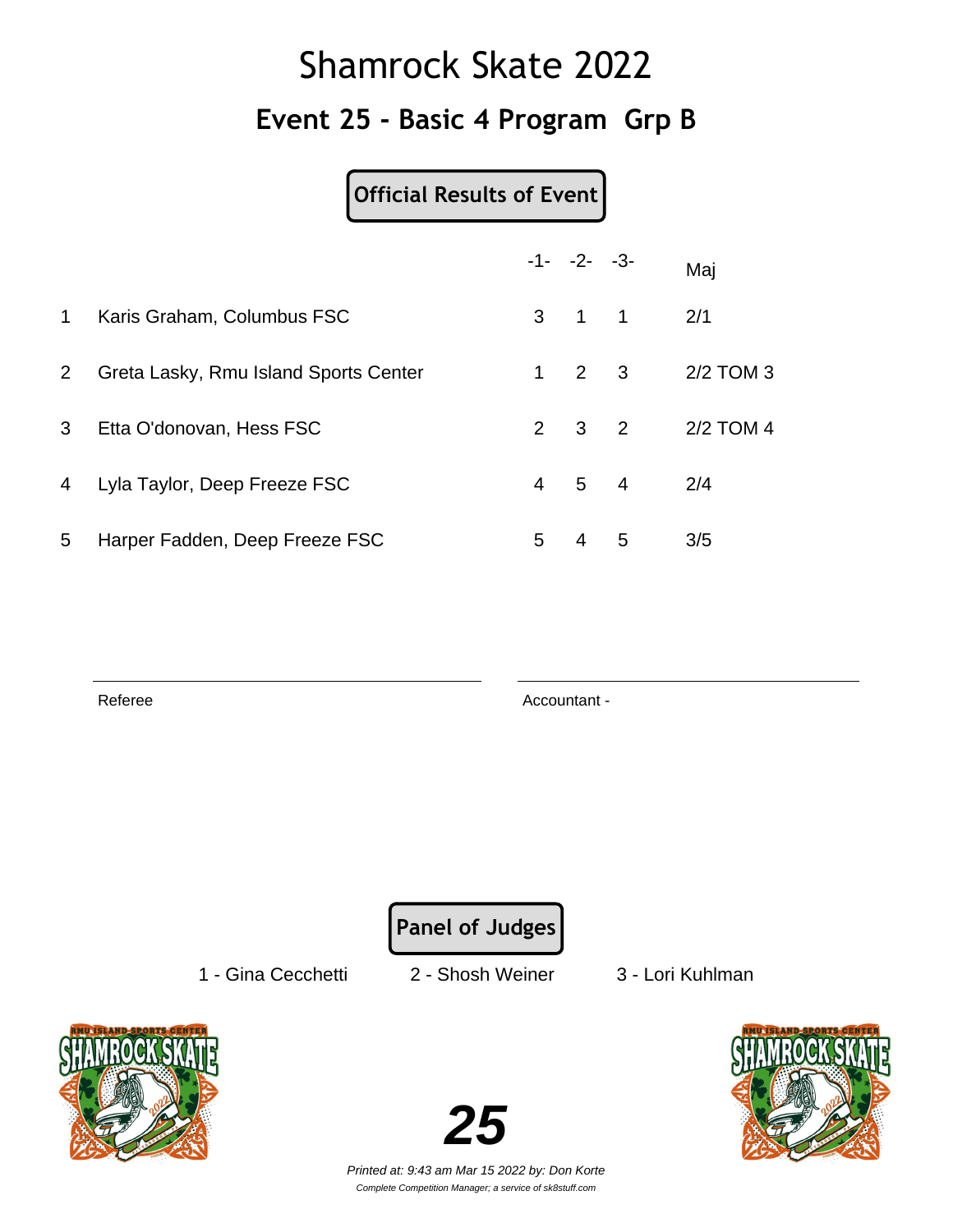## Shamrock Skate 2022 **Event 26 - Basic 5 Program Grp A**

**Official Results of Event**

|                |                                                         | $-1 - -2 - -3$      | Maj |
|----------------|---------------------------------------------------------|---------------------|-----|
|                | Brooklyn Manchester, Rmu Island Sports Center 2 1 1 2/1 |                     |     |
| 2 <sup>1</sup> | Katelyn Slipko, RMU Island Sports Center                | $1 \quad 3 \quad 2$ | 2/2 |
| 3              | Lauren Francis, Beaver County FSC                       | $3 \quad 2 \quad 3$ | 3/3 |

Referee Accountant -

**Panel of Judges**

1 - Abbey Morgan 2 - Gia Altmeyer 3 - Shosh Weiner





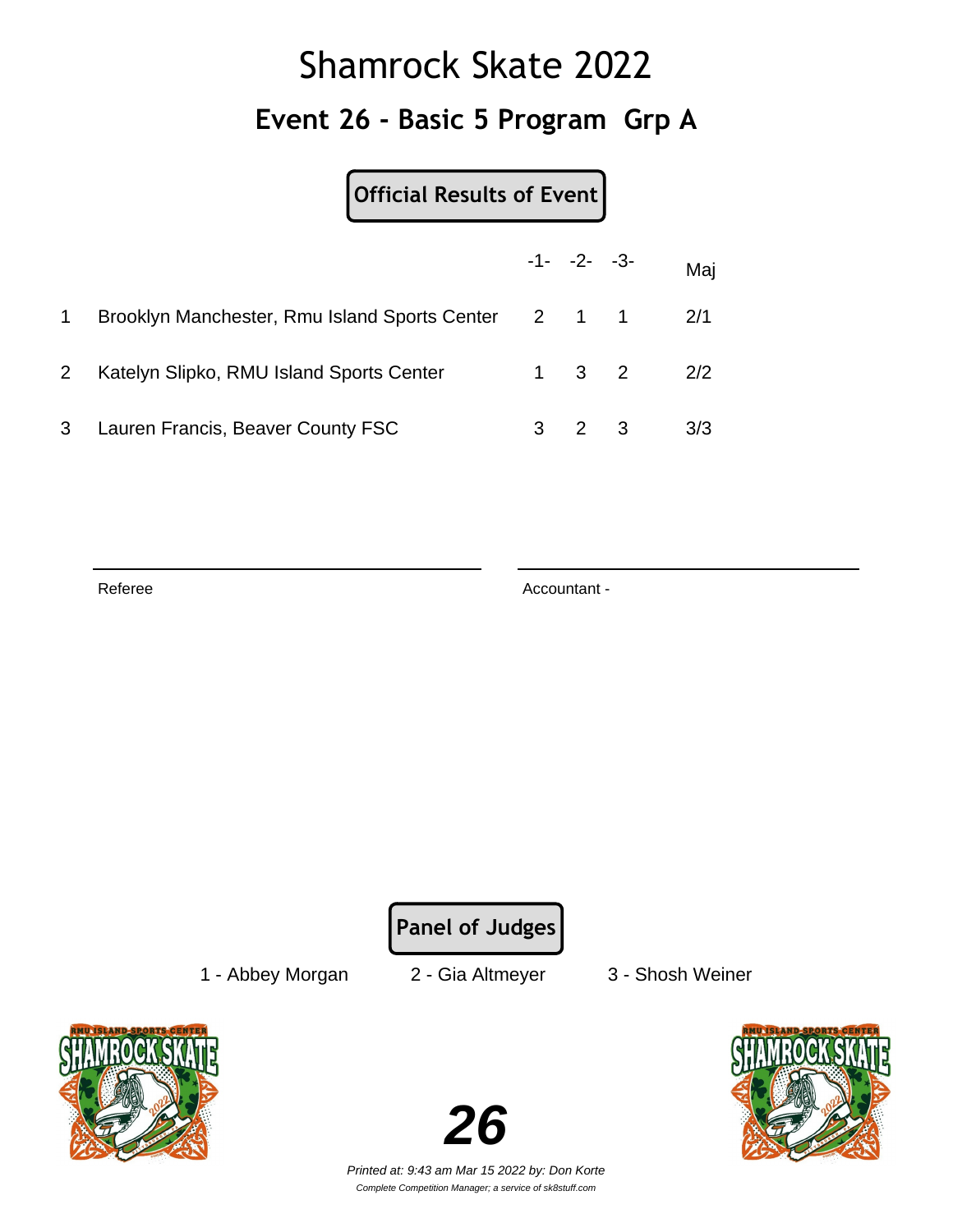## Shamrock Skate 2022 **Event 27 - Basic 5 Program Grp B**

#### **Official Results of Event**

|                |                                       |               | $-1 - -2 - -3$      | Maj |
|----------------|---------------------------------------|---------------|---------------------|-----|
| 1              | Sara Singhi, Rmu Island Sports Center |               | $1 \quad 2 \quad 1$ | 2/1 |
| 2 <sup>1</sup> | Audee Sherrick, Beaver County FSC     |               | $3 \quad 1 \quad 2$ | 2/2 |
| 3              | Quinn Whitworth, Beaver County FSC    |               | 4 3 3               | 2/3 |
| 4              | Harper Contreraz, Hess FSC            | $\mathcal{P}$ | 4 4                 | 3/4 |

Referee Accountant - Accountant - Accountant -

**Panel of Judges**

1 - Abbey Morgan 2 - Gia Altmeyer 3 - Shosh Weiner



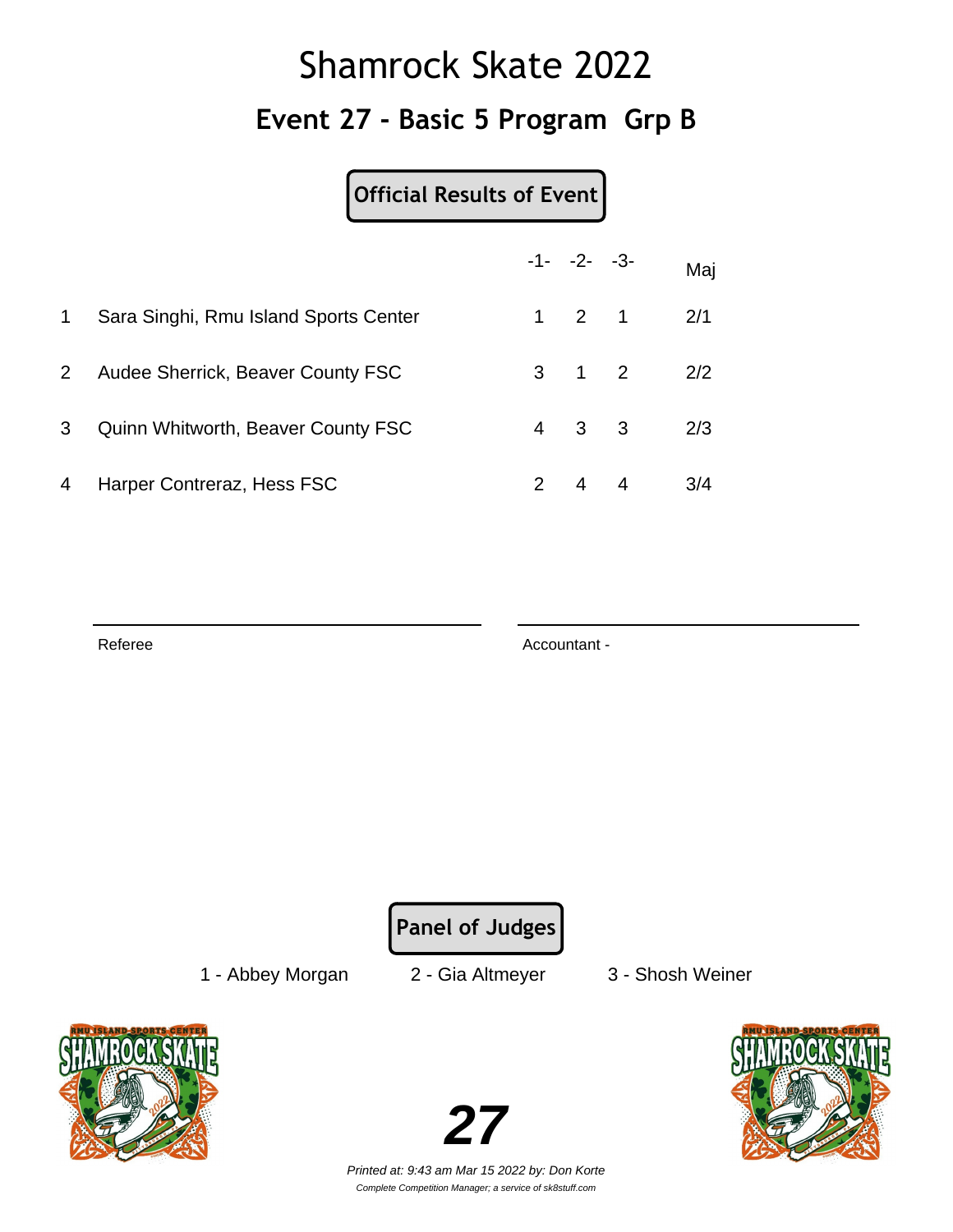### Shamrock Skate 2022 **Event 28 - Snowplow Sam Program**

|                |                                | Official Results of Event |  |  |                               |  |
|----------------|--------------------------------|---------------------------|--|--|-------------------------------|--|
|                |                                |                           |  |  | $-1 - -2 - -3 -$ Maj          |  |
|                | Susan Skinner, Deep Freeze FSC |                           |  |  | $1 \quad 1 \quad 2 \quad 2/1$ |  |
| $\overline{2}$ | Maura Woods, Beaver County FSC |                           |  |  | $2 \t2 \t1 \t3/2$             |  |

Referee Accountant -

**Panel of Judges**

- 
- 1 Gina Cecchetti 2 Shosh Weiner 3 Lyndsey Kuhlman





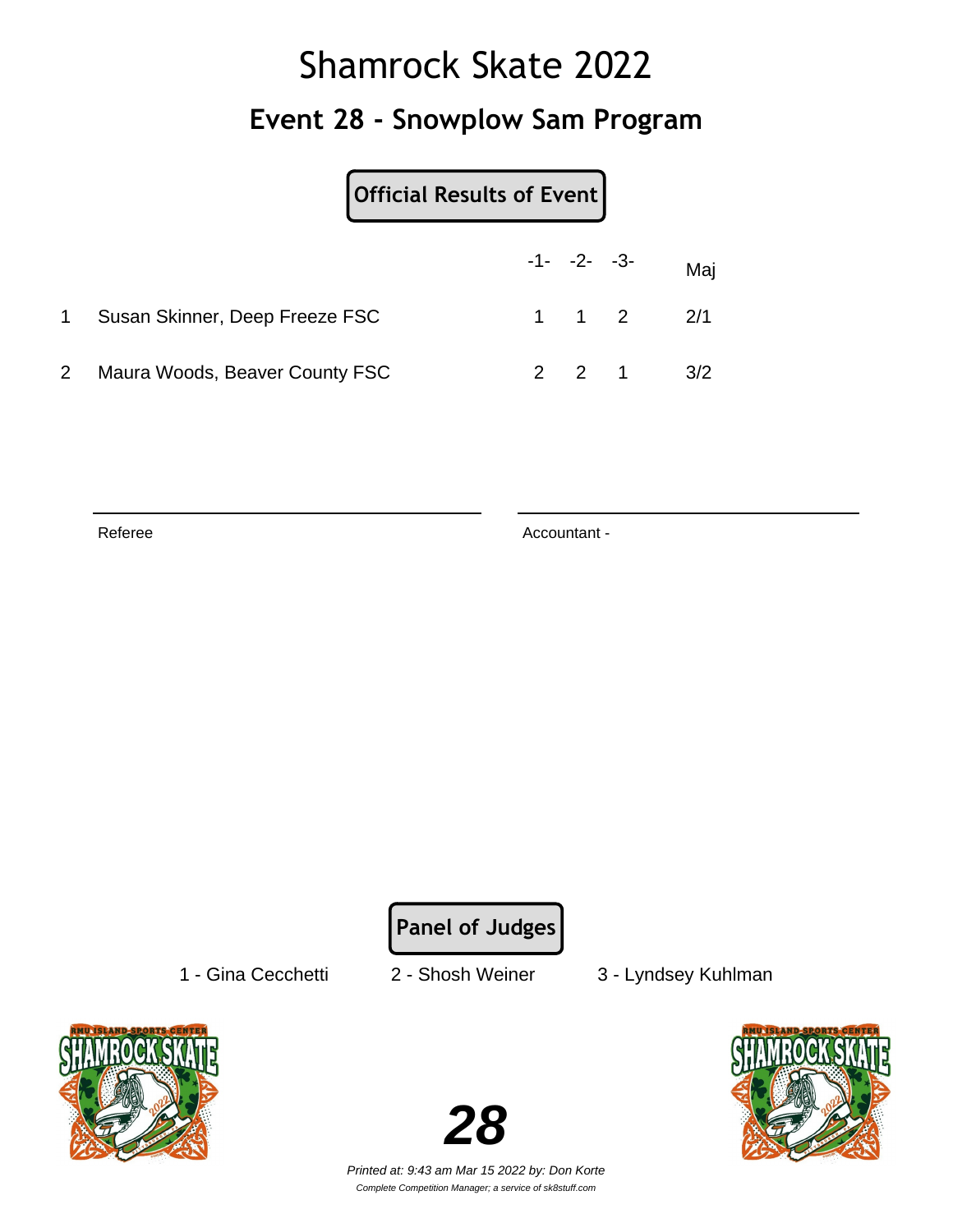### **Event 29 - Basic 1 Program**

|                |                                    |   |            | $-1 - -2 - -3 -$              | Maj |
|----------------|------------------------------------|---|------------|-------------------------------|-----|
| $1 \quad$      | Emma Lin, Rmu Island Sports Center |   |            | $1 \quad 1 \quad 1 \quad 3/1$ |     |
| $\mathbf{2}$   | Anastasia Baker, Hess FSC          |   |            | $2 \t2 \t3 \t2/2$             |     |
| 3 <sup>7</sup> | Claire Savich, Deep Freeze FSC     | 3 | $3\quad 2$ |                               | 3/3 |

Referee Accountant -

**Panel of Judges**

- 
- 1 Gina Cecchetti 2 Shosh Weiner 3 Lyndsey Kuhlman



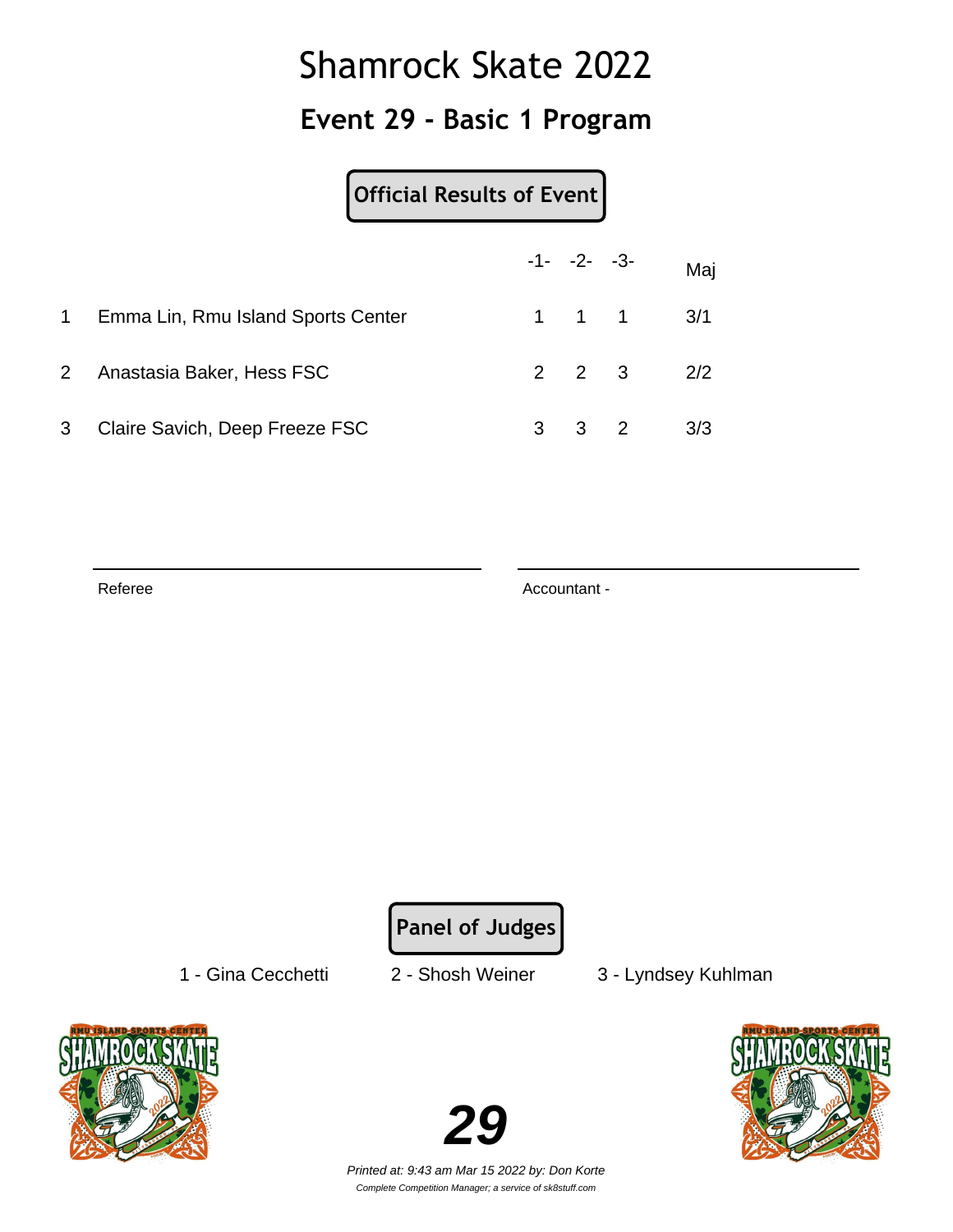### **Event 30 - Basic 2 Program**

#### **Official Results of Event**

|                |                                         |   | $-1 - -2 - -3$      |                | Maj |
|----------------|-----------------------------------------|---|---------------------|----------------|-----|
| 1              | Aubrielle Manganello, Hess FSC          |   | $1 \quad 1 \quad 1$ |                | 3/1 |
| 2 <sup>1</sup> | Karter Slaney, Rmu Island Sports Center |   | $3 \quad 2 \quad 2$ |                | 2/2 |
| 3              | Avery Longerman, Beaver County FSC      |   | $2 \quad 3 \quad 3$ |                | 3/3 |
| 4              | Evelina Kroz, Rmu Island Sports Center  | 4 | 4                   | $\overline{4}$ | 3/4 |

Referee Accountant - Accountant - Accountant -

**Panel of Judges**

1 - Gina Cecchetti 2 - Shosh Weiner 3 - Lyndsey Kuhlman





Printed at: 9:43 am Mar 15 2022 by: Don Korte Complete Competition Manager; a service of sk8stuff.com

**30**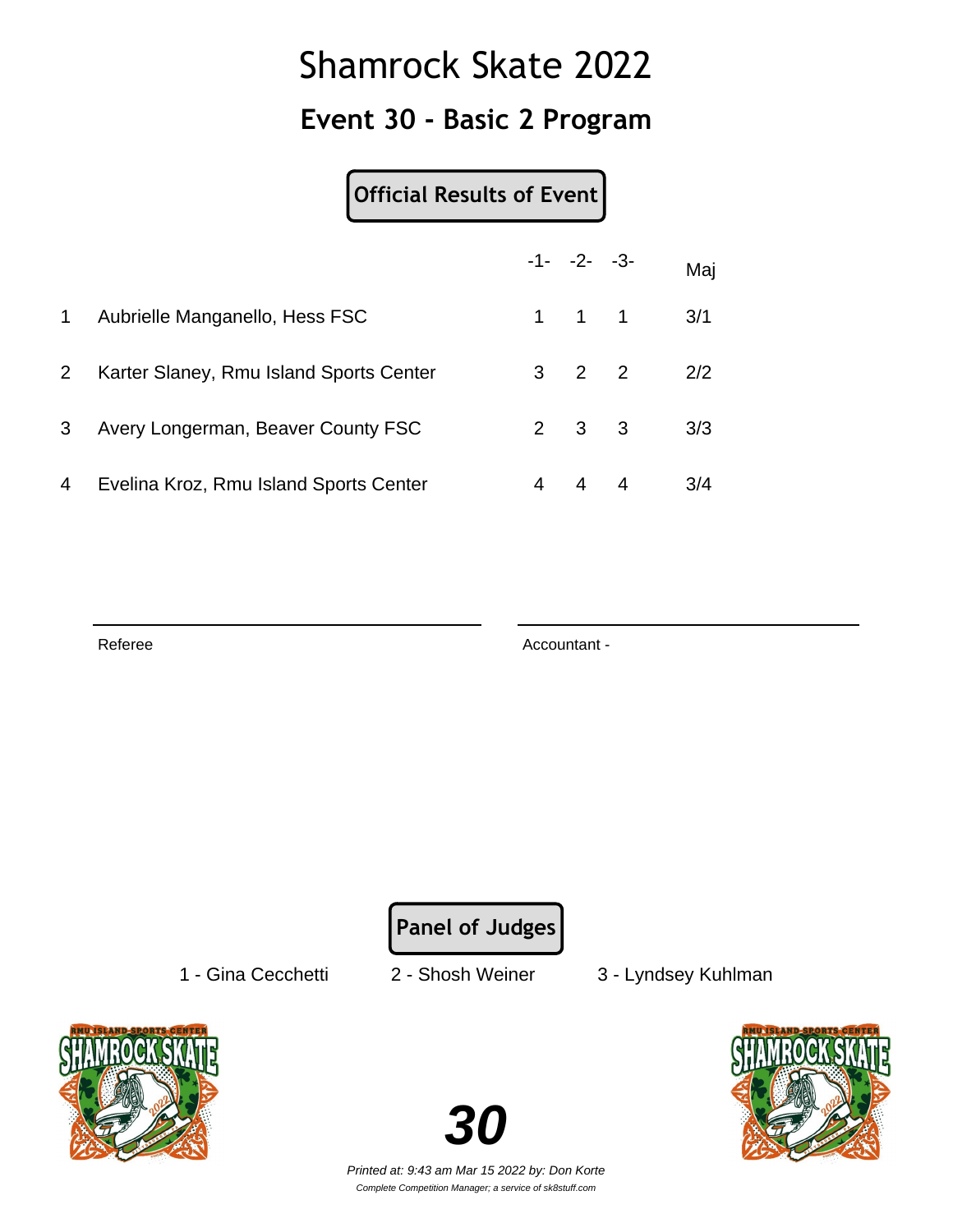### Shamrock Skate 2022 **Event 31 - Basic 1-6 Lt Entertain**

|                | Official Results of Event         |  |                   |                               |
|----------------|-----------------------------------|--|-------------------|-------------------------------|
|                |                                   |  |                   | $-1$ - $-2$ - $-3$ - Maj      |
|                | Nina Sabella, Deep Freeze FSC     |  |                   | $1 \quad 1 \quad 1 \quad 3/1$ |
| $\mathbf{2}^-$ | Selena Parkhurst, Deep Freeze FSC |  | $2\quad 2\quad 2$ | 3/2                           |

Referee Accountant -

**Panel of Judges**

1 - Gina Cecchetti 2 - Shosh Weiner 3 - Lyndsey Kuhlman



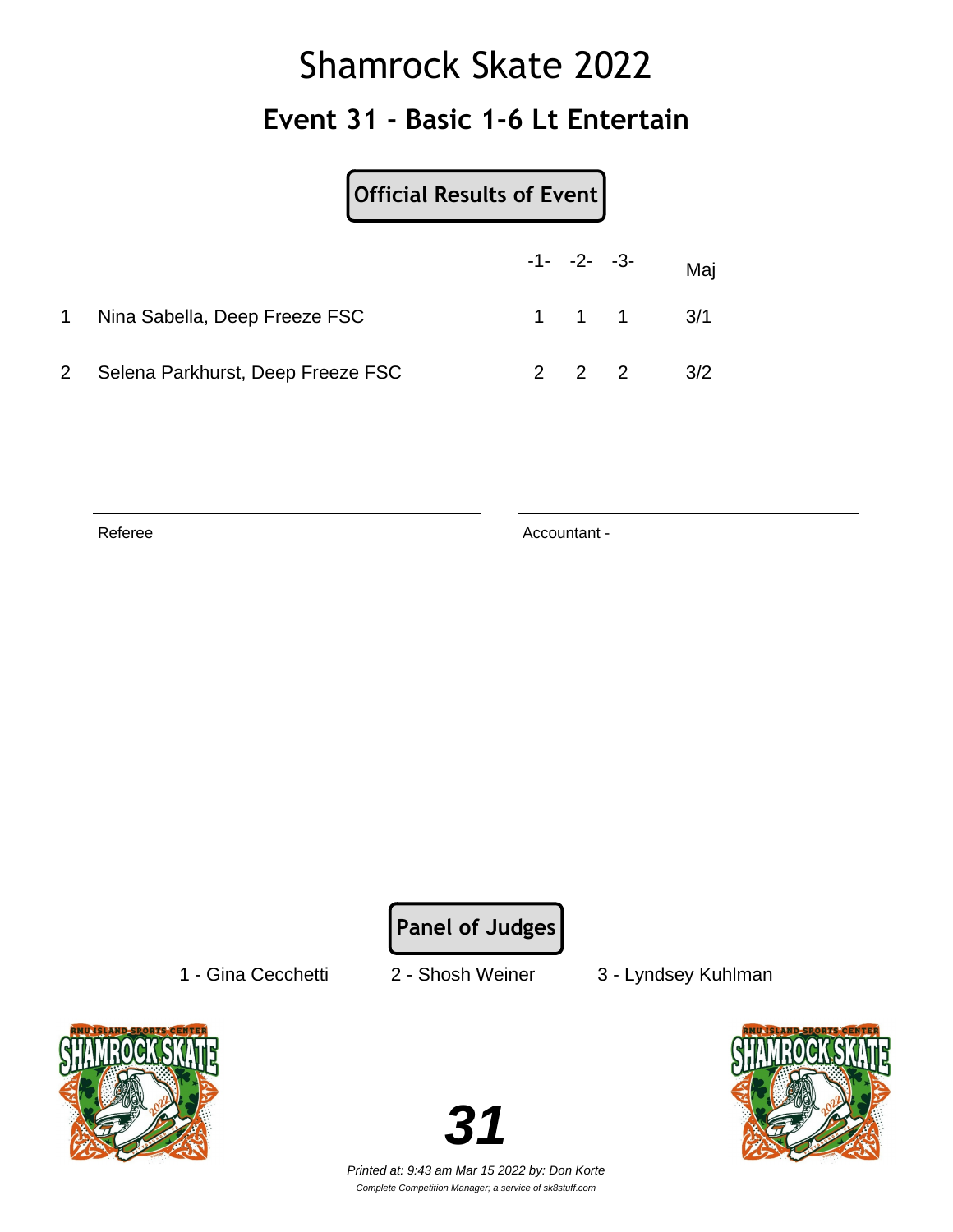# Shamrock Skate 2022 **Event 100 - Excel Beginner Compulsory Moves**

### **Official Results of Event**

|             |                                          |                | $-1 - -2 - -3$      |                            | Maj       |
|-------------|------------------------------------------|----------------|---------------------|----------------------------|-----------|
| $\mathbf 1$ | Andrew Liu, RMU Island Sports Center     | 1.             | $1 \quad 1$         |                            | 3/1       |
| $2^{\circ}$ | Emma Mahon, Deep Freeze FSC              | 3              | $2 \quad 3$         |                            | 3/3       |
| 3           | Blythe Hively, Deep Freeze FSC           |                | $2 \quad 3 \quad 5$ |                            | 2/3       |
| 4           | Delaney Pegher, RMU Island Sports Center | $\overline{4}$ | $6\overline{6}$     | $\overline{\phantom{a}}^2$ | 2/4 TOM 6 |
| 5           | Nicole Slipko, RMU Island Sports Center  | 5              | $4 \quad 4$         |                            | 2/4 TOM 8 |
| 6           | Chloe Raghanti, Deep Freeze FSC          | 6              | 5                   | 6                          | 3/6       |

Referee Accountant - Accountant - Accountant - Accountant -

**Panel of Judges**

1 - Gia Altmeyer 2 - Valerie Wolenter 3 - Crystal Mekonis





Printed at: 9:43 am Mar 15 2022 by: Don Korte Complete Competition Manager; a service of sk8stuff.com

**100**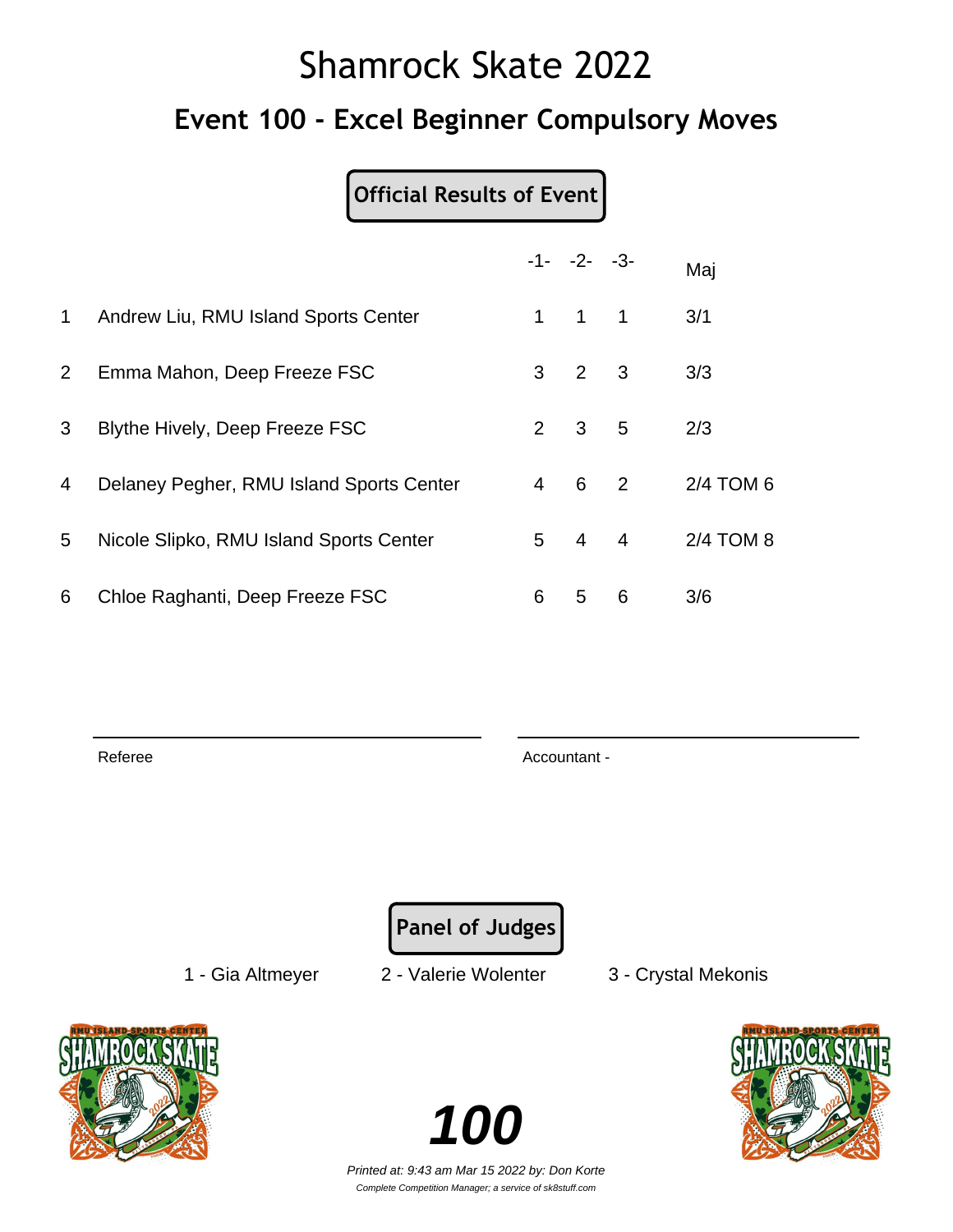### **Event 101 - Excel High Beginner Compulsory Moves**

**Official Results of Event**

|                       |                                              |                | $-1 - -2 - -3$      |                | Maj |
|-----------------------|----------------------------------------------|----------------|---------------------|----------------|-----|
| 1.                    | Tessa Burgess, RMU Island Sports Center      |                | $2 \quad 1 \quad 1$ |                | 2/1 |
| $\mathbf{2}^{\prime}$ | Adyson Farragher, Deep Freeze FSC            | $\mathbf 1$    | 2 3                 |                | 2/2 |
| 3                     | Delaney McWilliams, RMU Island Sports Center |                | $3 \quad 3$         | $\overline{4}$ | 2/3 |
| 4                     | Viera Miskarov, Rmu Island Sports Center     | $\overline{4}$ | 4 2                 |                | 3/4 |
| 5                     | Mia Martin, Deep Freeze FSC                  | 5              | 5                   | $-5$           | 3/5 |
| 6                     | Ellie Mccowin, Beaver County FSC             | 6              | 6                   | 6              | 3/6 |

Referee Accountant - Accountant - Accountant - Accountant -

**Panel of Judges**

1 - Gia Altmeyer 2 - Valerie Wolenter 3 - Crystal Mekonis





Printed at: 9:43 am Mar 15 2022 by: Don Korte Complete Competition Manager; a service of sk8stuff.com

**101**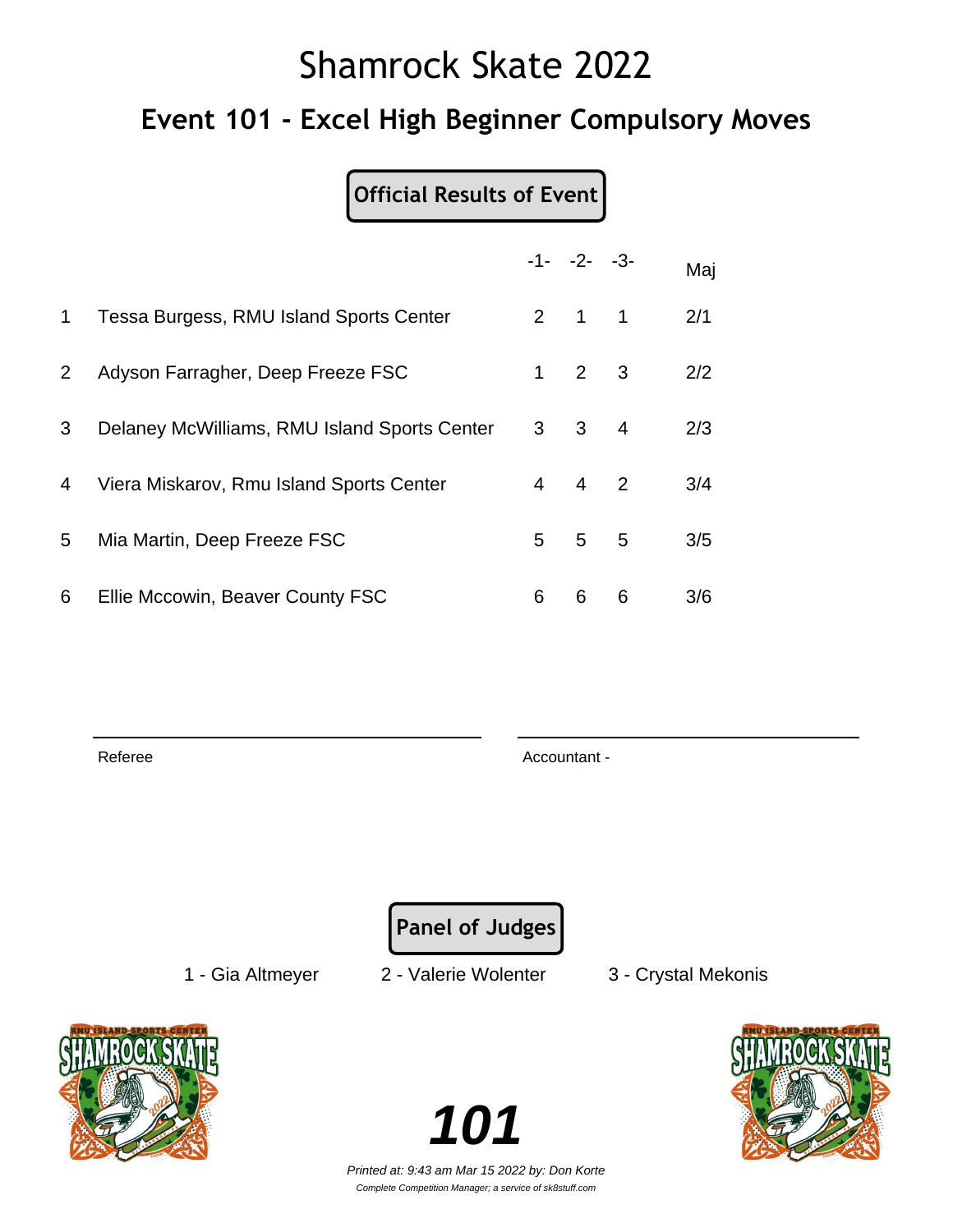### **Event 102 - Beginner Jumps**

| <b>Official Results of Event</b> |
|----------------------------------|
|----------------------------------|

|                                | $-1 - -2 - -3$ |       | Mai |
|--------------------------------|----------------|-------|-----|
| 1 Noé Aguilar, Mason-dixon FSC |                | 1 1 1 | 3/1 |

Referee Accountant -

**Panel of Judges**

1 - Gia Altmeyer 2 - Valerie Wolenter 3 - Rosie Canter



**102**

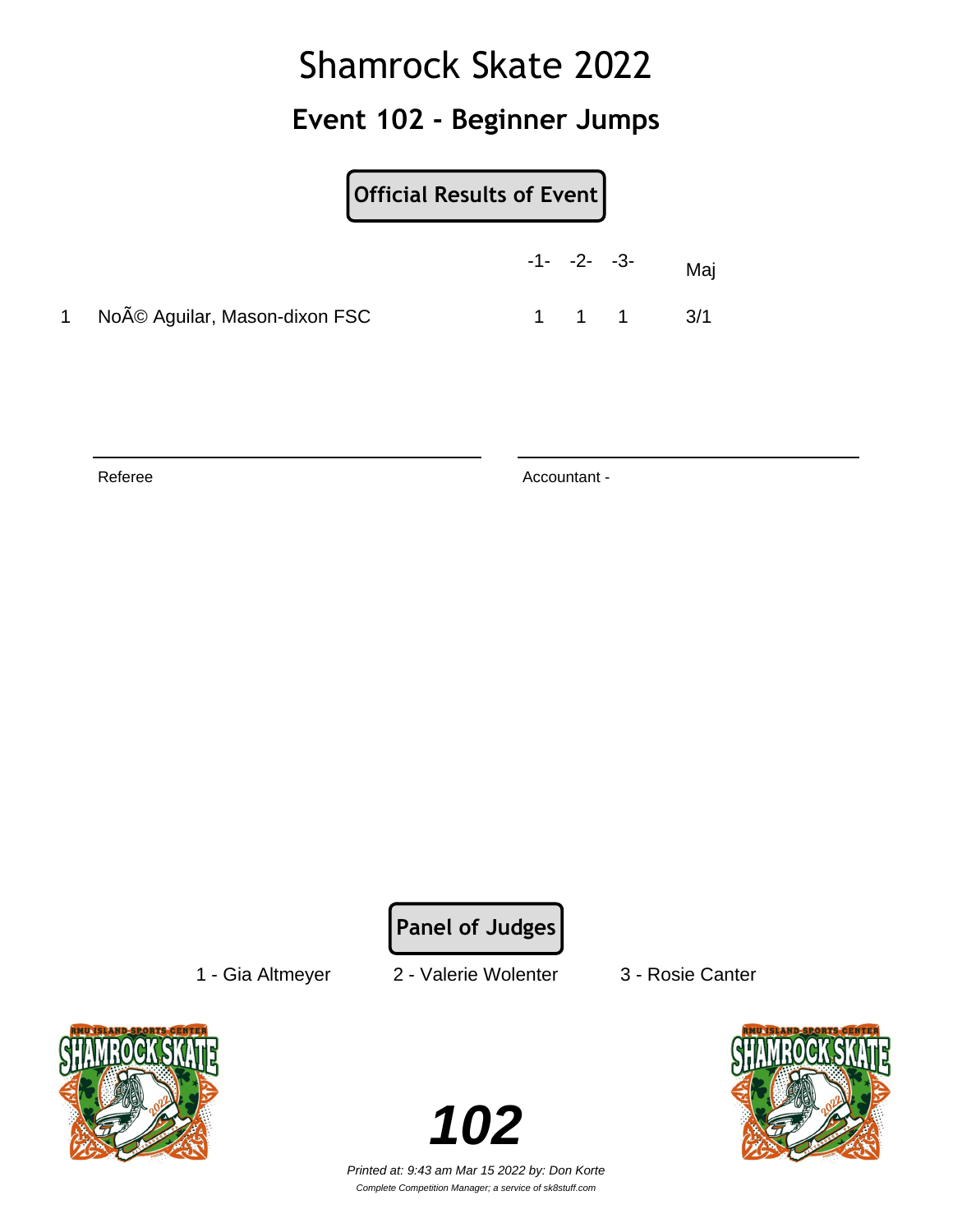## Shamrock Skate 2022 **Event 103 - High Beginner Jumps**

**Official Results of Event**

|                |                                           |   | $-1 - -2 - -3$      | Maj |
|----------------|-------------------------------------------|---|---------------------|-----|
| $\mathbf 1$    | Lily Golembeski, RMU Island Sports Center |   | $1 \quad 1 \quad 1$ | 3/1 |
| 2 <sup>1</sup> | Ellie Mccowin, Beaver County FSC          |   | $2 \quad 2 \quad 2$ | 3/2 |
| 3              | Blythe Hively, Deep Freeze FSC            |   | $3 \quad 3 \quad 3$ | 3/3 |
| 4              | Emma Mahon, Deep Freeze FSC               | 4 | 4 4                 | 3/4 |

Referee Accountant - Accountant - Accountant -

**Panel of Judges**

1 - Gia Altmeyer 2 - Valerie Wolenter 3 - Rosie Canter



**103**

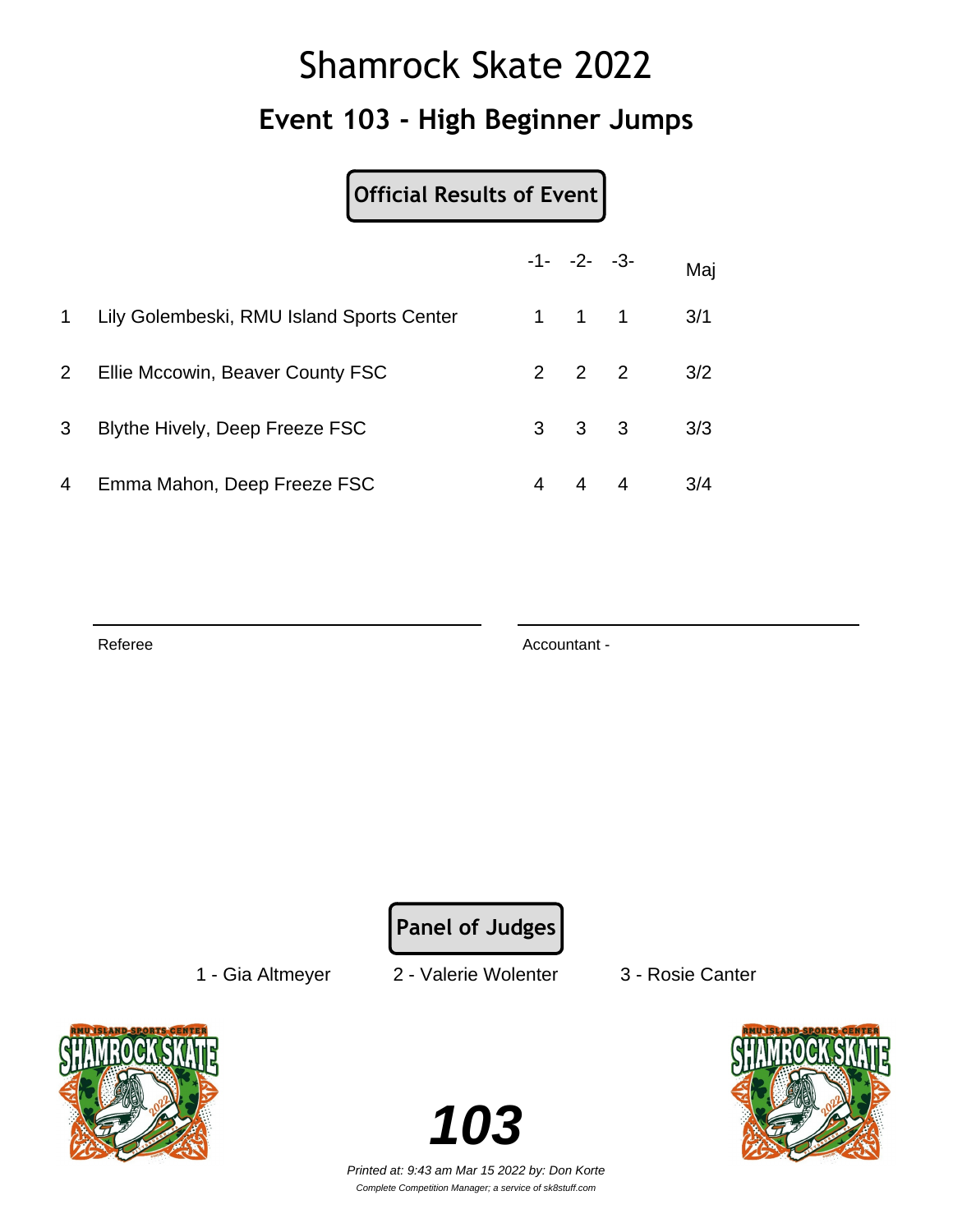### **Event 104 - NoTest Jumps**

#### **Official Results of Event**

|             |                                         | $-1 - -2 - -3$      |                     | Maj           |
|-------------|-----------------------------------------|---------------------|---------------------|---------------|
| 1           | Mia Martin, Deep Freeze FSC             | $3 \quad 1 \quad 2$ |                     | $2/2$ TIE     |
| 1.          | Adyson Farragher, Deep Freeze FSC       |                     | $1 \quad 2 \quad 3$ | $2/2$ TIE     |
| $\mathbf 1$ | Tessa Burgess, RMU Island Sports Center |                     |                     | 2 3 1 2/2 TIE |
| 4           | Lily Weber, Rmu Island Sports Center    | 44                  |                     | 3/4           |

Referee Accountant - Accountant - Accountant -

**Panel of Judges**

1 - Gia Altmeyer 2 - Valerie Wolenter 3 - Rosie Canter



**104**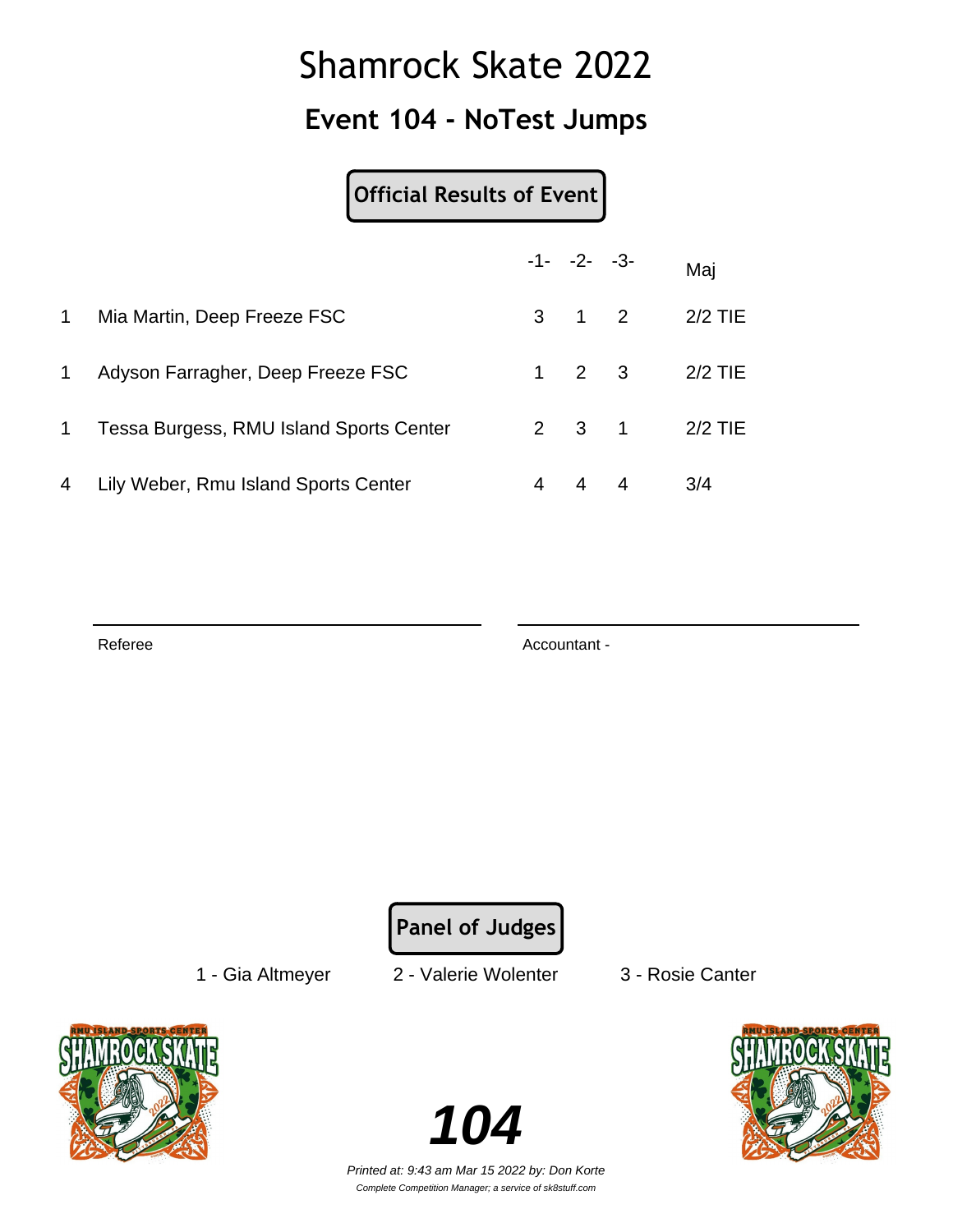### **Event 105 - Beginner Spins**

|              |                                  | Official Results of Event |  |  |                               |  |
|--------------|----------------------------------|---------------------------|--|--|-------------------------------|--|
|              |                                  |                           |  |  | $-1 - -2 - -3 -$ Maj          |  |
|              | Ellie Mccowin, Beaver County FSC |                           |  |  | $1 \quad 1 \quad 1 \quad 3/1$ |  |
| $\mathbf{2}$ | Chloe Raghanti, Deep Freeze FSC  |                           |  |  | $2 \t2 \t2 \t3/2$             |  |

Referee Accountant -

**Panel of Judges**

1 - Gia Altmeyer 2 - Valerie Wolenter 3 - Crystal Mekonis





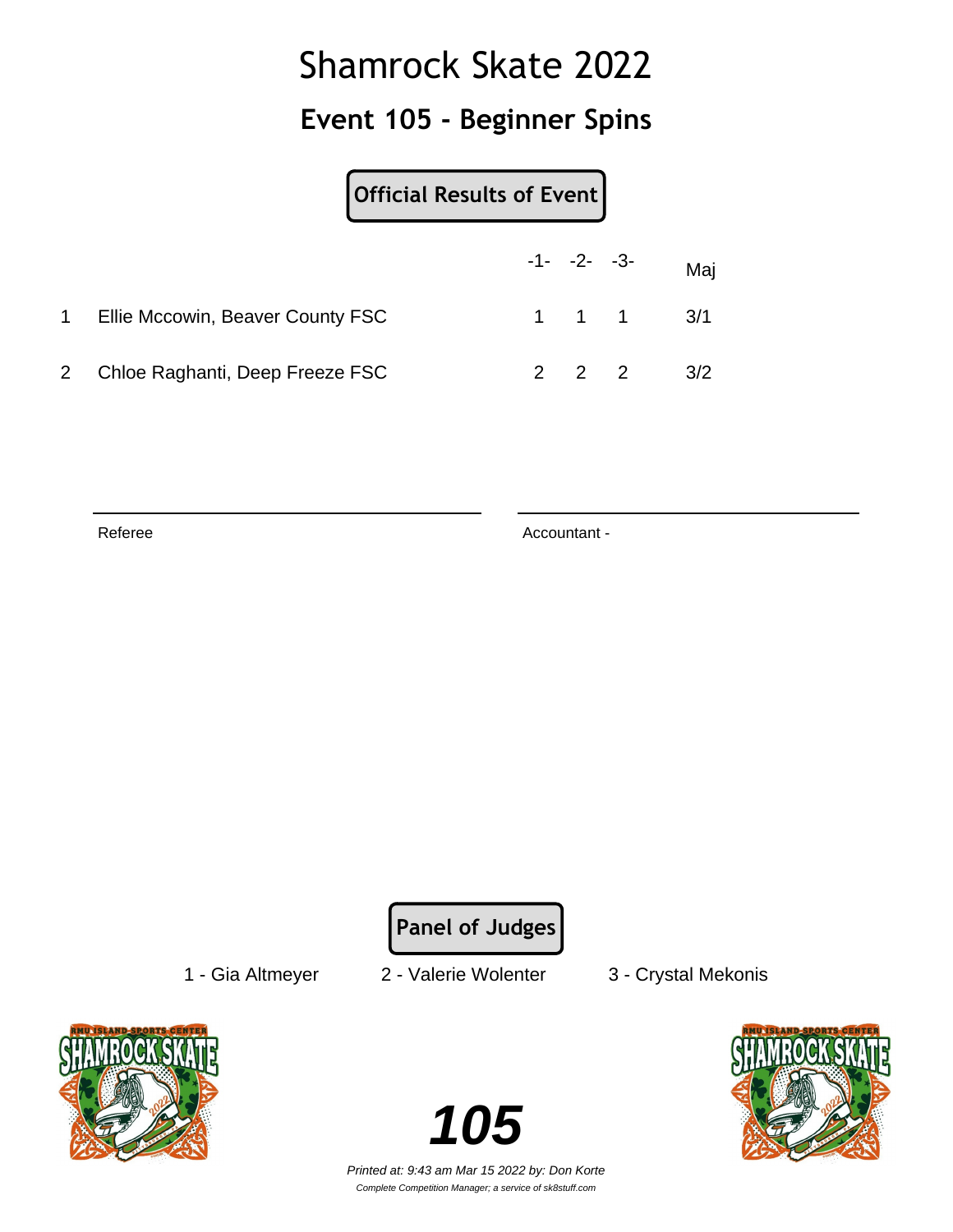## Shamrock Skate 2022 **Event 106 - High Beginner Spins**

|                | Official Results of Event               |  |                     |                               |
|----------------|-----------------------------------------|--|---------------------|-------------------------------|
|                |                                         |  | $-1 - -2 - -3$      | Maj                           |
| 1.             | Kendall Kohan, Rmu Island Sports Center |  |                     | $1 \quad 1 \quad 1 \quad 3/1$ |
| $\mathbf{2}^-$ | Adyson Farragher, Deep Freeze FSC       |  | $2 \quad 2 \quad 2$ | 3/2                           |

Referee Accountant -

**Panel of Judges**

1 - Gia Altmeyer 2 - Valerie Wolenter 3 - Crystal Mekonis



**106**

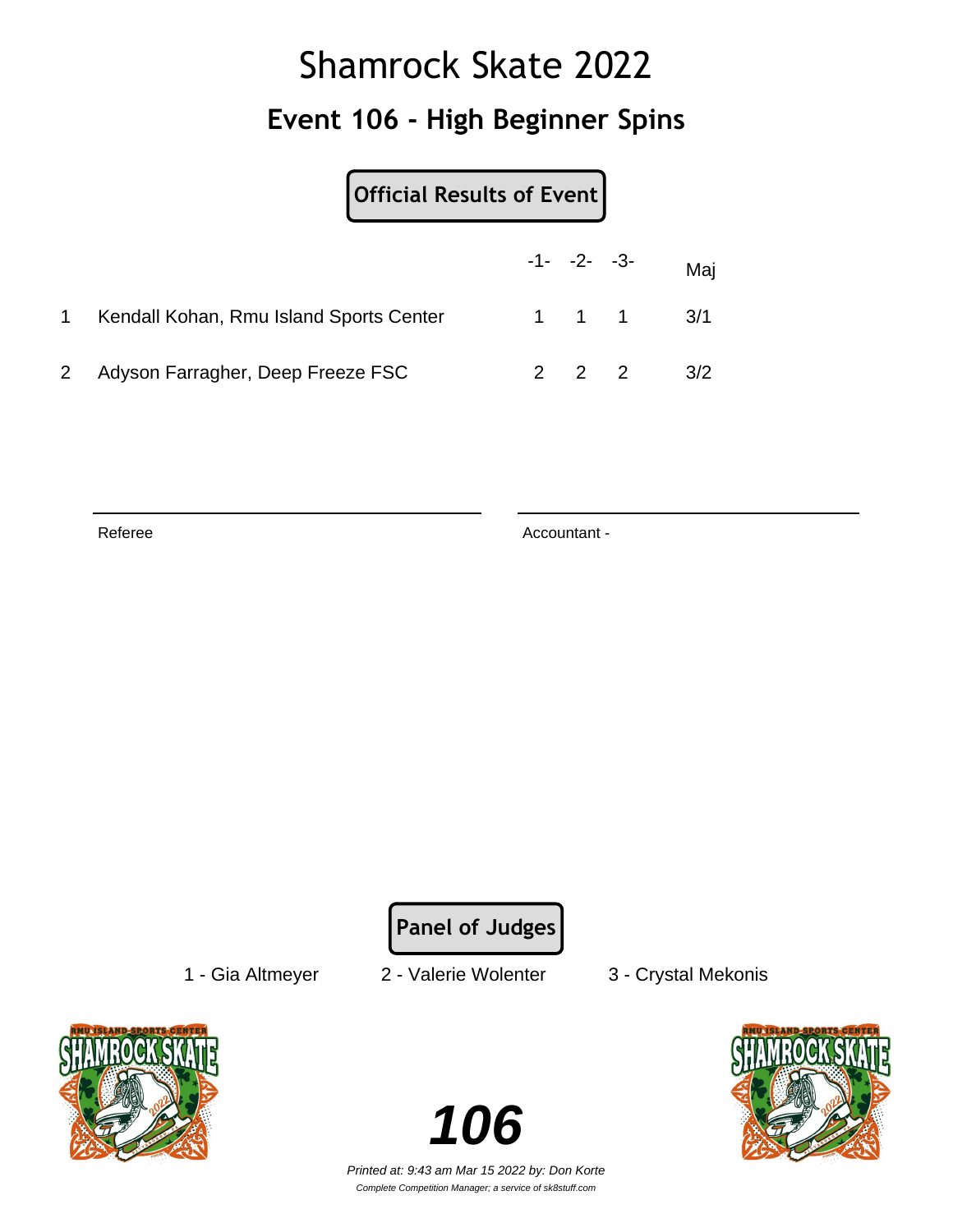### **Event 107 - Excel PrePreliminary Compulsory Moves**

#### **Official Results of Event**

|              |                                           |             | $-1 - -2 - -3$      |   | Maj |
|--------------|-------------------------------------------|-------------|---------------------|---|-----|
| $\mathbf 1$  | Colin Ferrell, Hess FSC                   | $\mathbf 1$ | $1 \quad 1$         |   | 3/1 |
| $\mathbf{2}$ | Gabrielle Woods, RMU Island Sports Center |             | $2 \quad 4 \quad 2$ |   | 2/2 |
| 3            | Reaghan Leah, RMU Island Sports Center    |             | $3 \quad 2 \quad 3$ |   | 3/3 |
| 4            | Karina Liskooka, SC of Greater Youngstown |             | $4 \quad 5 \quad 4$ |   | 2/4 |
| 5            | Emmaline Passarelli, Hess FSC             | 5           | 3 <sub>5</sub>      |   | 3/5 |
| 6            | Liesl Schultz, RMU Island Sports Center   | 6           | 6                   | 6 | 3/6 |

Referee Accountant - Accountant - Accountant - Accountant -

**Panel of Judges**

1 - Valerie Wolenter 2 - Laurie Rossetti 3 - Crystal Mekonis



**107**

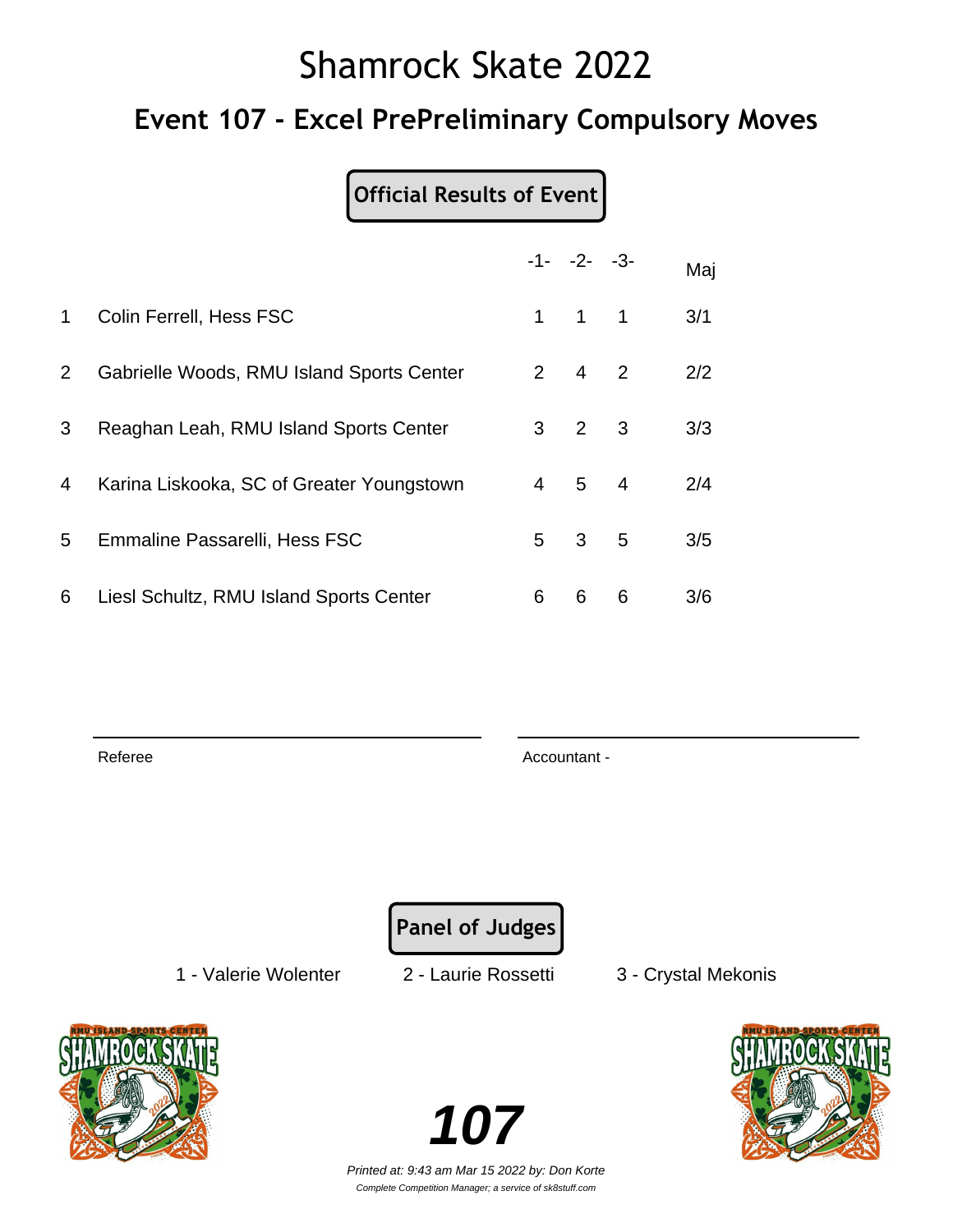### **Event 108 - Excel Preliminary Compulsory Moves**

|   |                                          |                     | $-1 - -2 - -3 -$  | Maj |
|---|------------------------------------------|---------------------|-------------------|-----|
|   | Melynda Nestor, RMU Island Sports Center | $1 \quad 2 \quad 1$ |                   | 2/1 |
|   | 2 Lilia Campbell, Deep Freeze FSC        |                     | $2 \t1 \t2 \t3/2$ |     |
| 3 | Andrea Ledger, RMU Island Sports Center  | $3 \quad 3 \quad 3$ |                   | 3/3 |

Referee Accountant - Accountant - Accountant -

**Panel of Judges**

1 - Valerie Wolenter 2 - Laurie Rossetti 3 - Crystal Mekonis



**108**

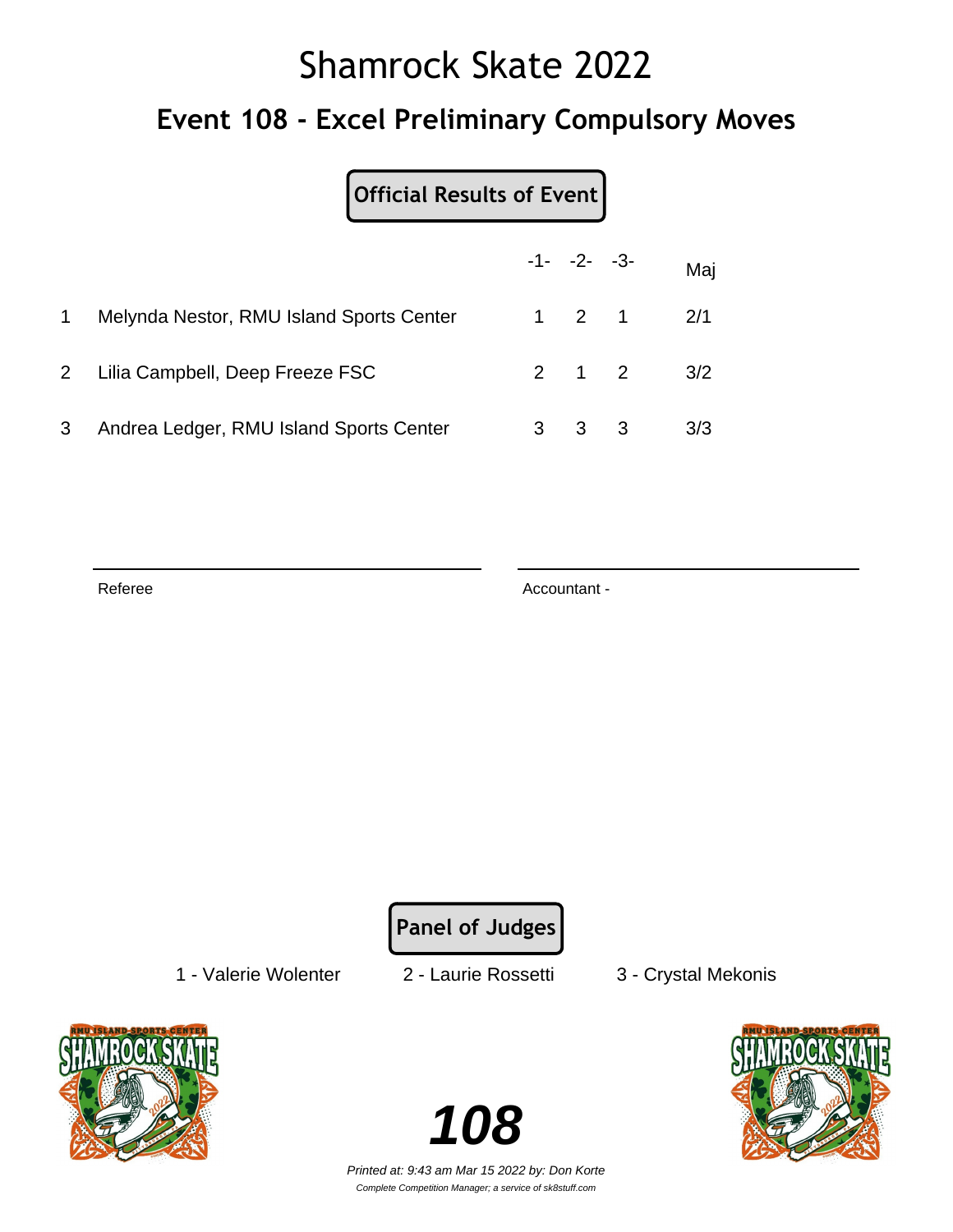### **Event 109 - PrePreliminary Compulsory Moves**

| Official Results of Event |
|---------------------------|
|---------------------------|

|                                           | $-1 - -2 - -3$ |       | Mai |
|-------------------------------------------|----------------|-------|-----|
| 1 Greer Gaspard, RMU Island Sports Center |                | 1 1 1 | 3/1 |

Referee Accountant -

**Panel of Judges**

1 - Gina Cecchetti 2 - Laurie Rossetti 3 - Crystal Mekonis



**109** 

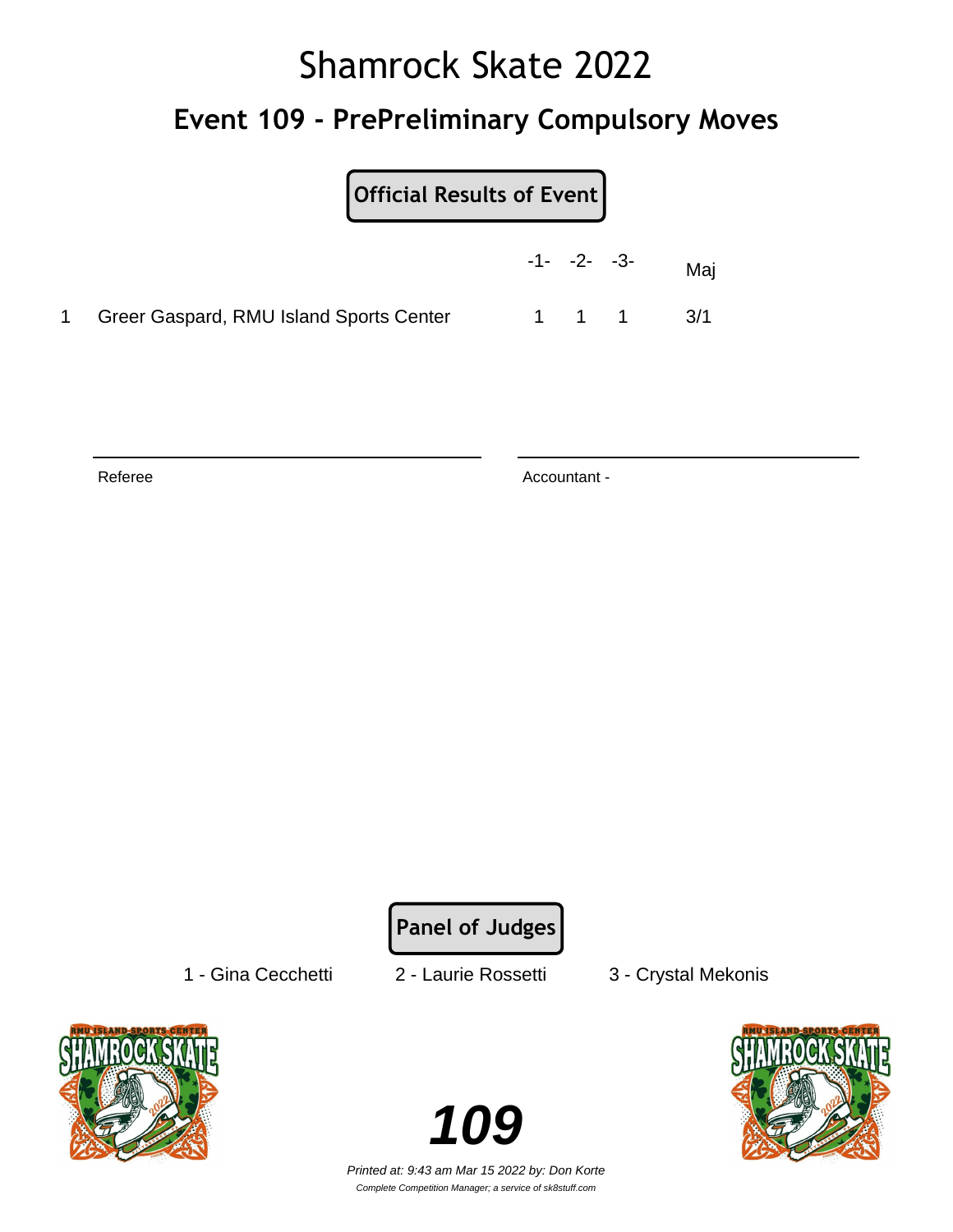# Shamrock Skate 2022 **Event 110 - Preliminary Compulsory Moves**

### **Official Results of Event**

|                |                                           |    | $-1 - -2 - -3$      |   | Maj       |
|----------------|-------------------------------------------|----|---------------------|---|-----------|
| $\mathbf 1$    | Elizavita Letunovs, Deep Freeze FSC       | 1. | $\overline{3}$ 1    |   | 2/1       |
| $\overline{2}$ | Shaylee Garner, Rmu Island Sports Center  |    | $3 \quad 1 \quad 2$ |   | 2/2 TOM 3 |
| 3              | Channing McCann, RMU Island Sports Center |    | $2 \quad 2 \quad 4$ |   | 2/2 TOM 4 |
| 4              | Sadie Mcgourty, RMU Island Sports Center  |    | $4\quad 5\quad 3$   |   | 2/4       |
| 5              | Arden Anderson, Hess FSC                  | 5. | 4                   | 5 | 3/5       |

Referee Accountant -

**Panel of Judges**

1 - Gina Cecchetti 2 - Laurie Rossetti 3 - Crystal Mekonis



**110** Printed at: 9:43 am Mar 15 2022 by: Don Korte

Complete Competition Manager; a service of sk8stuff.com

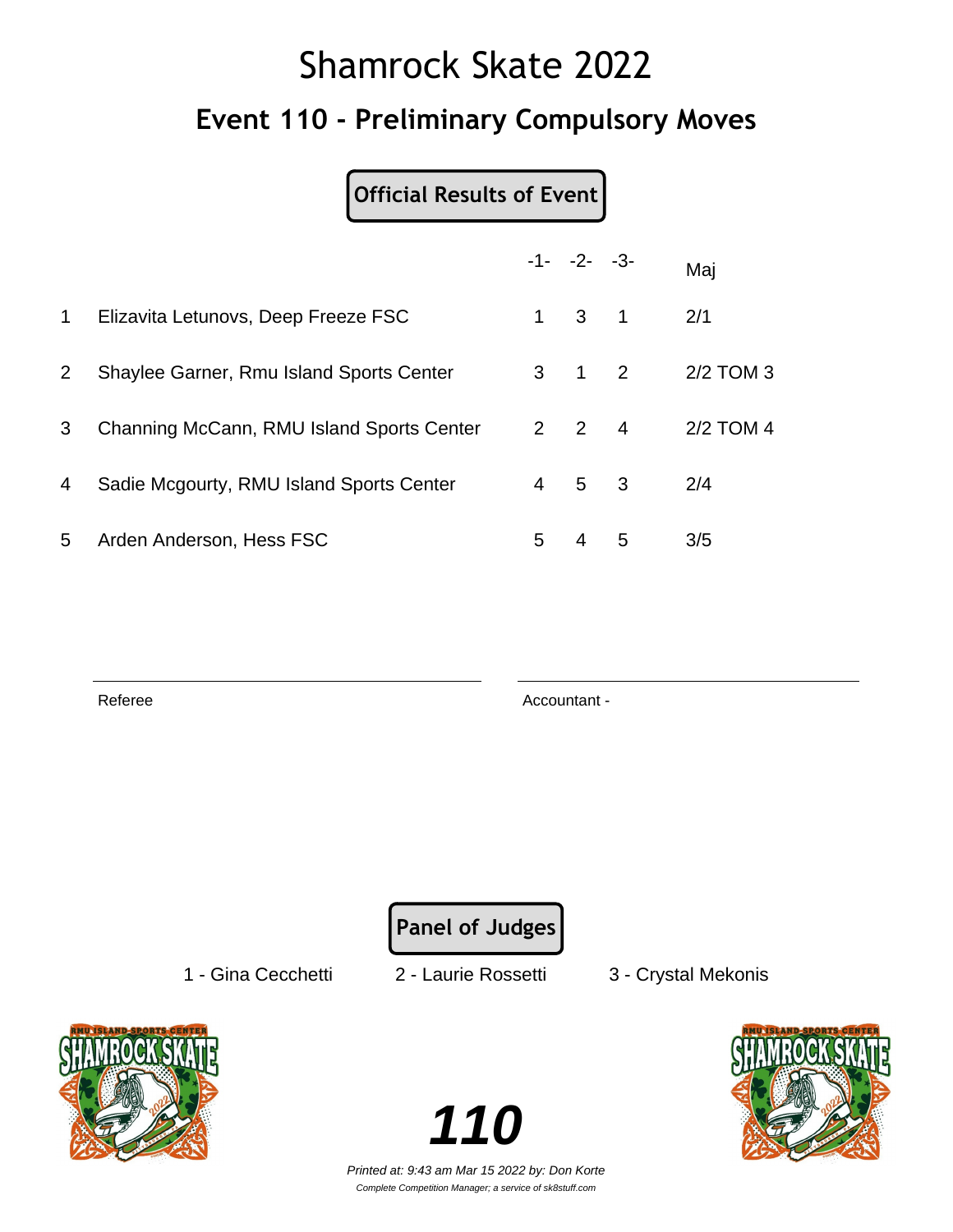## Shamrock Skate 2022 **Event 111 - PrePreliminary Jumps**

#### **Official Results of Event**

|             |                                           |                | $-1 - -2 - -3$      |                         | Maj        |
|-------------|-------------------------------------------|----------------|---------------------|-------------------------|------------|
| $\mathbf 1$ | Greer Gaspard, RMU Island Sports Center   |                | $3 \quad 1 \quad 1$ |                         | 2/1        |
| $2^{\circ}$ | Colin Ferrell, Hess FSC                   | 1              | $4\quad 2$          |                         | 2/2        |
| 3           | Lilia Campbell, Deep Freeze FSC           | $2^{\circ}$    | 3 <sup>1</sup>      | $\overline{\mathbf{3}}$ | 3/3        |
| 4           | <b>Embrey Campbell, Beaver County FSC</b> | $\overline{4}$ | 2                   | $-6$                    | 2/4        |
| 5           | Emmaline Passarelli, Hess FSC             | 5              | 6                   | $\overline{4}$          | 2/5 TOM 9  |
| 6           | Karina Liskooka, SC of Greater Youngstown | 6              | 5                   | 5                       | 2/5 TOM 10 |

Referee Accountant - Accountant - Accountant - Accountant -

**Panel of Judges**

1 - Gina Cecchetti 2 - Laurie Rossetti 3 - Crystal Mekonis



**111**

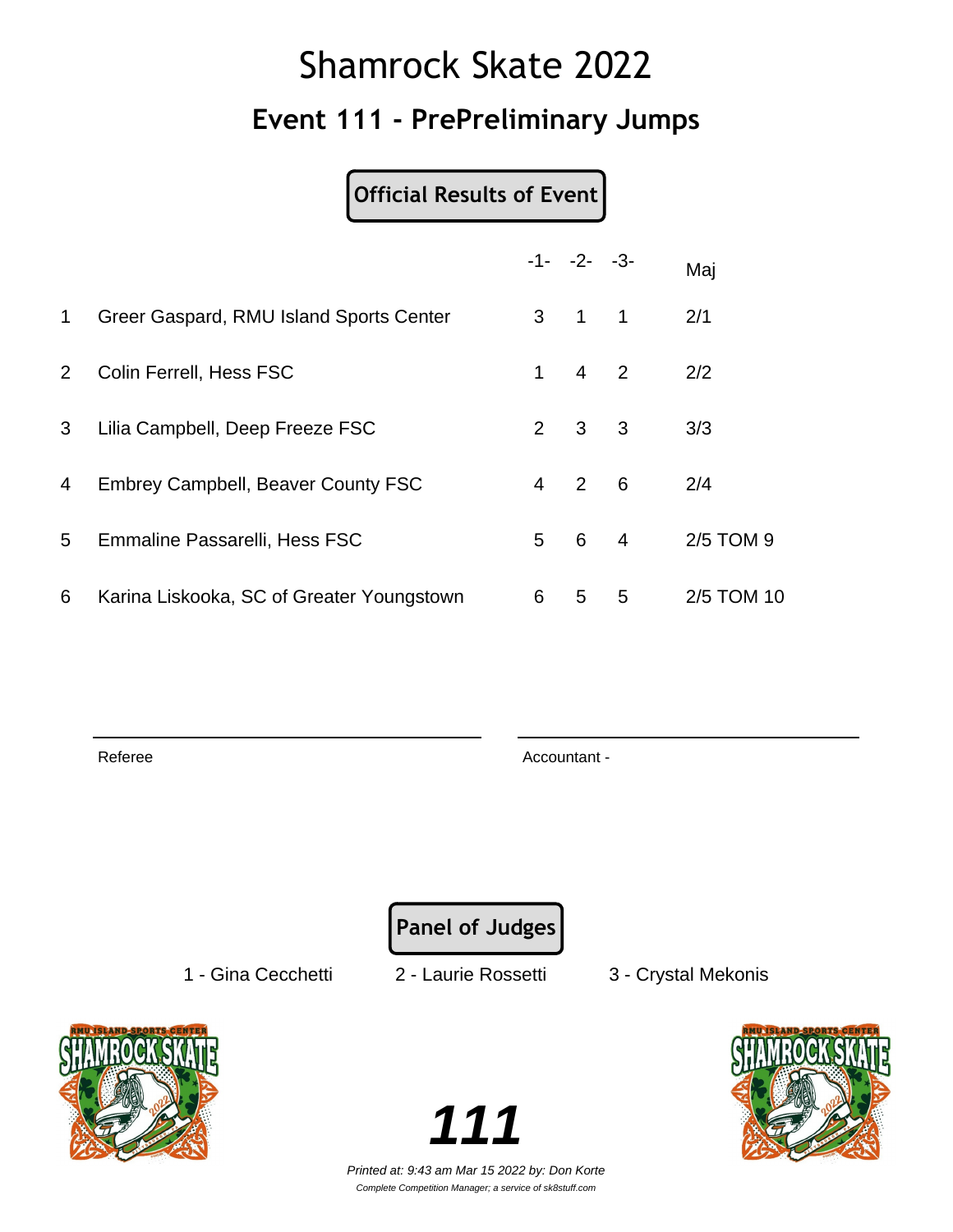## Shamrock Skate 2022 **Event 112 - Preliminary Jumps**

#### **Official Results of Event**

|                |                                         |   | $-1 - -2 - -3$      |                         | Maj |
|----------------|-----------------------------------------|---|---------------------|-------------------------|-----|
| 1              | Elizavita Letunovs, Deep Freeze FSC     |   | $1 \quad 1 \quad 2$ |                         | 2/1 |
| $\overline{2}$ | Arden Anderson, Hess FSC                |   | $2 \quad 2 \quad 1$ |                         | 3/2 |
| 3              | Andrea Ledger, RMU Island Sports Center |   | $3 \quad 3 \quad 4$ |                         | 2/3 |
| 4              | Avery Kovach, RMU Island Sports Center  | 4 | 4                   | $\overline{\mathbf{3}}$ | 3/4 |

Referee Accountant - Accountant - Accountant -

**Panel of Judges**

1 - Gina Cecchetti 2 - Laurie Rossetti 3 - Crystal Mekonis



**112**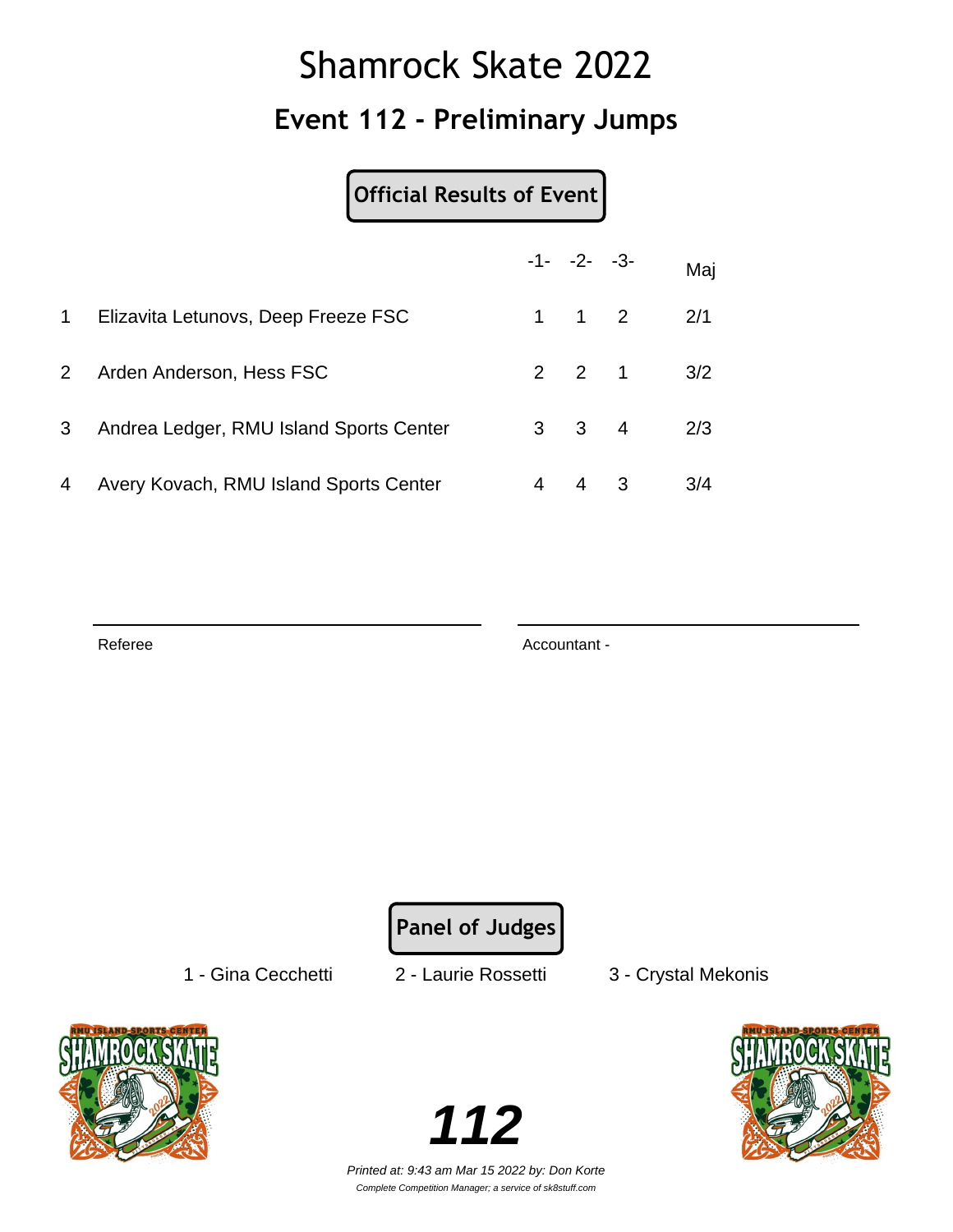### **Event 113 - PrePreliminary Spins**

| <b>Official Results of Event</b> |
|----------------------------------|
|----------------------------------|

|                                         | $-1 - -2 - -3$ |       | Maj |
|-----------------------------------------|----------------|-------|-----|
| Liesl Schultz, RMU Island Sports Center |                | 1 1 1 | 3/1 |

Referee Accountant -

**Panel of Judges**

1 - Valerie Wolenter 2 - Gina Cecchetti 3 - Laurie Rossetti



**113**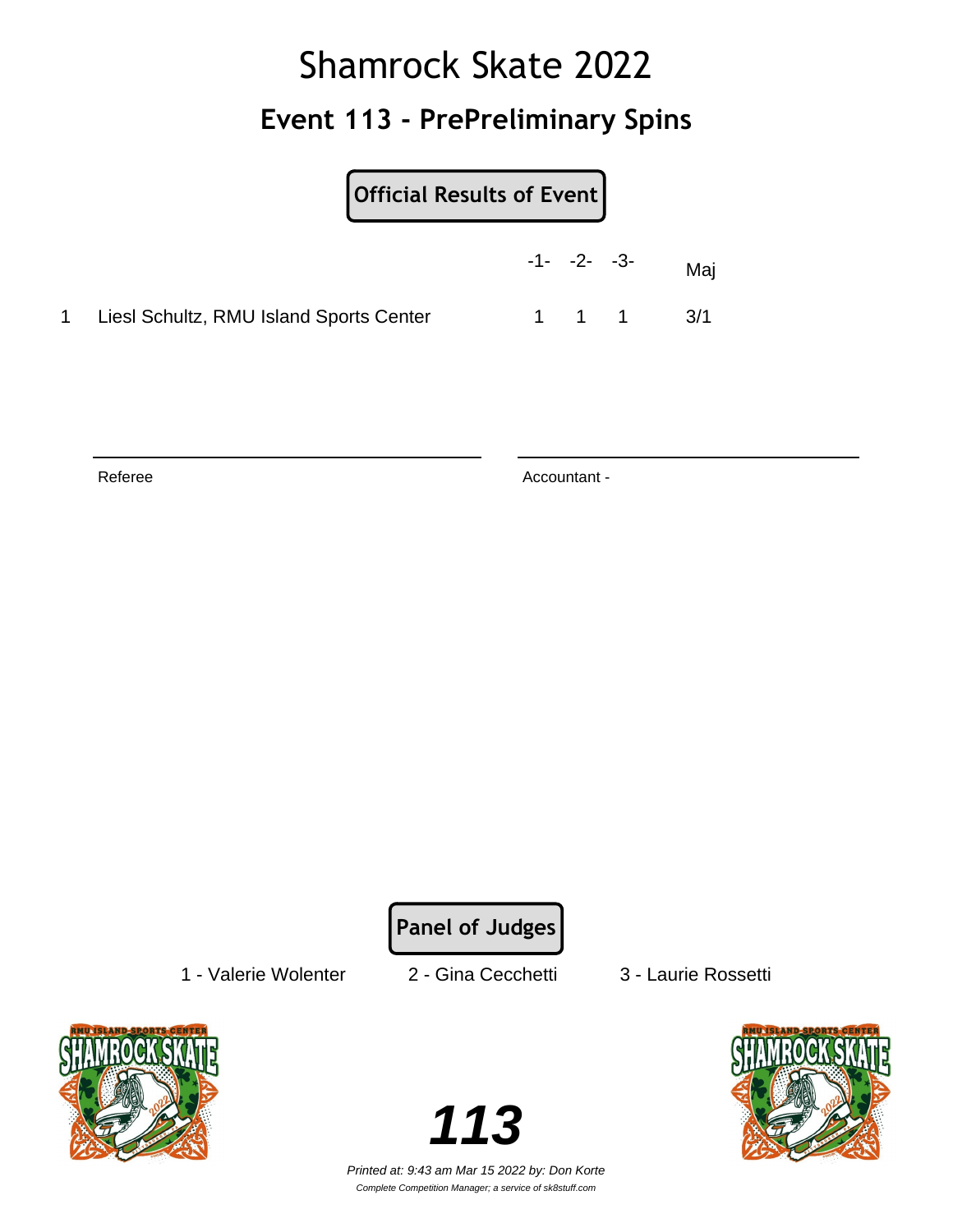### **Event 114 - Preliminary Spins**

#### **Official Results of Event**

|                |                                          |   | $-1 - -2 - -3$      |   | Maj |
|----------------|------------------------------------------|---|---------------------|---|-----|
| 1              | Elizavita Letunovs, Deep Freeze FSC      |   | $1 \quad 2 \quad 1$ |   | 2/1 |
| 2 <sup>1</sup> | Arden Anderson, Hess FSC                 |   | $2 \quad 3 \quad 2$ |   | 2/2 |
| 3              | Melynda Nestor, RMU Island Sports Center |   | $3 \quad 1 \quad 3$ |   | 3/3 |
| 4              | Reaghan Leah, RMU Island Sports Center   | 4 | $\overline{4}$      | 4 | 3/4 |

Referee Accountant - Accountant - Accountant -

**Panel of Judges**

1 - Valerie Wolenter 2 - Gina Cecchetti 3 - Laurie Rossetti



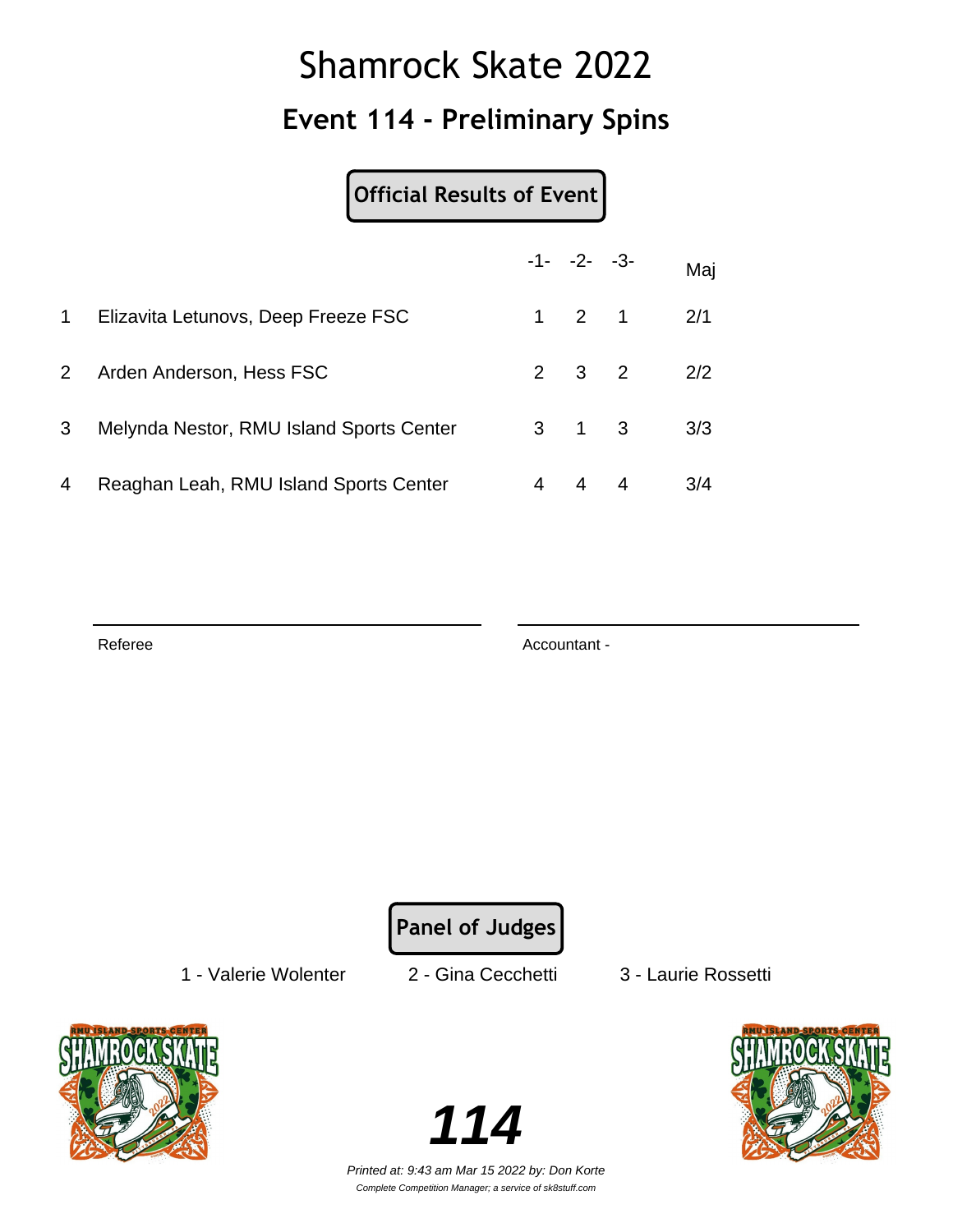# Shamrock Skate 2022 **Event 115 - Excel Beginner FS Grp A**

**Official Results of Event**

|             |                                          | $-1 - -2 - -3 -$    |                     | Maj |
|-------------|------------------------------------------|---------------------|---------------------|-----|
|             | Delaney Pegher, RMU Island Sports Center |                     | $1 \quad 1 \quad 1$ | 3/1 |
| $2^{\circ}$ | Nicole Slipko, RMU Island Sports Center  | $2 \quad 3 \quad 2$ |                     | 2/2 |
| 3           | Ella Sicilia, Rmu Island Sports Center   | $2 \quad 3$         |                     | 3/3 |

Referee Accountant -

**Panel of Judges**

1 - Valerie Wolenter 2 - Gina Cecchetti 3 - Josh Levitt



**115**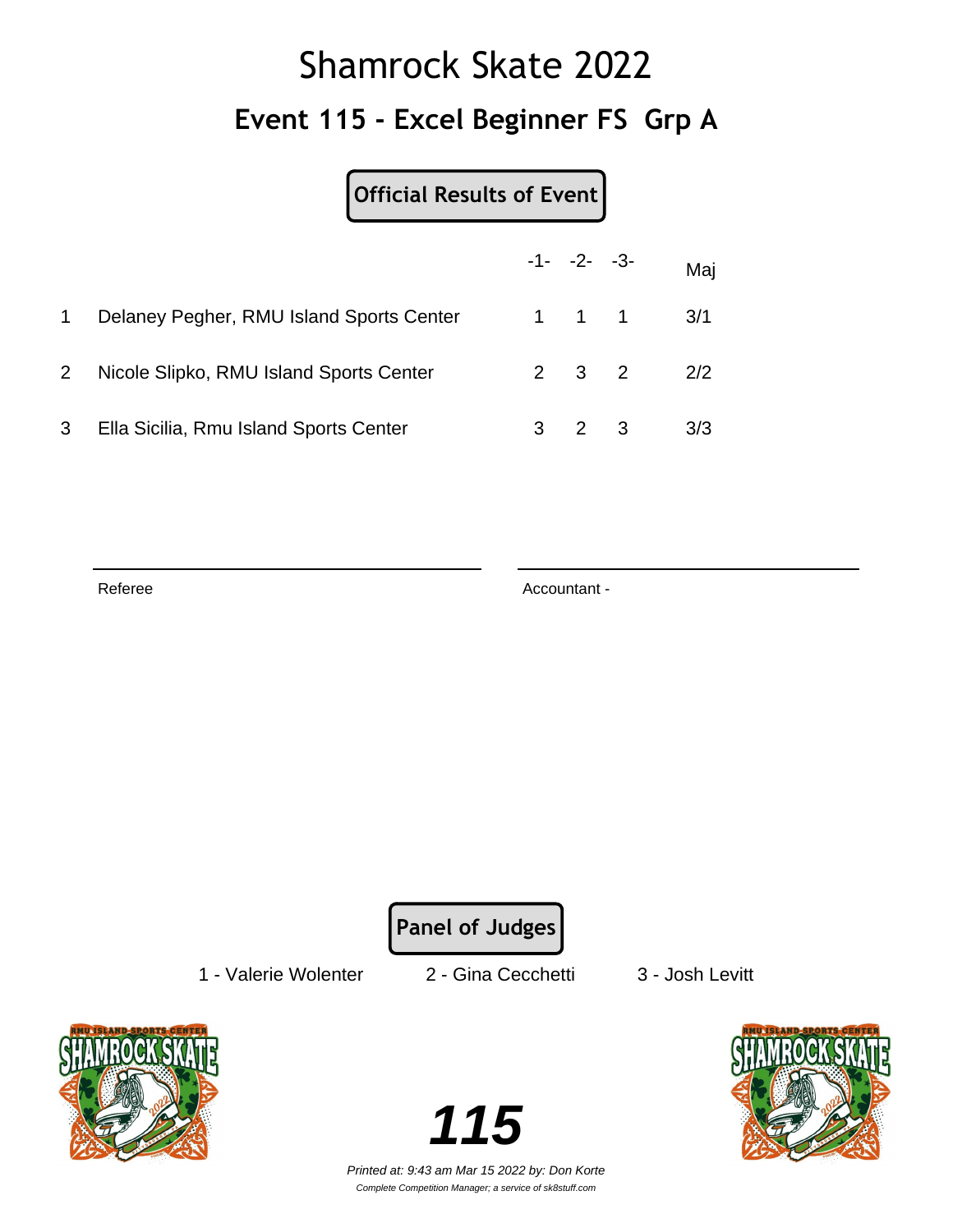## Shamrock Skate 2022 **Event 116 - Excel Beginner FS Grp B**

#### **Official Results of Event**

|             |                                      |   | $-1 - -2 - -3$      | Maj |
|-------------|--------------------------------------|---|---------------------|-----|
| $\mathbf 1$ | Andrew Liu, RMU Island Sports Center |   | $1 \quad 1 \quad 1$ | 3/1 |
| $2^{\circ}$ | Emma Mahon, Deep Freeze FSC          |   | $2 \quad 2 \quad 2$ | 3/2 |
| 3           | Blythe Hively, Deep Freeze FSC       |   | $3 \quad 3 \quad 3$ | 3/3 |
| 4           | Chloe Raghanti, Deep Freeze FSC      | 4 | $4 \quad 4$         | 3/4 |

Referee Accountant - Accountant - Accountant -

**Panel of Judges**

1 - Valerie Wolenter 2 - Gina Cecchetti 3 - Josh Levitt



**116**

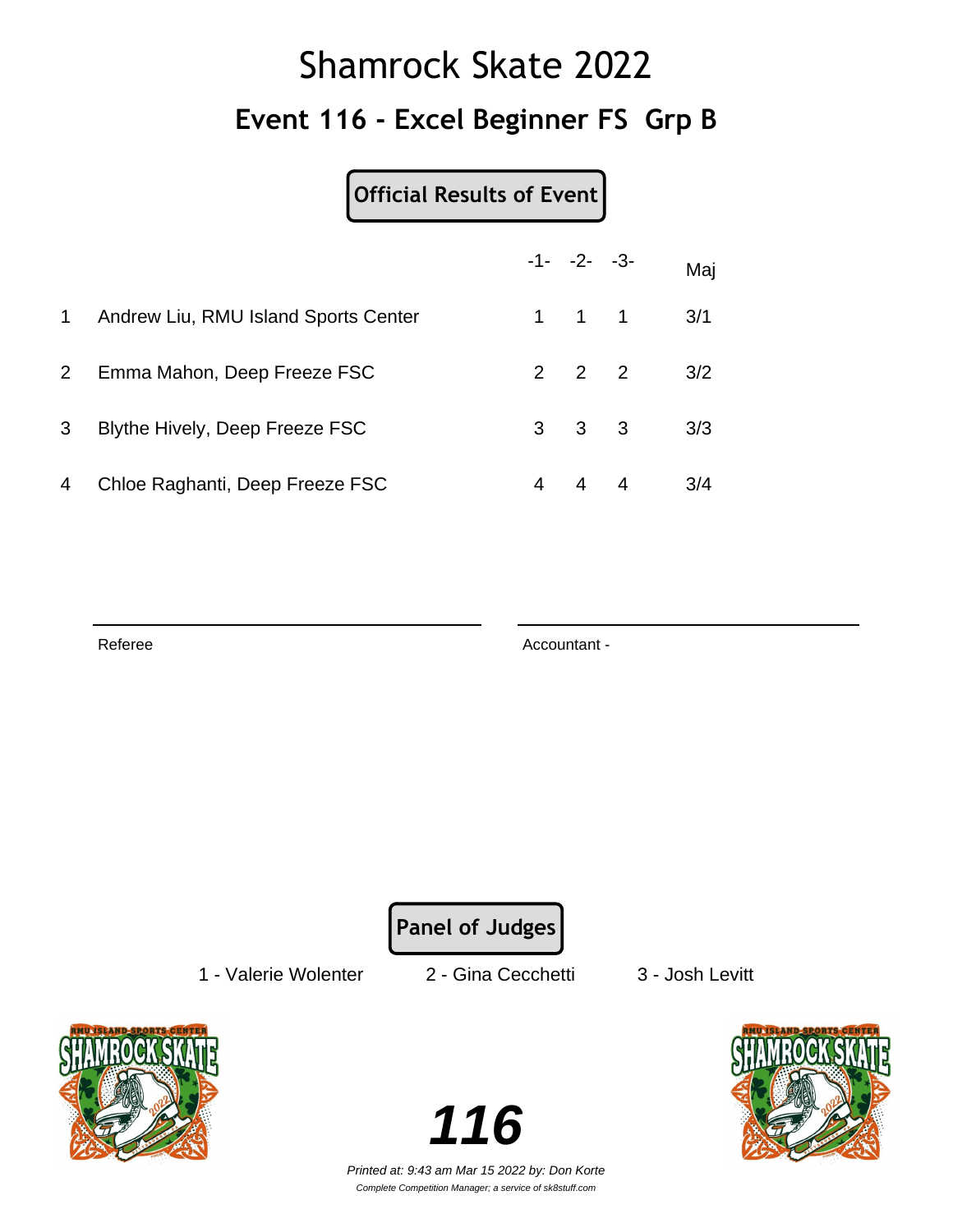# Shamrock Skate 2022 **Event 117 - Excel High Beginner FS Grp A**

### **Official Results of Event**

|                       |                                           |   | $-1 - -2 - -3$      |   | Maj |
|-----------------------|-------------------------------------------|---|---------------------|---|-----|
| $\mathbf{1}$          | Kendall Kohan, Rmu Island Sports Center   |   | $1 \quad 1 \quad 1$ |   | 3/1 |
| $\mathbf{2}^{\prime}$ | Hannah Kovach, RMU Island Sports Center   |   | $3 \quad 2 \quad 2$ |   | 2/2 |
| 3                     | Lily Golembeski, RMU Island Sports Center |   | $5 \quad 3 \quad 3$ |   | 2/3 |
| 4                     | Estella Rojas, Rmu Island Sports Center   |   | $2 \quad 4 \quad 4$ |   | 3/4 |
| 5                     | Maeve Mcgee, Rmu Island Sports Center     | 4 | 5                   | 5 | 3/5 |

Referee Accountant -

**Panel of Judges**

1 - Valerie Wolenter 2 - Josh Levitt 3 - Crystal Mekonis



**117**

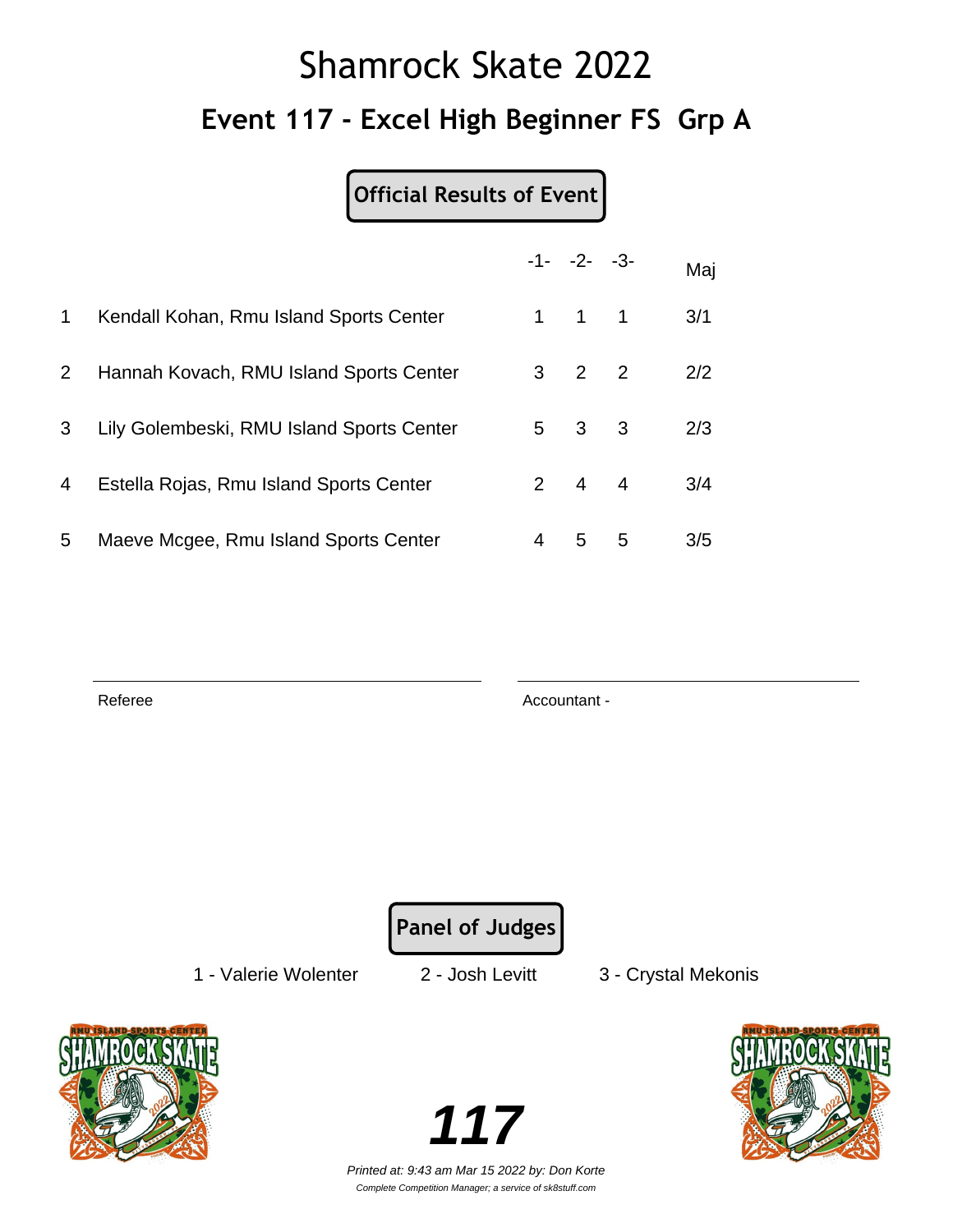# Shamrock Skate 2022 **Event 118 - Excel High Beginner FS Grp B**

**Official Results of Event**

|                       |                                              |   | $-1 - -2 - -3$      |                         | Maj |
|-----------------------|----------------------------------------------|---|---------------------|-------------------------|-----|
| $\mathbf 1$           | Adyson Farragher, Deep Freeze FSC            |   | $1 \quad 2 \quad 1$ |                         | 2/1 |
| $\mathbf{2}^{\prime}$ | Delaney McWilliams, RMU Island Sports Center |   | $2 \quad 1 \quad 2$ |                         | 3/2 |
| 3                     | Mia Martin, Deep Freeze FSC                  |   | $3 \quad 3 \quad 4$ |                         | 2/3 |
| $\overline{4}$        | Camdyn Jeffers, Beaver County FSC            | 4 | $4\quad 5$          |                         | 2/4 |
| 5 <sup>5</sup>        | Ellie Mccowin, Beaver County FSC             | 5 | 5                   | $\overline{\mathbf{3}}$ | 3/5 |

Referee Accountant -

**Panel of Judges**

1 - Valerie Wolenter 2 - Josh Levitt 3 - Crystal Mekonis



**118**

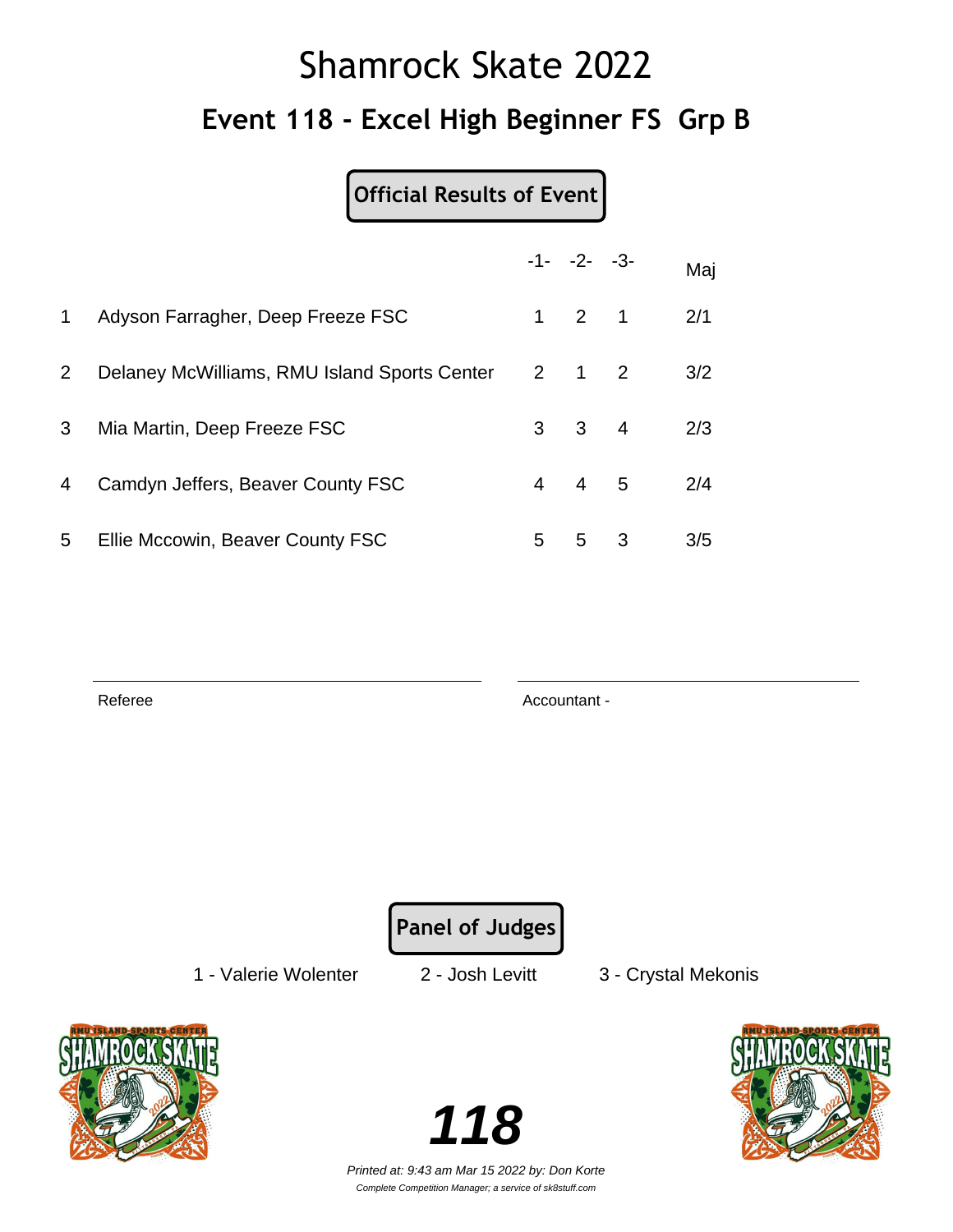# Shamrock Skate 2022 **Event 119 - Excel PrePreliminary FS Grp A**

#### **Official Results of Event**

|                |                                            |   | $-1 - -2 - -3$      |   | Maj         |
|----------------|--------------------------------------------|---|---------------------|---|-------------|
| $\mathbf 1$    | Gabrielle Woods, RMU Island Sports Center  |   | $3 \quad 1 \quad 1$ |   | 2/1         |
| 2 <sup>1</sup> | Tessa Burgess, RMU Island Sports Center    |   | 1 4 2               |   | $2/2$ TOM 3 |
| 3              | Ainsley Lucci, RMU Island Sports Center    |   | $2 \quad 2 \quad 4$ |   | 2/2 TOM 4   |
| 4              | Olivia Schindler, RMU Island Sports Center | 4 | 3                   | 3 | 2/3         |

Referee Accountant - Accountant - Accountant -

**Panel of Judges**

1 - Valerie Wolenter 2 - Gina Cecchetti 3 - Josh Levitt



**119**

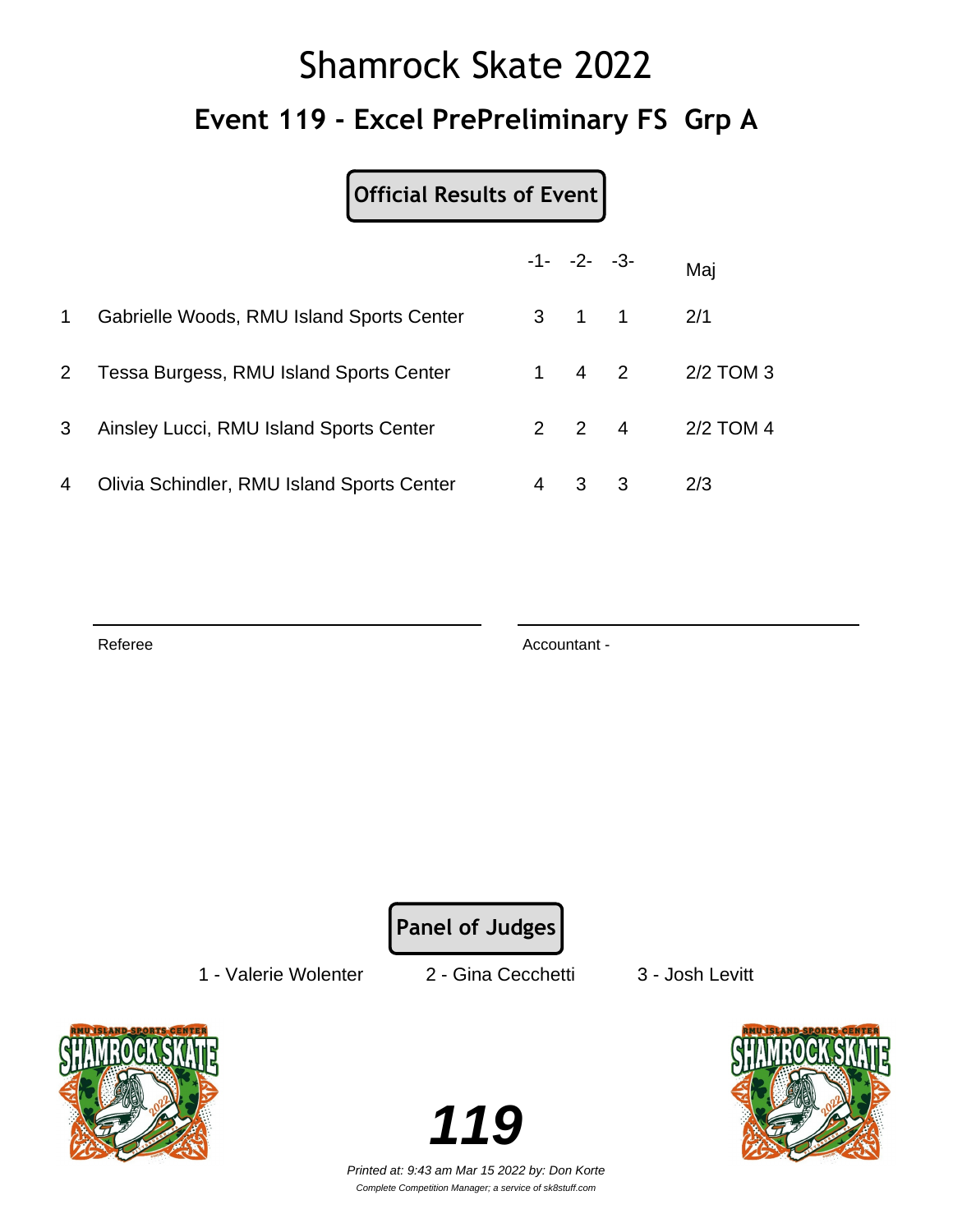## Shamrock Skate 2022 **Event 120 - Excel PrePreliminary FS Grp B**

#### **Official Results of Event**

|              |                                           |             | $-1 - -2 - -3$      |              | Maj |
|--------------|-------------------------------------------|-------------|---------------------|--------------|-----|
| $\mathbf 1$  | Colin Ferrell, Hess FSC                   | $\mathbf 1$ | $3^{\circ}$         | $\mathbf{1}$ | 2/1 |
| $\mathbf{2}$ | Greer Gaspard, RMU Island Sports Center   |             | $2 \quad 1 \quad 2$ |              | 3/2 |
| 3            | Lilia Campbell, Deep Freeze FSC           | 4           | $2 \quad 3$         |              | 2/3 |
| 4            | Kaelynn Roxby, RMU Island Sports Center   |             | $3 \quad 4 \quad 4$ |              | 3/4 |
| 5            | Emmaline Passarelli, Hess FSC             | 5           | 5 <sub>5</sub>      |              | 3/5 |
| 6            | <b>Embrey Campbell, Beaver County FSC</b> | 6           | 6                   | 6            | 3/6 |

Referee Accountant - Accountant - Accountant - Accountant -

**Panel of Judges**

1 - Valerie Wolenter 2 - Gina Cecchetti 3 - Josh Levitt



Printed at: 9:43 am Mar 15 2022 by: Don Korte Complete Competition Manager; a service of sk8stuff.com

**120**

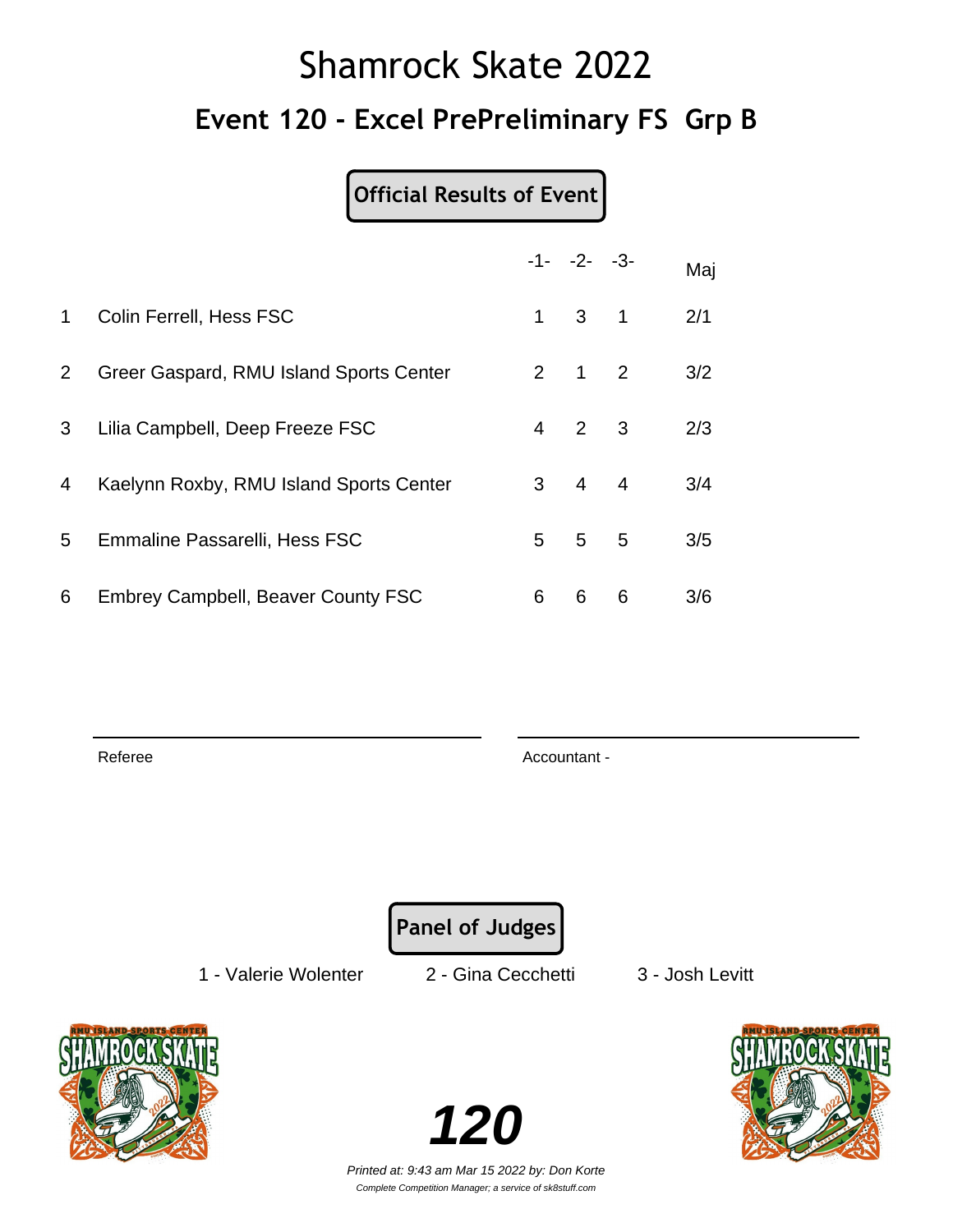## Shamrock Skate 2022 **Event 121 - NoTest Well Balanced FS**

#### **Official Results of Event**

|             |                                          |    | $-1 - -2 - -3$      |   | Maj |
|-------------|------------------------------------------|----|---------------------|---|-----|
| $\mathbf 1$ | Bailey Merrell, RMU Island Sports Center |    | $1 \quad 1 \quad 1$ |   | 3/1 |
| $2^{\circ}$ | Liesl Schultz, RMU Island Sports Center  |    | $2 \t 4 \t 2$       |   | 2/2 |
| 3           | Isla Kerr, RMU Island Sports Center      |    | $3 \quad 2 \quad 3$ |   | 3/3 |
| 4           | Eliza Hennon, Rmu Island Sports Center   |    | 4 3 4               |   | 3/4 |
| 5           | Lucy Booms, RMU Island Sports Center     | 5. | 5                   | 5 | 3/5 |

Referee Accountant -

**Panel of Judges**

1 - Valerie Wolenter 2 - Gina Cecchetti 3 - Josh Levitt



**121**

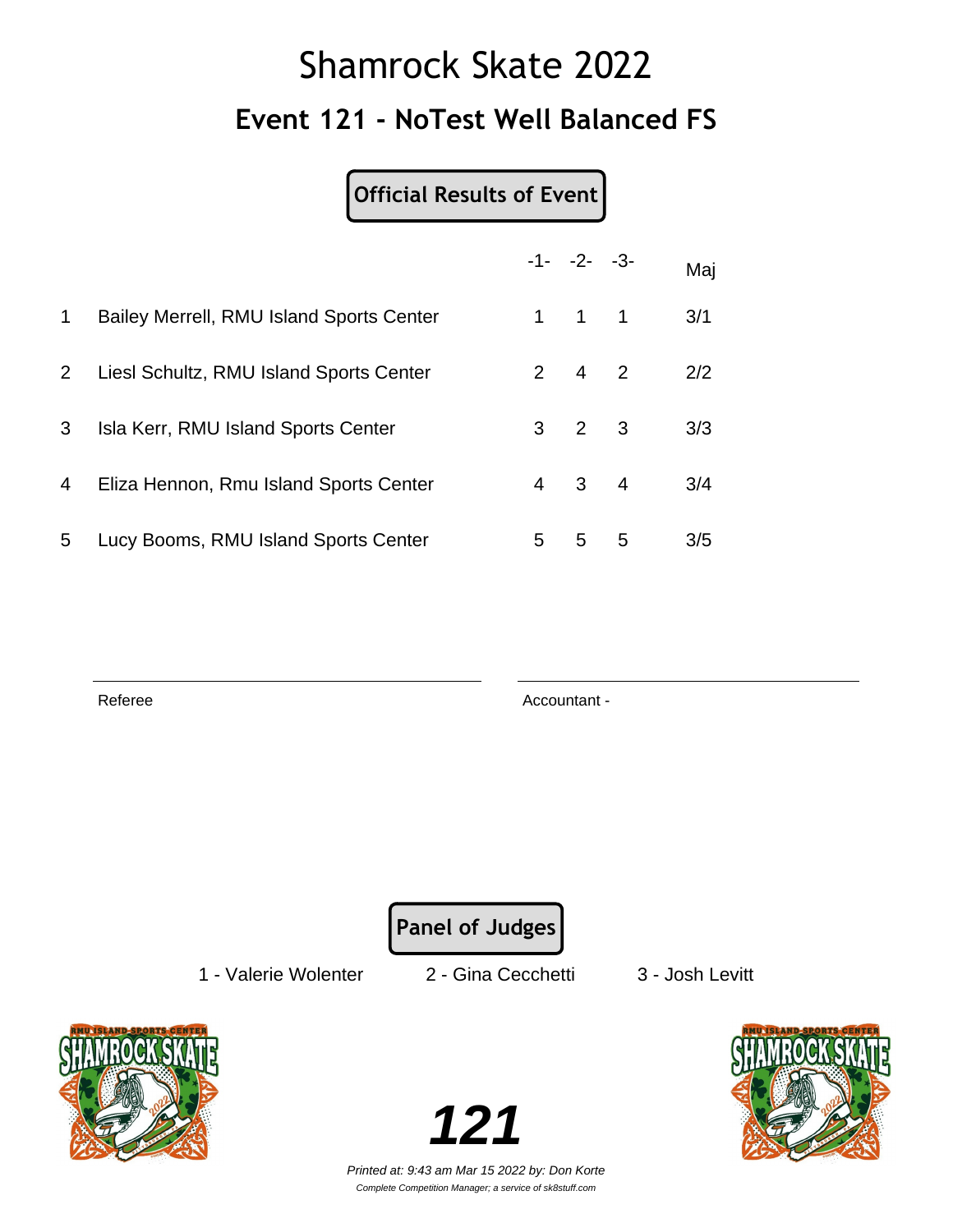# Shamrock Skate 2022 **Event 122 - PrePrelim Well Balanced FS Grp A**

|              |                                        |   | $-1 - -2 - -3 -$    | Maj |
|--------------|----------------------------------------|---|---------------------|-----|
|              | Jade Troniak, RMU Island Sports Center |   | $1 \quad 1 \quad 1$ | 3/1 |
| $\mathbf{2}$ | Annabella Zelina, Beaver County FSC    |   | $2 \quad 2 \quad 2$ | 3/2 |
| 3            | Daniel Liu, RMU Island Sports Center   | 3 | 3 3                 | 3/3 |

Referee Accountant -

**Panel of Judges**

1 - Valerie Wolenter 2 - Gina Cecchetti 3 - Shannon Jahrling



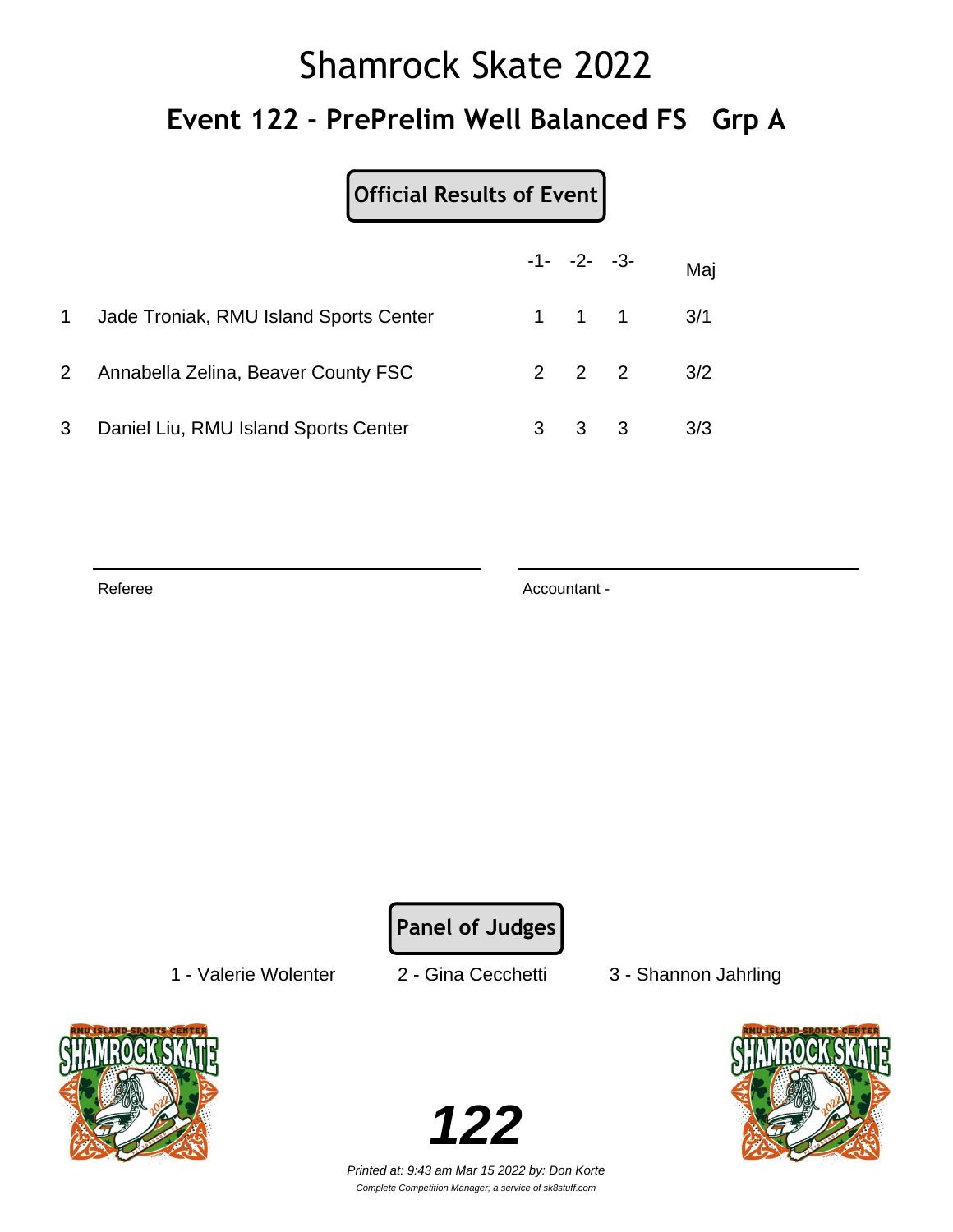# Shamrock Skate 2022 **Event 123 - PrePrelim Well Balanced FS Grp B**

#### **Official Results of Event**

|              |                                             | $-1 - -2 - -3$      |                               | Maj |
|--------------|---------------------------------------------|---------------------|-------------------------------|-----|
| $\mathbf{1}$ | Claire Ding, RMU Island Sports Center       |                     | $1 \quad 1 \quad 1 \quad 3/1$ |     |
| $\mathbf{2}$ | Brooke Zieger, RMU Island Sports Center     | $2 \quad 2 \quad 2$ |                               | 3/2 |
| 3            | Charlee Polcawich, RMU Island Sports Center | $3 \quad 3 \quad 3$ |                               | 3/3 |

Referee Accountant - Accountant - Accountant -

**Panel of Judges**

1 - Valerie Wolenter 2 - Shannon Jahrling 3 - Josh Levitt



**123**

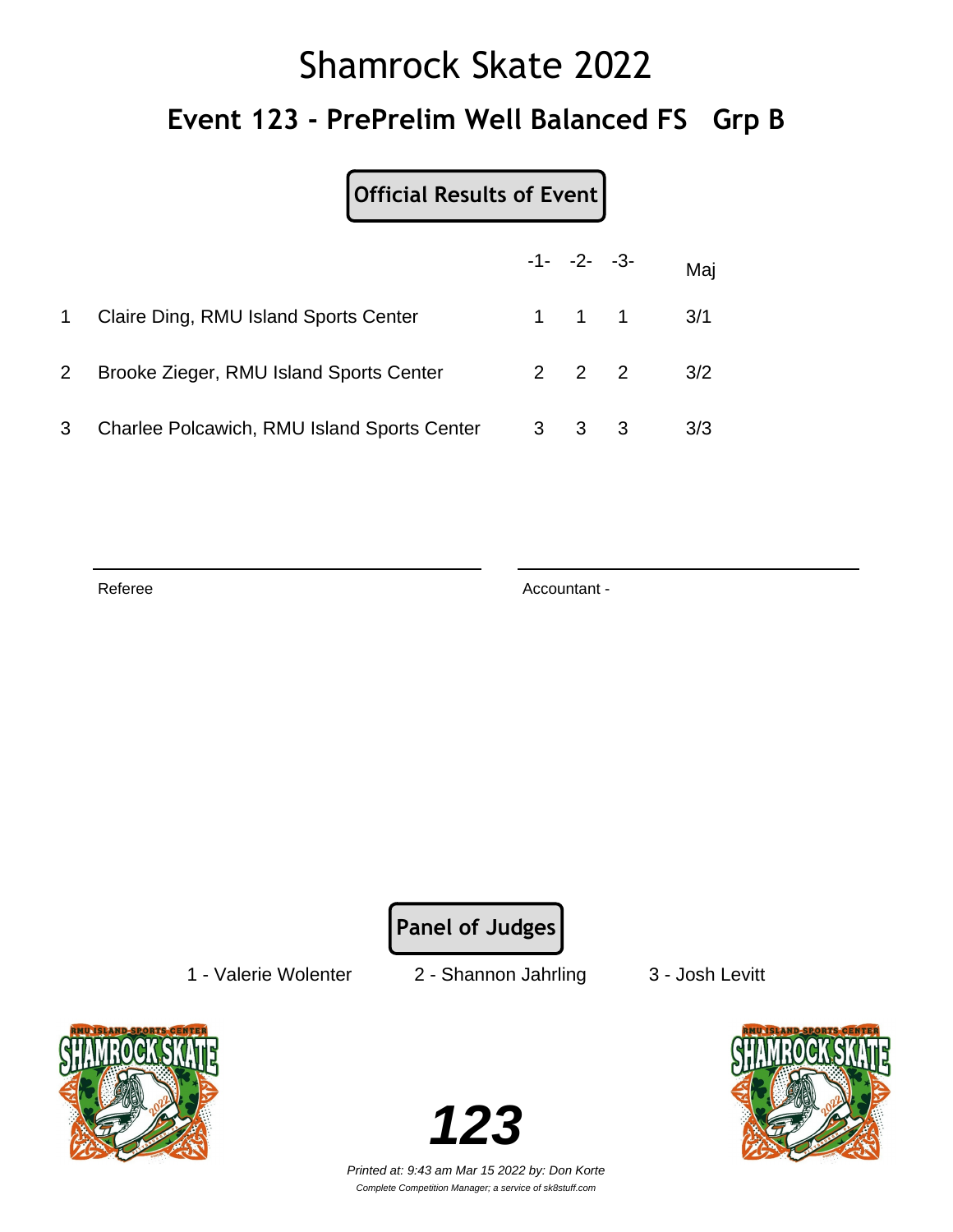# Shamrock Skate 2022 **Event 124 - Preliminary Well Balanced FS**

|                |                                                 |   |             | $-1 - -2 - -3 -$ | Maj                           |
|----------------|-------------------------------------------------|---|-------------|------------------|-------------------------------|
|                | Joy Zhang, Rmu Island Sports Center             |   |             |                  | $1 \quad 1 \quad 1 \quad 3/1$ |
| $\overline{2}$ | Channing McCann, RMU Island Sports Center 2 2 2 |   |             |                  | 3/2                           |
| 3              | Elizavita Letunovs, Deep Freeze FSC             | 3 | $3 \quad 3$ |                  | 3/3                           |

Referee Accountant -

**Panel of Judges**

1 - Gina Cecchetti 2 - Josh Levitt 3 - Crystal Mekonis



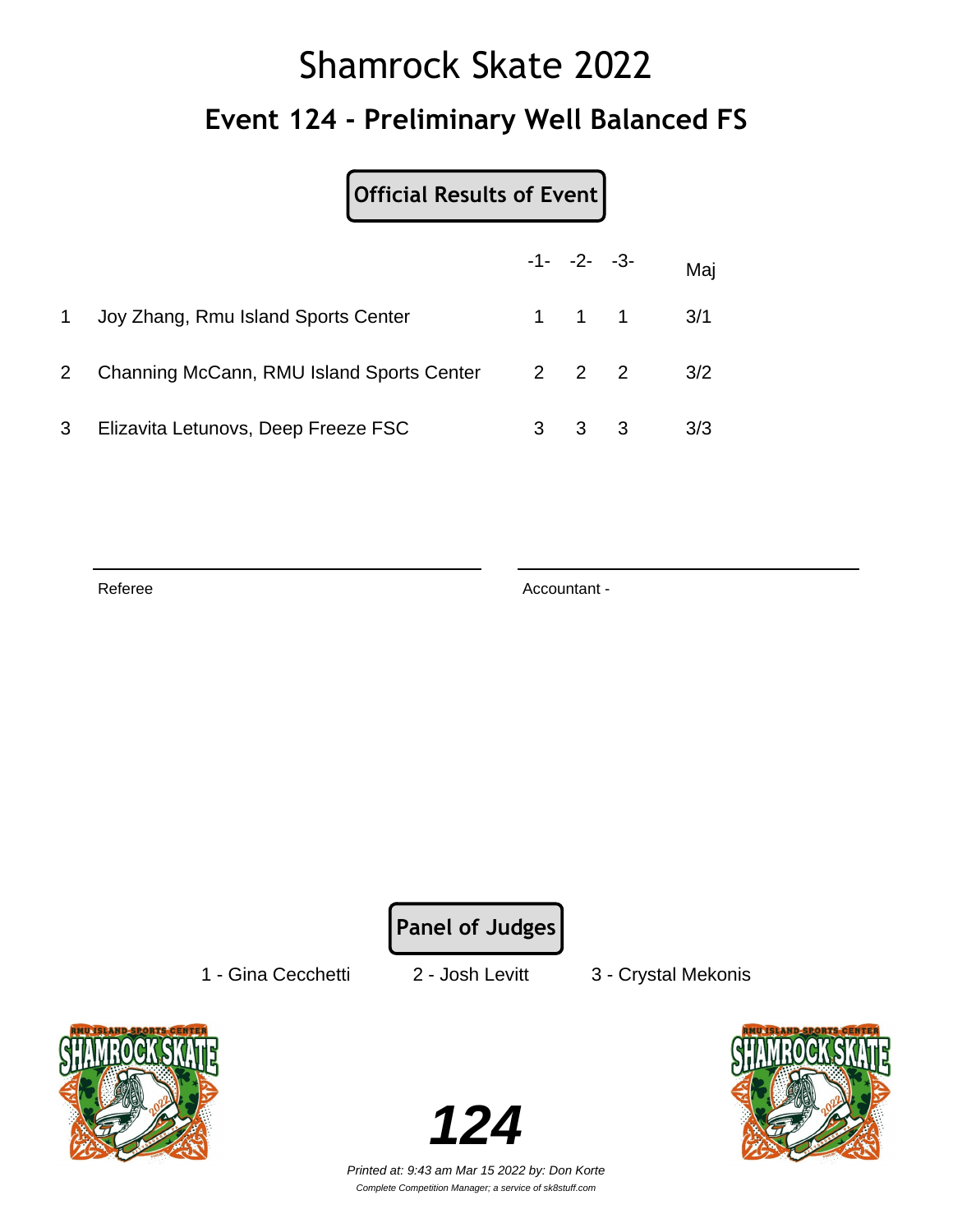## Shamrock Skate 2022 **Event 125 - Excel Preliminary FS**

| Official Results of Event               |                |                               |
|-----------------------------------------|----------------|-------------------------------|
|                                         | $-1 - -2 - -3$ | Maj                           |
| Andrea Ledger, RMU Island Sports Center |                | $1 \quad 1 \quad 2 \quad 2/1$ |
| Gloria Ussack, RMU Island Sports Center |                | $2 \t2 \t1 \t3/2$             |

Referee Accountant -

**Panel of Judges**

1 - Gina Cecchetti 2 - Josh Levitt 3 - Crystal Mekonis



**125**

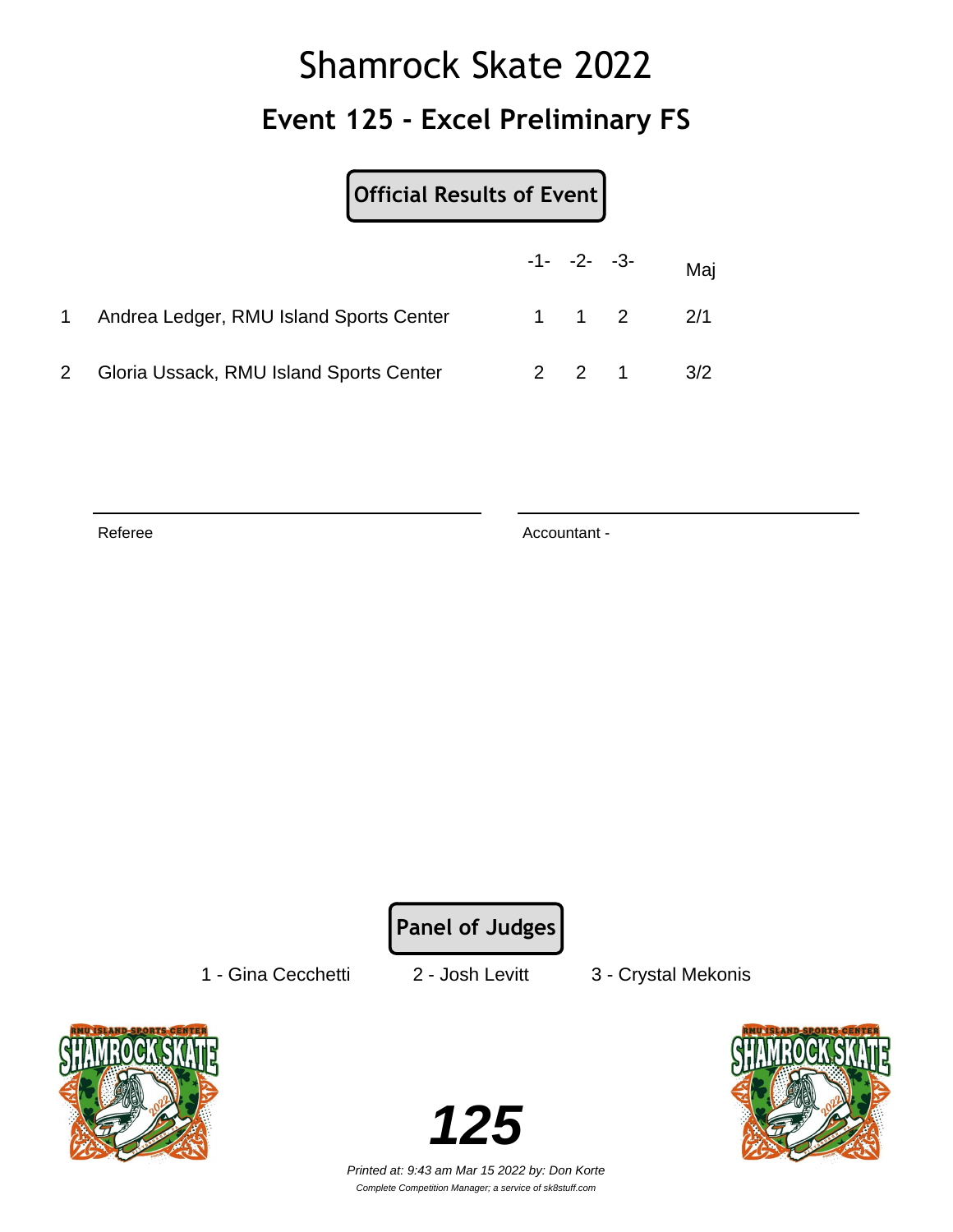## Shamrock Skate 2022 **Event 126 - Excel Preliminary Plus FS**

#### **Official Results of Event**

|             |                                           |                | $-1 - -2 - -3$      |   | Maj |
|-------------|-------------------------------------------|----------------|---------------------|---|-----|
| $\mathbf 1$ | Kaitlyn Hart, RMU Island Sports Center    |                | $1 \quad 1 \quad 1$ |   | 3/1 |
| 2           | Sadie Mcgourty, RMU Island Sports Center  |                | $2 \quad 2 \quad 2$ |   | 3/2 |
| 3           | Avery Kovach, RMU Island Sports Center    | $\overline{4}$ | $\mathbf{3}$        | 3 | 2/3 |
| 4           | Shaylee Garner, Rmu Island Sports Center  |                | $5\quad 4\quad 4$   |   | 2/4 |
| 5           | Rena Mastramico, RMU Island Sports Center | $3^{\circ}$    | $5^{\circ}$         | 5 | 3/5 |
| 6           | Reaghan Leah, RMU Island Sports Center    | 6              | 6                   | 6 | 3/6 |

Referee Accountant - Accountant - Accountant - Accountant -

**Panel of Judges**

1 - Gina Cecchetti 2 - Josh Levitt 3 - Crystal Mekonis



**126**

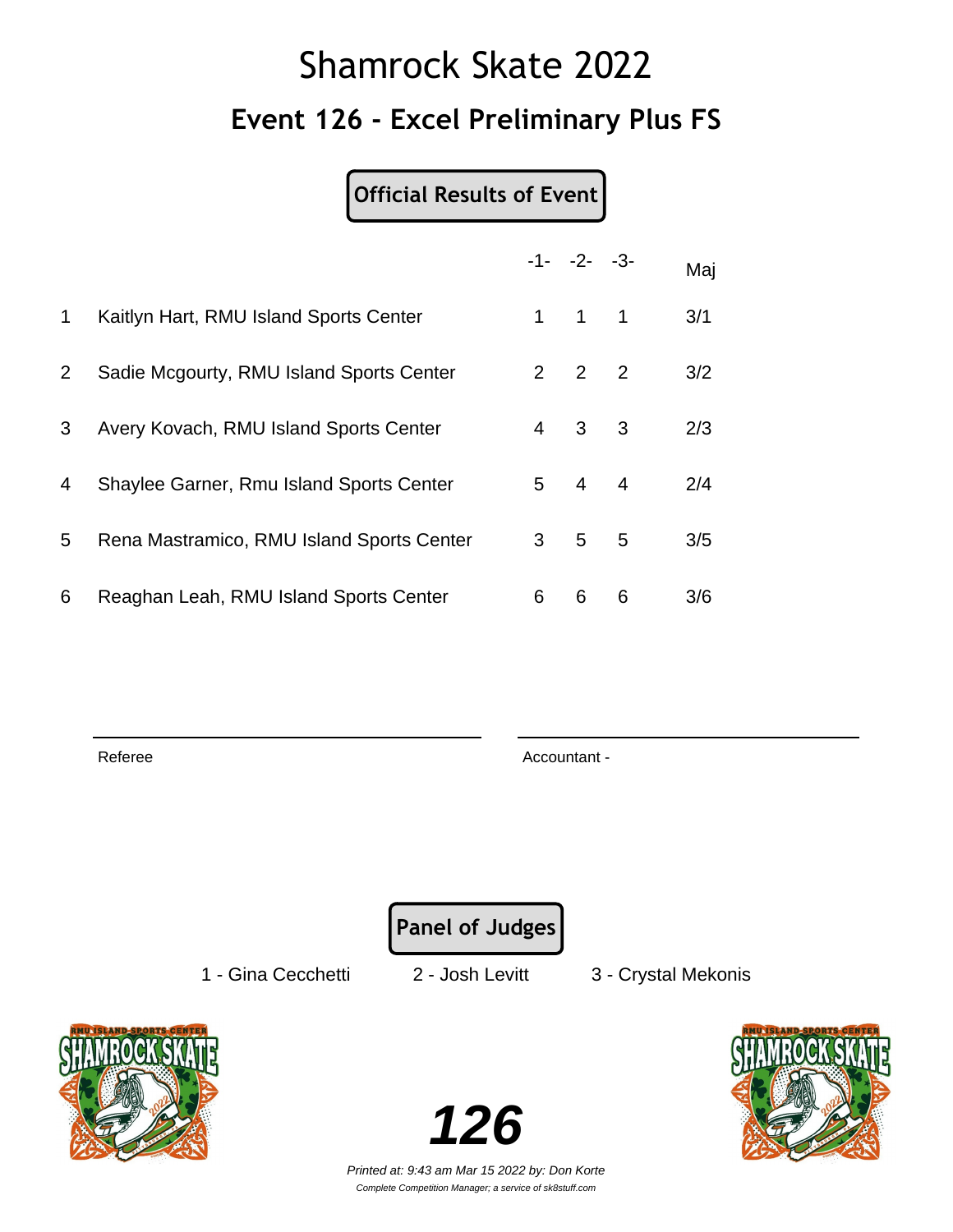# Shamrock Skate 2022 **Event 127 - High Beginner Lt Entertain**

|    |                             | Official Results of Event |                               |     |
|----|-----------------------------|---------------------------|-------------------------------|-----|
|    |                             |                           | $-1 - -2 - -3 -$ Maj          |     |
| 1. | Mia Martin, Deep Freeze FSC |                           | $1 \quad 1 \quad 1 \quad 3/1$ |     |
|    | Emma Mahon, Deep Freeze FSC |                           | $2 \quad 2 \quad 2$           | 3/2 |

Referee Accountant -

**Panel of Judges**

1 - Valerie Wolenter 2 - Gina Cecchetti 3 - Josh Levitt



**127**

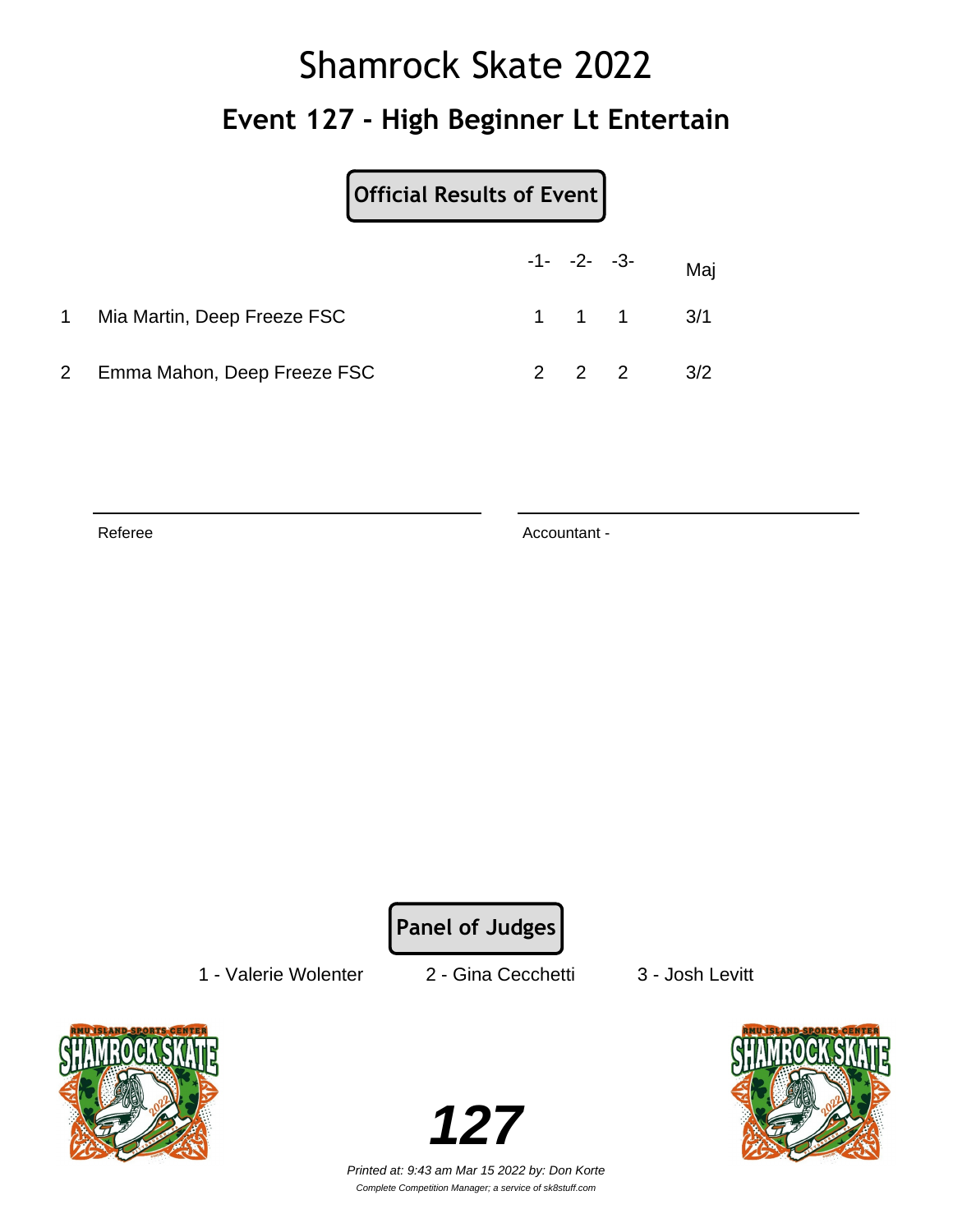# Shamrock Skate 2022 **Event 128 - PrePreliminary Lt Entertain**

|                                    | Official Results of Event |                     |                               |
|------------------------------------|---------------------------|---------------------|-------------------------------|
|                                    |                           |                     | $-1 - -2 - -3 -$ Maj          |
| 1 Lilia Campbell, Deep Freeze FSC  |                           |                     | $1 \quad 1 \quad 1 \quad 3/1$ |
| Erin Elo, RMU Island Sports Center |                           | $2 \quad 2 \quad 2$ | 3/2                           |

Referee Accountant -

**Panel of Judges**

1 - Valerie Wolenter 2 - Gina Cecchetti 3 - Josh Levitt



**128**

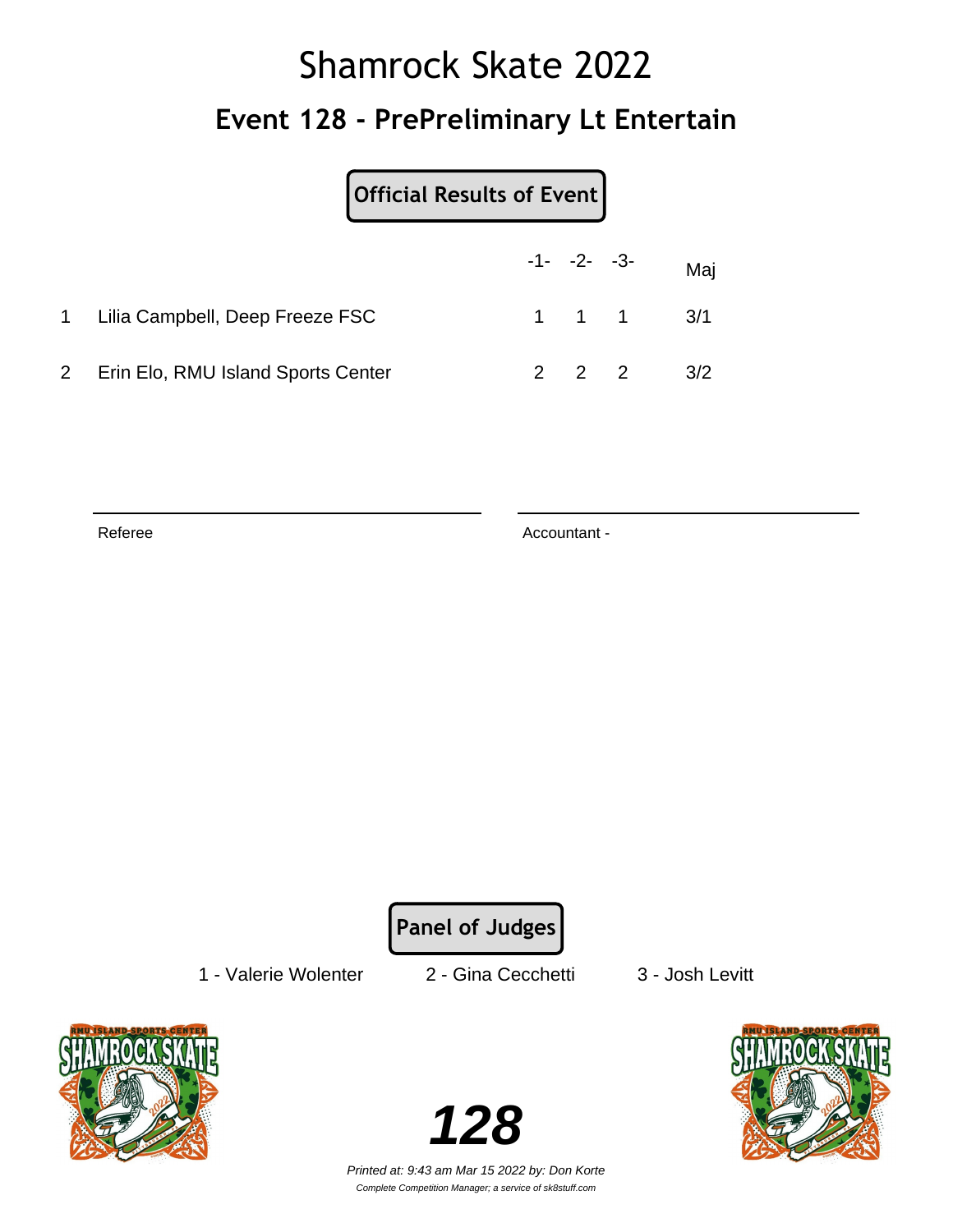## Shamrock Skate 2022 **Event 129 - PrePreliminary Dramatic Ent**

| Official Results of Event |  |
|---------------------------|--|
|                           |  |

|                                             | $-1 - -2 - -3$ |       | Maj |
|---------------------------------------------|----------------|-------|-----|
| 1 Karina Liskooka, SC of Greater Youngstown |                | 1 1 1 | 3/1 |

Referee Accountant -

**Panel of Judges**

1 - Valerie Wolenter 2 - Gina Cecchetti 3 - Josh Levitt



**129**